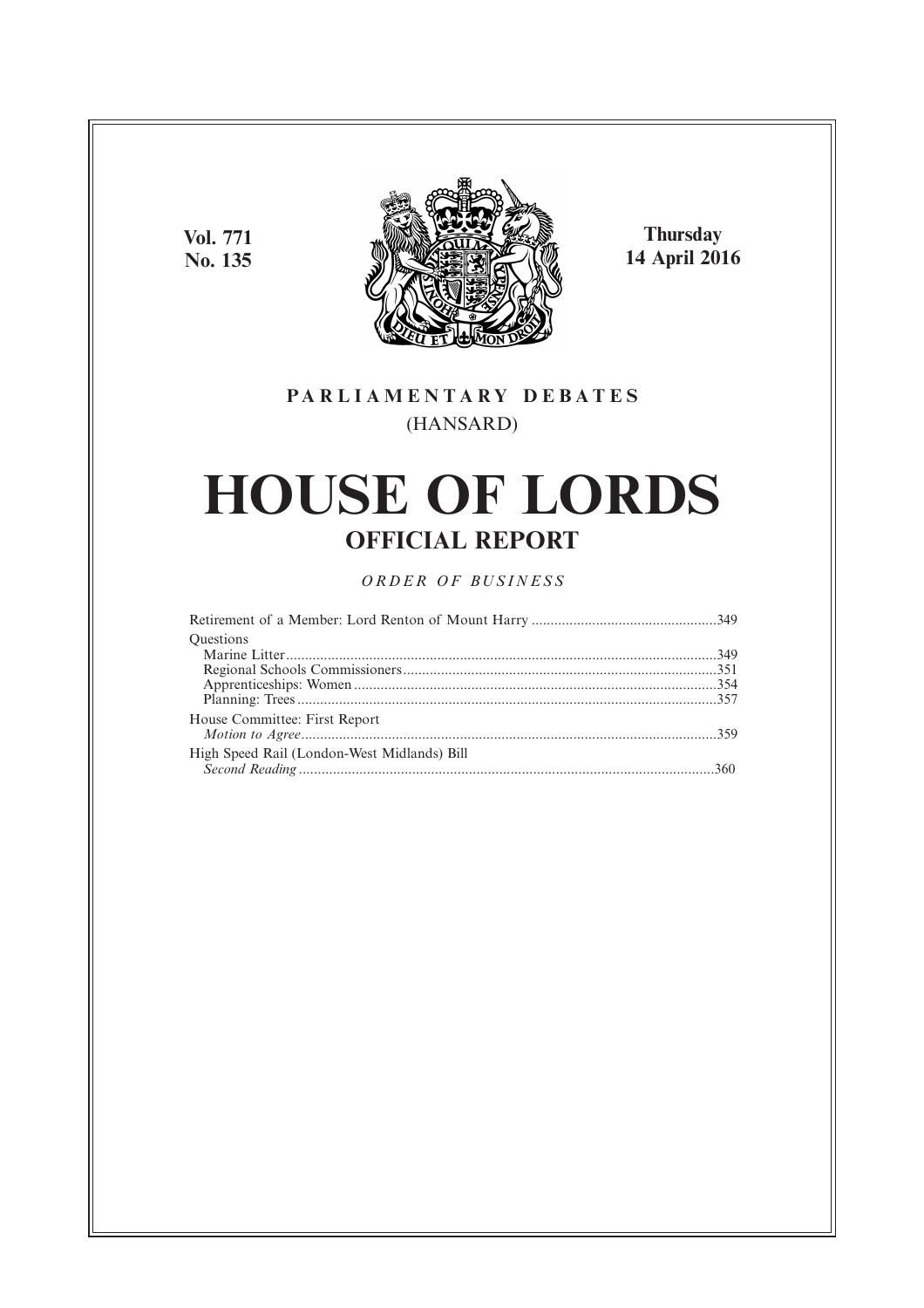Lords wishing to be supplied with these Daily Reports should give notice to this effect to the Printed Paper Office.

No proofs of Daily Reports are provided. Corrections for the bound volume which Lords wish to suggest to the report of their speeches should be clearly indicated in a copy of the Daily Report, which, with the column numbers concerned shown on the front cover, should be sent to the Editor of Debates, House of Lords, within 14 days of the date of the Daily Report.

> *This issue of the Official Report is also available on the Internet at* www.publications.parliament.uk/pa/ld201516/ldhansrd/index/160414.html

The first time a Member speaks to a new piece of parliamentary business, the following abbreviations are used to show their party affiliation:

| <b>Abbreviation</b> | <b>Party/Group</b>                 |
|---------------------|------------------------------------|
| СB                  | Cross Bench                        |
| Con                 | Conservative                       |
| <b>DUP</b>          | Democratic Unionist Party          |
| GP                  | Green Party                        |
| Ind Lab             | <b>Independent Labour</b>          |
| Ind LD              | Independent Liberal Democrat       |
| Ind SD              | <b>Independent Social Democrat</b> |
| Ind UU              | Independent Ulster Unionist        |
| Lab                 | Labour                             |
| LD                  | Liberal Democrat                   |
| LD Ind              | Liberal Democrat Independent       |
| Non-afl             | Non-affiliated                     |
| PC                  | Plaid Cymru                        |
| <b>UKIP</b>         | UK Independence Party              |
| UUP                 | <b>Ulster Unionist Party</b>       |

No party affiliation is given for Members serving the House in a formal capacity, the Lords spiritual, Members on leave of absence or Members who are otherwise disqualified from sitting in the House.

© Parliamentary Copyright House of Lords 2016,

*this publication may be reproduced under the terms of the Open Parliament licence, which is published at www.parliament.uk/site-information/copyright/.*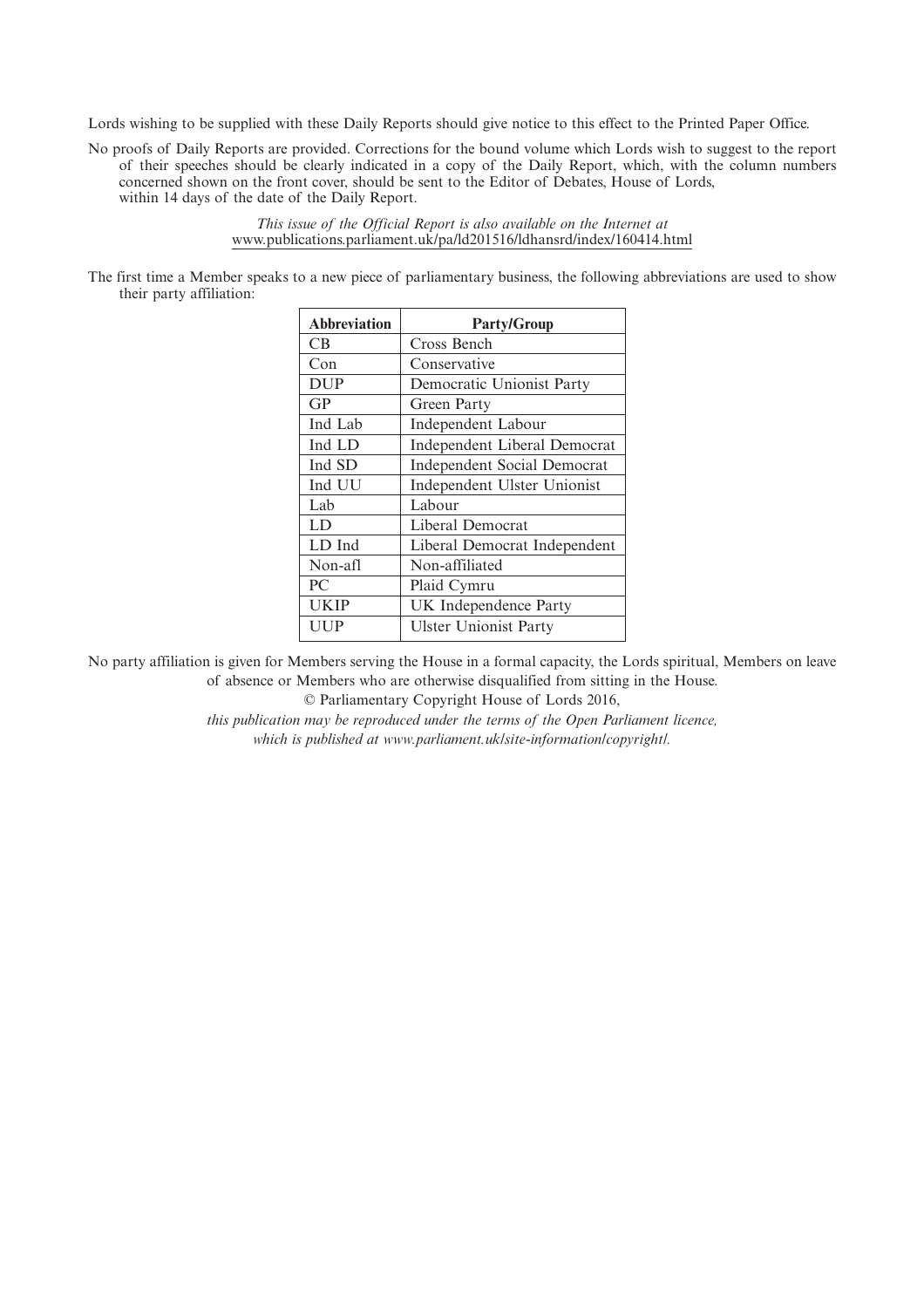# House of Lords

*Thursday 14 April 2016*

*11 am*

*Prayers—read by the Lord Bishop of Coventry.*

## **Retirement of a Member: Lord Renton of Mount Harry**

*Announcement*

#### *11.06 am*

**The Lord Speaker (Baroness D'Souza):** My Lords, I notify the House of the retirement, with effect from today, of the noble Lord, Lord Renton of Mount Harry, pursuant to Section 1 of the House of Lords Reform Act 2014. On behalf of the House, I thank the noble Lord for his much-valued service to the House.

### **Marine Litter**

*Question*

*11.07 am*

#### *Asked by Baroness Jones of Whitchurch*

To ask Her Majesty's Government what action they are taking to reduce marine litter and plastics pollution.

**Lord Gardiner of Kimble (Con):** My Lords, we are bearing down on the scourge of litter and plastics pollution that threatens the marine environment. The UK's *Marine Strategy*, published in December 2015, sets out a comprehensive list of actions we are taking. Most recently, these include action on plastic bags and microbeads, and work to develop a litter strategy. Given the transboundary nature of the marine environment, we work closely with other countries to tackle litter and pollution.

**Baroness Jones of Whitchurch (Lab):** I thank the Minister for that reply. He will know that there are an estimated 5 trillion pieces of plastic afloat in the world's oceans. They are frequently toxic and are being eaten by aquatic life at all stages in the food chain, from plankton right through to marine mammals. Inevitably, they are therefore finding their way into the fish that we eat. Obviously, we need to take action on this on a number of fronts. One thing the Government could do now is to ban the millions of plastic microbeads found in everyday cosmetics that are flushed through the sewerage system and into the sea. Countries such as the USA and Canada are already doing this. Can the Minister confirm that the Government are prepared to take this crucial first step to clean up the world's oceans?

**Lord Gardiner of Kimble:** My Lords, I am aware of the volume of pollution and litter in the oceans. The US ban will be phased in gradually, with the final bans not coming into effect until 2019. We are currently working with industry on a voluntary phase-out, which we believe will have the same effect. Indeed, this approach is yielding results and it is predicted that the majority of microbead use in UK cosmetics will cease by the end of 2017. I emphasise that should this approach not work, we support other countries in calling on the European Commission to develop proposals to ban the use of microbeads in cosmetics and detergents by 2020.

**Lord Marlesford (Con):** My Lords, although marine pollution is a global problem and a global disgrace, litter on Britain's roads is a British problem and a British disgrace. What does my noble friend have to say? Parliament authorised, in the anti-social behaviour Bill, which got Royal Assent in March 2014—over two years ago—the changing of the rules so that the keepers of vehicles could be subject to a civil penalty if they threw litter. Nothing has happened. The regulations have not been made. Why not?

**Lord Gardiner of Kimble:** My Lords, I should say first that the marine issue is so important because 80% of marine debris comes from land-based sources. My noble friend rightly raises the issue of land-based litter and what we should be doing. We are developing and will be implementing the strategic approach to the problem of litter through our national litter strategy. This will include work dealing with littering from vehicles and we expect to make significant progress on this. I shall certainly keep my noble friend informed.

**Baroness Parminter (LD):** My Lords, given the contribution of plastic bottles to marine litter, the success of deposit-return schemes around the world and the plastic bag levy here in the UK, what consideration are the Government giving to introducing a bottle deposit-return scheme here?

**Lord Gardiner of Kimble:** I would not want to pre-empt anything and I am afraid that I do not know of the final discussions, if any, on this matter within the national litter strategy. However, I will specifically mention that the noble Baroness has raised this at Question Time today.

**Lord West of Spithead (Lab):** My Lords, steaming across the Southern Ocean some 50 years ago as a young officer, it was pristine but in the mid-1990s, while I was there with a battle group, the amount of plastic there was already disgusting. Going around Cape Horn a year ago, I was appalled to find that there was plastic even there. As a nation, we are responsible for more areas of ocean than almost any other country in the world, because of our dependencies. I understand that we have done quite a lot to look after them. What is being done to make sure that that pollution is not there? I add as a proviso that to enforce things, you need ships—and we do not have any ships. I have a view on that.

**Lord Gardiner of Kimble:** I must observe that the noble Lord is most tenacious in his support of the senior service. The United Kingdom works closely with the Governments of the British Overseas Territories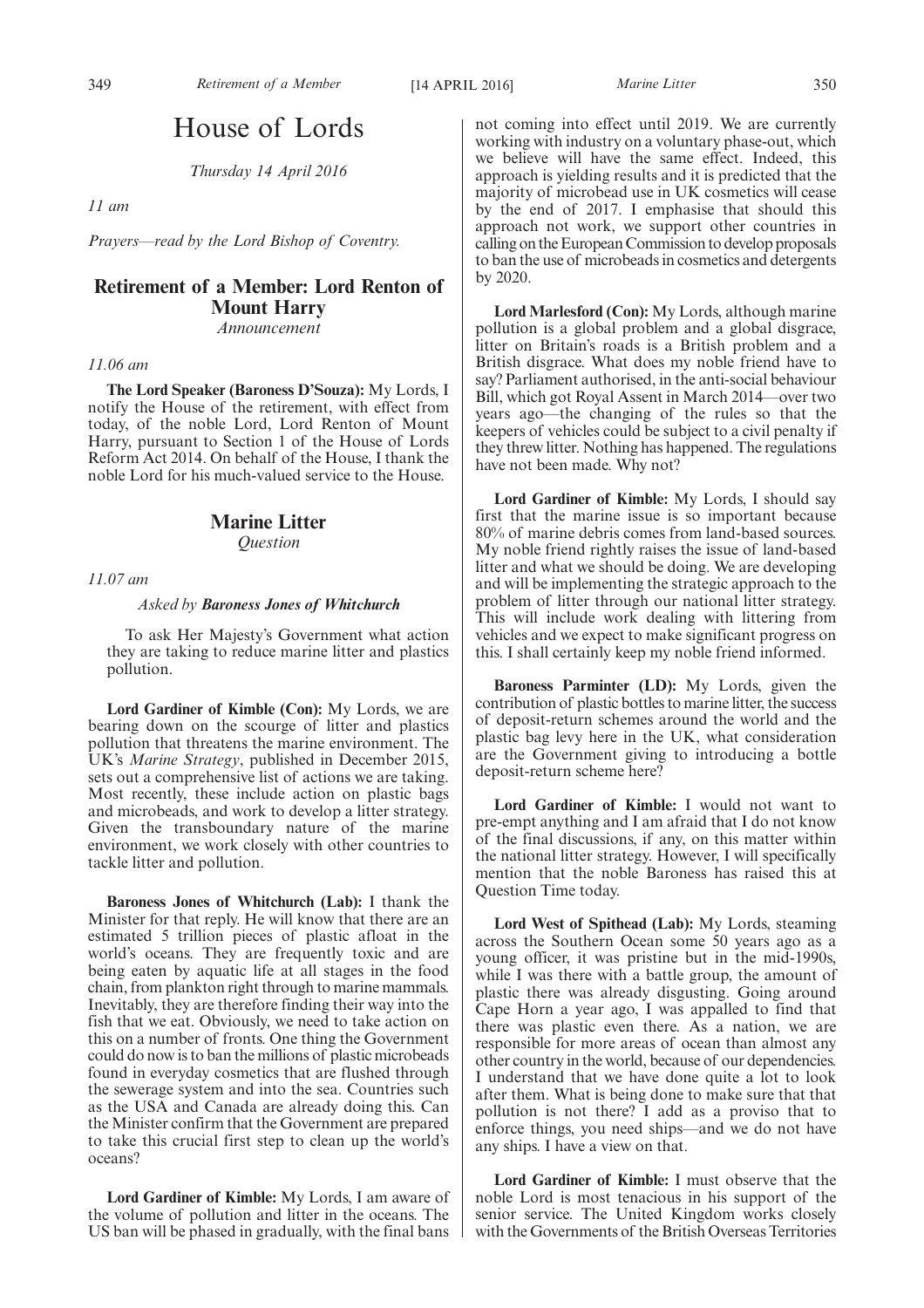#### [LORD GARDINER OF KIMBLE]

to ensure effective marine management, and the record on marine conservation zones is very strong indeed. Beachlittering monitoring and data-collection programmes are being carried out around South Georgia and the South Sandwich Islands. This was expanded last year to cover the British Antarctic Territory but clearly, there are other overseas territories. The MOD's vessels have a long history of prohibiting the disposal of plastic waste into the seas.

**Lord Forsyth of Drumlean (Con):** My Lords, further to the noble Baroness's Question in respect of microbeads in cosmetics, why does my noble friend have to wait for the European Commission?

**Lord Gardiner of Kimble:** My Lords, we are not. I do not think that my noble friend quite understood what I was saying. We are working with industry on a voluntary basis to phase out microbeads, and that is working. All I said was that because pollution is a transboundary matter, it is not just for the UK but for the whole world to deal with it. We will deal with it with whichever organisations and whichever communities we can.

**Lord Hunt of Chesterton (Lab):** My Lords, which United Nations agencies are the Government working with on this question? Is there a plan for working with these agencies to have some targets for the future about cleaning up the oceans? I declare an interest as president of ACOPS, which deals with these matters.

**Lord Gardiner of Kimble:** My Lords, because this is a serious problem we are working at national level, Ospar level, EU level and international level through the G7 and, as I say, with overseas territories. There is a lot going on.

**Baroness Jenkin of Kennington (Con):** My Lords, I declare an interest as a trustee of WRAP and a borderline obsessive when it comes to litter-picking, especially of plastic off beaches. Can my noble friend tell us how British products compare with those of the rest of the world?

**Lord Gardiner of Kimble:** My Lords, I think I am permitted to say that Unilever, Boots and Colgate-Palmolive have already phased out microbeads. The L'Oréal group will phase them out by 2017. There is a website which shows which products have microbeads. I very much encourage people to go for the microbead-free products.

### **Regional Schools Commissioners** *Question*

*11.14 am*

#### *Asked by Lord Shipley*

To ask Her Majesty's Government what plans they have to make Regional Schools Commissioners democratically accountable.

**TheParliamentaryUnder-Secretaryof State,Department for Education (Lord Nash) (Con):** My Lords, within an increasingly school-led system, the responsibility for school performance lies with the academy trust. There is a clear line of accountability from the trust to the Secretary of State. RSCs exercise the powers and duties of the Secretary of State on her behalf, meaning that the Secretary of State remains fully accountable to Parliament for decisions made by regional schools commissioners. They are civil servants and take decisions within the scope of their responsibilities and within a defined set of criteria, governed mainly by funding agreements and, in maintained schools, by statute.

**Lord Shipley (LD):** My Lords, I thank the Minister for his reply. Could he explain why the Government plan to end local oversight of schools, abolish parent governors and hand power to a small number of unelected officials accountable only to Whitehall? Could he say how all this relates to the Government's localism agenda?

**Lord Nash:** As I think everybody knows, we are not planning to abolish parent governors. We greatly value the role of parent governors in schools, and I pay tribute to the many thousands of parent governors that we have. Indeed, we want to increase the role and involvement of parents in their children's education. We will exert a new expectation on every academy to put in place meaningful engagement arrangements for all parents, but we must focus governance on skills. On the localism point made by the noble Lord, four members of every head teacher board are elected. They are local professionals who are well steeped in their local communities and local issues.

**Lord Watson of Invergowrie (Lab):** My Lords, we should not lose sight of the fact that we are talking about public education here, paid for from public funds. That should mean that public accountability is a given—real accountability, not just accountability to the Secretary of State. In its report published in January, the Education Select Committee, which has a Tory majority and a Tory chair, called for greater transparency and accountability for regional schools commissioners. Will the Minister say what action he intends to take in light of that recommendation, particularly since the White Paper was published?

**Lord Nash:** The noble Lord makes a very good point. We will publish the following information on the GOV.UK website this month: a high-level outline of the regional schools decision-making framework; each regional schools commissioner's regional vision; a description of the national schools commissioner's role; and the terms of reference for head teacher boards.

**Lord Addington (LD):** My Lords, does the Minister agree that if a political decision is made in a region that affected, say, a third of the primary schools in that region, the only way you can get an answer under the current arrangement would be to go directly to the Minister in charge—the Minister who is answering the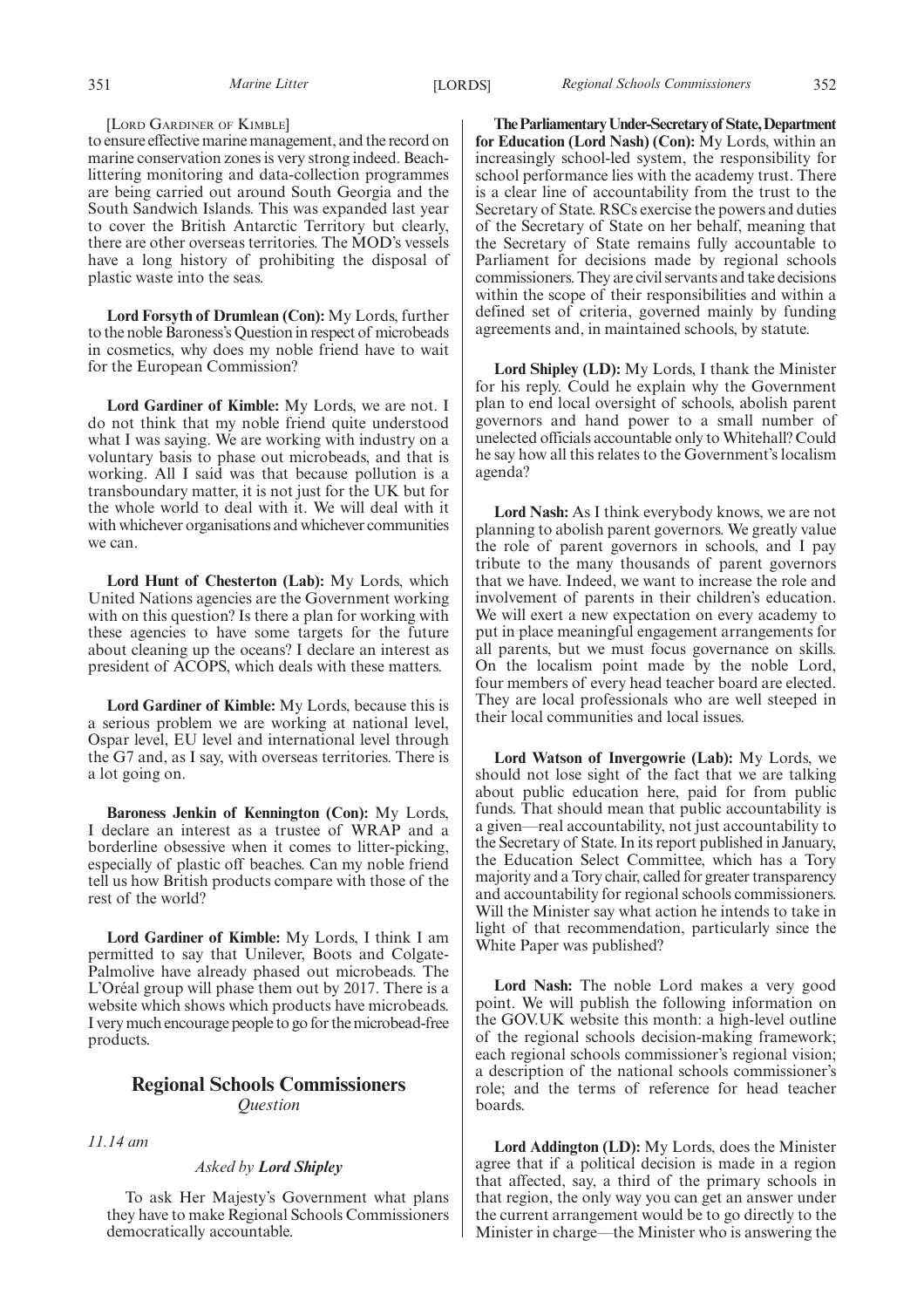question? What preparation has his office made for receiving inquiries from a third of the primary schools in any one of these regions?

**Lord Nash:** I think that it is unlikely that any particular decision would affect so many schools, but if the noble Lord is referring to small primaries, we are very conscious of the issues facing them and are very keen to support them. We believe that they will be more sustainable as part of groups working together in MATs. As Lucy Powell said in the other place only yesterday, it is acknowledged that schools work better in local regional clusters, and we are keen to see them be able to do that.

**The Lord Bishop of Coventry:** My Lords, I declare my interest as the president of a diocesan board of education and a member of a multi-academy trust. Can the Minister explain the factors that influence RSCs in their decisions about the capacity of sponsors for new schools, and the extent to which those factors are objectively determined?

**Lord Nash:** The right reverend Prelate makes an extremely important point. It is all about capacity. Regional schools commissioners, along with head teacher boards, use performance data, Ofsted reports, intelligence from academy visits and their own expertise to ensure that a robust decision is reached. They will look at the geographic focus of the sponsor, whether they have brought into their group recently many failing schools, and the management capacity and skill set of the MAT board.

**Lord McFall of Alcluith (Lab):** My Lords, last week the Scottish Sunday newspaper the *Sunday Post* brought together a former pupil of mine and myself after 40 years. He told me that he is now a leading research scientist in Manchester University dealing with the Zika virus. In contact with me this week, he stated that he was grateful for the support, mentoring and engagement that his parents had, and that he would not be in that leading position if it had not been for such a fine state school. Given the great work that goes on in state schools, will the Minister not listen to some of his colleagues in the House of Commons, such as Graham Brady, who described this as a madcap proposal? Will he ensure that parental engagement and parental governors are the centrepiece of any initiative that is going to be taken forward—otherwise it will be nothing other than a disaster?

**Lord Nash:** I agree entirely with the noble Lord about the importance of parents, who provide absolutely vital feedback. Governing bodies will be free to have many, if not a majority, of governors who are parents, and many will continue to do so. But, as I have said, they must be chosen for their skills.

**Baroness Sharp of Guildford (LD):** My Lords, could the Minister explain how these arrangements fit in with the new devolution agenda? In particular, will London and Manchester take over responsibility for the regional schools commissioners?

**Lord Nash:** As I said, regional schools commissioners and their head teacher boards are local people immersed in their local areas. They are professionals who bring consistent high expectation and responsiveness to their role. They have all been directly involved in helping turn around failing schools and have no truck with an excuses culture. So I feel that they are the right people. As we all know, sometimes petty local adult politics gets in the way of the right decision for children.

**Lord Grocott (Lab):** My Lords, under the system that most of us grew up with and have got accustomed to, parents who are dissatisfied with the way in which their local school was operating had a number of local bodies to which they could go. The most obvious one, ultimately, would have been the local authority: the local councillor, or maybe even the person who chairs the education committee. Is the Minister really saying that the capacity of parents now to see as their ultimate, democratically accountable person the Secretary of State is in anything other than words a meaningful point of access for parents seeking to find out what is going wrong with their school?

**Lord Nash:** As I have already said, we think that parents should be more involved in their children's education. It is the case that many academy trusts have found when they have taken the school into their group that parent engagement has been very lacking, and they have, in particular, brought attendance at parents' evenings up dramatically. As I have said, we will put in place new arrangements whereby all multiacademy trusts and single trusts must engage on a meaningful and consistent basis with parents. Also, we will put in place a process whereby parents can bring complaints and concerns directly to the regional schools commissioners.

### **Apprenticeships: Women** *Question*

*11.23 am*

#### *Asked by Baroness Prosser*

To ask Her Majesty's Government how many apprenticeships have been created since the Prime Minister's announcement of their target of 3 million apprentices; how many of those apprentices are female; and what percentage of those female apprentices are in non-traditional occupations for women.

**TheParliamentaryUnder-Secretaryof State,Department for Business, Innovation and Skills and Department for Culture, Media and Sport (Baroness Neville-Rolfe) (Con):** There have been 366,000 apprenticeships since this Government took office in May 2015; 190,000 of these were taken up by females, 52% of the total. Data on apprenticeship starts are held by sector. In 2014-15, of the 74,060 apprentices in engineering and manufacturing technologies, 6.8% were female; in ICT, the figure is 17.5%.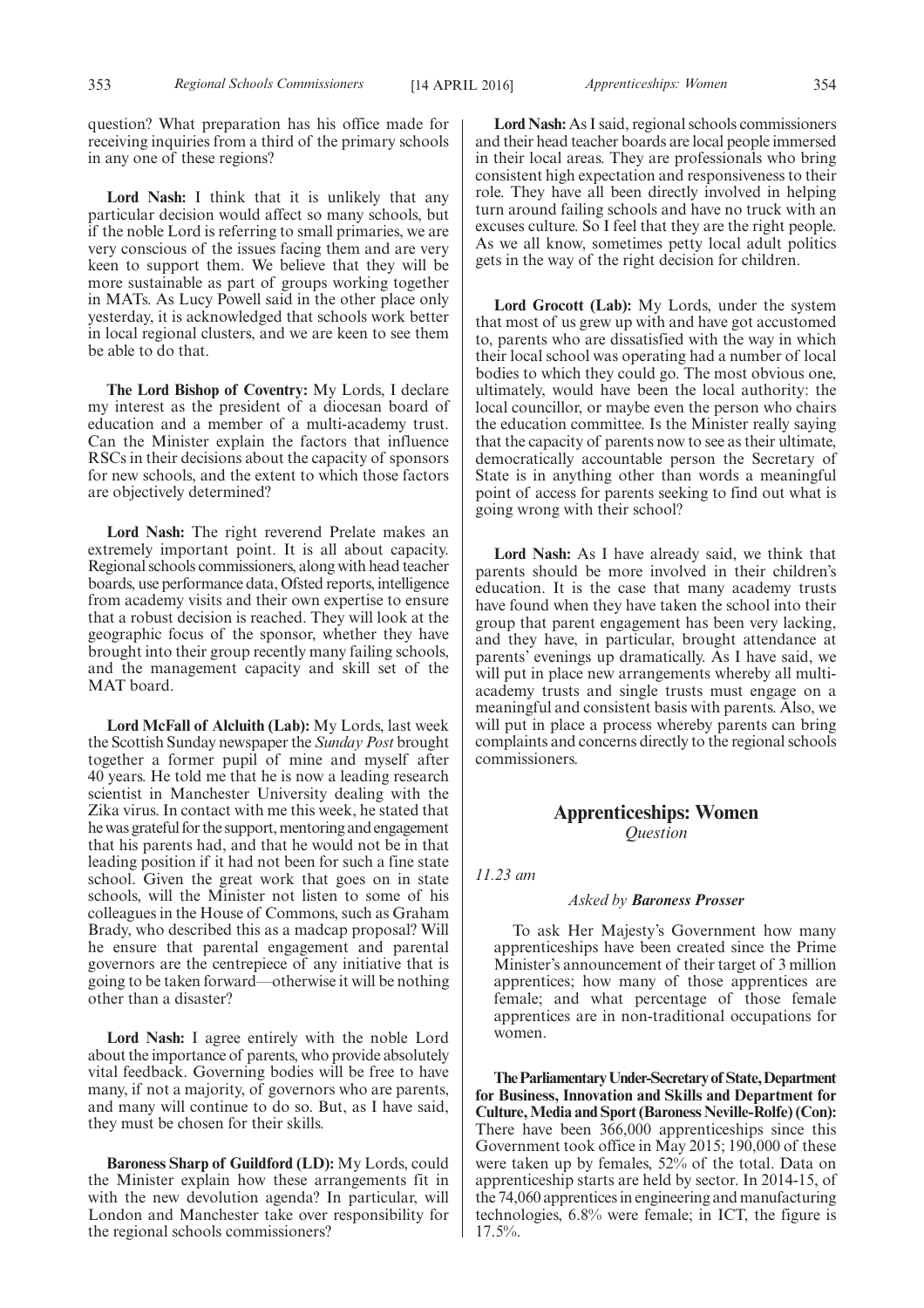**Baroness Prosser (Lab):** I thank the Minister for that reply, but the figures that I have show that only 4% of engineering apprenticeships go to women, and that figure has declined over the last 10 years. How is the Department for Business, Innovation and Skills working with the Department for Education to encourage more girls to study the appropriate subjects that will give them access to STEM-related apprenticeships? Secondly, while more young women than young men take up apprenticeships, they are employed in a narrower range of sectors, earn on average £1 per hour less and are less likely to find employment at the end of their training. Does the Minister agree that a positive action programme is needed to enable young women to work to their full capacity?

**Baroness Neville-Rolfe:** My Lords, that was a lot of questions. The figure for engineering and manufacturing technologies in 2014, as I said, was 6.8%. The latest apprenticeship pay survey estimates that the median hourly pay across England for level 2 and 3 female apprentices, who comprise about 95%, is £6.38. That is higher than for males, for whom the figure is £6.16. However, schools have to do more, as do we all. Schools are legally required to provide the independent advice and guidance that young people now need when making career choices, and apprenticeships have to be part of that offer. We are launching a new £10 million apprenticeship campaign in May aimed at young people, their influencers and their employers because role models matter so much. We need to let people know about the breadth of employment opportunities through the apprenticeship route.

**Lord Cormack (Con):** My Lords, I declare an interest as the founder and chairman of the William Morris Craft Fellowships, which have been given to men and women over the last 30 years. How many of the 366,000 apprentices to which the Minister referred undertook true craft apprenticeships of real duration?

**Baroness Neville-Rolfe:** My Lords, I have talked to my noble friend about craft apprenticeships. I do not have the actual number for them but I share his enthusiasm for ensuring that we have apprenticeships in those areas, and I think our new system will help with that. Apprenticeships now are all of a decent quality: they have to be paid jobs; they have to involve substantial training of the kind you need in, for example, filigree gold or artwork; they have to last 12 months, on top of school; and they have to lead to full competency in occupations. That is the kind of change we need in this country, building on the sort of experience that you see in Germany, Switzerland and so on, where apprenticeships have been more successful.

**Baroness Corston (Lab):** My Lords, my father left school and did an apprenticeship of a duration of five years. The Social Mobility Select Committee of your Lordships' House took evidence from young people who have completed apprenticeships in the last couple of years, who said that they were of a duration of six weeks in skills such as wrapping vegetables and arranging flowers into bunches. We also took evidence about the number of young people doing apprenticeships. The figure that the Minister gave us must include people over the age of 21. That used to be called "adult training". I know that the apprenticeships of which she is talking are to be of a duration of one year, but can she assure us that they are to be in proper skills and for people leaving school?

**Baroness Neville-Rolfe:** Thanks partly to work done in this House by a series of committees, we are moving in that direction. Of course, people stay at school for longer now, so you would not necessarily get apprenticeships that lasted for five years. However, often you need an apprenticeship of more than one year to pick up all the skills that you need. In the end, you need a proper qualification that allows you to take your portfolio elsewhere. That helps flexibility in our economy, which obviously does a lot better than many other economies because of that very strength.

**Baroness Burt of Solihull (LD):** My Lords, from the Minister's response, it seems that the target of 3 million is quite a way off yet. However, is that missing the point somewhat? Should we not be concentrating on high-quality apprenticeships across the board? Otherwise we will run into the scenario of "Never mind the quality, feel the width". On female apprenticeships in non-traditional occupations, what are the Government doing to encourage role models to inspire girls and women to bring their talents into these non-traditional areas?

**Baroness Neville-Rolfe:** As I have said, our new campaign will focus on role models, including female degree-level apprenticeships in engineering. We have Tomorrow's Engineers Week, which responded to the Perkins review of engineering skills. The Your Life campaign, which I think the noble Baroness is well aware of, helps to ensure that the UK encourages women to move into maths and science in schools in a much more fundamental way. There is also the STEM Ambassadors programme, which I hope many noble Lords can help with. Some of us were not lucky enough to study science in school. We have to move forward and change the dynamics in our schools.

**Lord Stevenson of Balmacara (Lab):** My Lords, I was surprised to hear the Minister talk about the payment made to female apprentices because she will be aware of the Young Women's Trust report which says that female apprentices receive, on average, £4.82 per hour, compared to £5.85 per hour for their male counterparts. However, I should like to ask her about what is happening in her own department; surely there she could show the way. I understand that, according to the latest figures, only 26% of apprentices in the department were women.

**Baroness Neville-Rolfe:** We could certainly do better in the department. One of the changes we are making is to require government departments to make a good contribution to apprenticeships, and I think that can be extremely helpful. I have looked at the latest figures and am very happy to have a conversation with the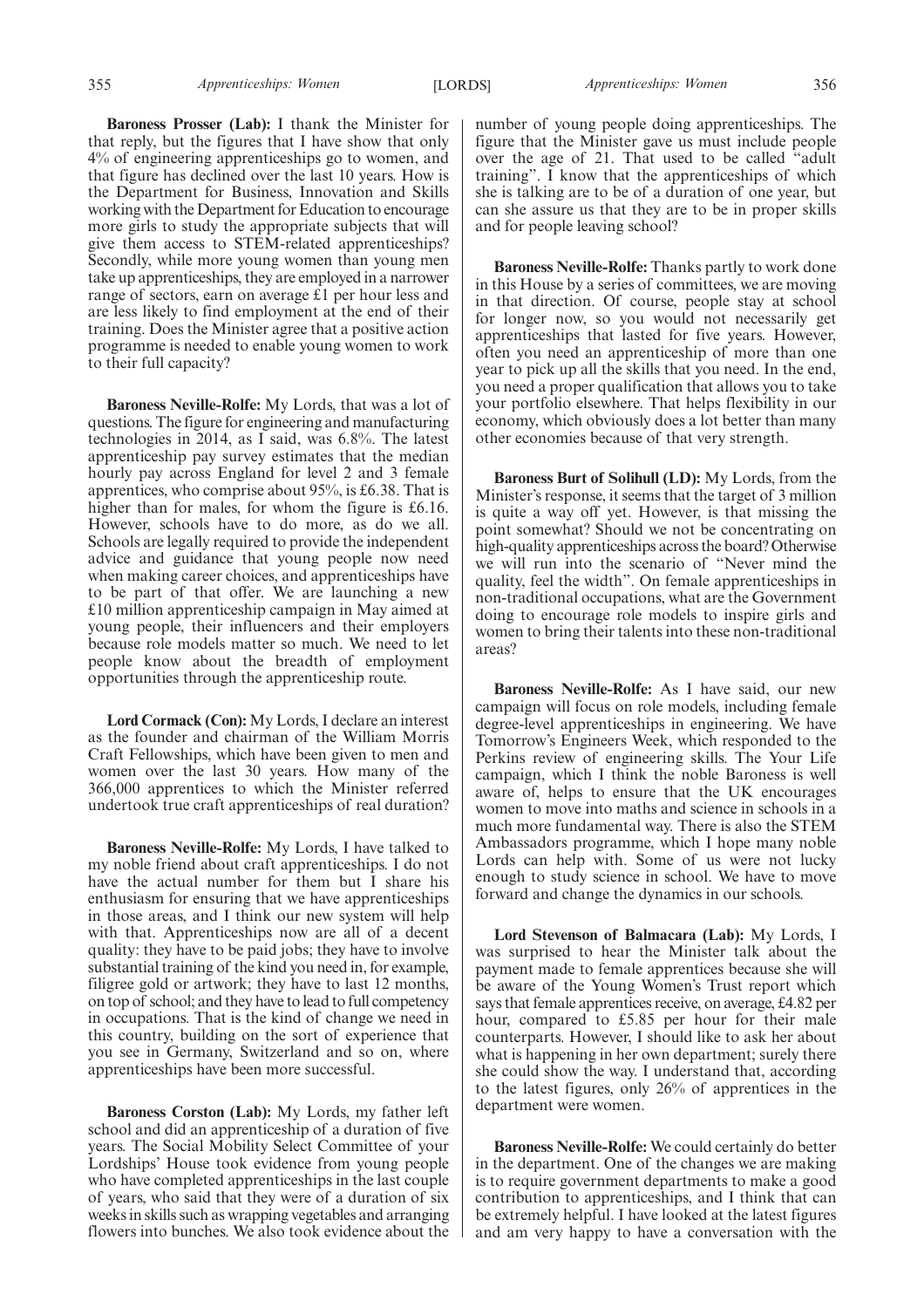noble Lord about them, because I was surprised and pleased to see that we seem to be moving in the right direction. People must have career choices. It is about freedom: people should be able to do what they want to do. I have a female apprentice involved in my team.

#### **Planning: Trees** *Question*

*11.31 am*

#### *Asked by Lord Scriven*

To ask Her Majesty's Government whether they have any plans to amend the Town and Country Planning Act 1990 Part VIII, in particular in relation to trees.

**TheParliamentaryUnder-Secretaryof State,Department forCommunitiesandLocalGovernment(BaronessWilliams of Trafford) (Con):** My Lords, the Government have no plans to amend Part VIII of the Town and Country Planning Act 1990.

**Lord Scriven (LD):** In light of the Answer from the Minister, will she agree to meet me and a few people from the city of Sheffield who are fighting the felling of 18,000 trees by the city council? They feel both powerless and not listened to and have some suggestions about how communities could have a bigger voice and more power in trying to save tree-lined streets from what has been dubbed in Sheffield the "chainsaw massacre" of trees.

**Baroness Williams of Trafford:** My Lords, I would have thought that that was a matter of highway trees rather than coming under the Town and Country Planning Act that the noble Lord refers to. I also understand that the Streets Ahead initiative, which perhaps he is talking about, was implemented under his administration.

**Lord Blunkett (Lab):** My Lords, is it not an extraordinary reformulation of localism from the Liberal Democrats to demand that national legislation be used to settle a local dispute? Would the Minister reflect on whether she has ever received a Question in this House from the leader of a city which was responsible for drafting the contract and service-level agreement, who then, when his party was in coalition, continued to claim credit for the deal signed off in 2009, and who now comes to ask your Lordships' House to intervene on something that is deeply sensitive—and for which I have a great deal of sympathy—but which requires to be settled locally as part of democratic local procedures?

**Baroness Williams of Trafford:** My Lords, I agree with the noble Lord.

**Lord Framlingham (Con):** My Lords, although this is very much a local matter in Sheffield, it raises the question of the value of trees and how much we care for them. The situation there is that a civil engineer is being asked to look after trees that he does not properly understand. I think the very least that the Minister could do is think about encouraging every local authority to put the issue of trees much higher on their list of priorities than they are at the moment.

**Baroness Williams of Trafford:** My Lords, I agree with my noble friend: trees are incredibly important. They are important not only for the well-being of the environment and the communities who live in it but also in recent months we have seen how important trees and good tree planting are in guarding against flooding.

**Lord Clark of Windermere (Lab):** My Lords, I declare an interest as chairman of the Lake District National Park Partnership. Does the Minister appreciate that there is a real problem in the national parks when people come and buy houses for the view? Although the local authorities and national parks spend a lot of money planting trees, these individuals then often chop down the trees so that they have a nice view. Will she give extra powers to the national parks to try to rectify this problem?

**Baroness Williams of Trafford:** I am not sure I can undertake to give extra powers to national parks today, but I have a lot of sympathy with what the noble Lord said. It is precisely why TPOs were instigated in the first place. I used to get very angry as leader of a council when a tree mysteriously died in the middle of the night in order for a development to go ahead.

**Baroness Parminter (LD):** My Lords, there is a statutory register for nationally significant features such as scheduled ancient monuments, protected species and listed buildings. Given what my noble friend Lord Scriven said about how easy it is for trees to be neglected, damaged or lost, do the Government accept that there is a case for similar recognition and protection for trees of national special interest?

**Baroness Williams of Trafford:** My Lords, councils expend an awful lot of time and effort in maintaining their highway trees, which I think is what the noble Lord was referring to, and it is important that they continue to do so, particularly where some of those trees that were planted perhaps 70 or 80 years ago have grown far too big for the environment in which they sit.

**Lord Kennedy of Southwark (Lab):** My Lords, I think that we have all twigged why the noble Lord asked his Question: he is standing for election to the council in Sheffield next month. He is of course hoping that people will not see the wood for the trees and realise that he was leader of the council. Does the Minister agree with me that matters relating to that election should not be brought into the Chamber?

**Baroness Williams of Trafford:** I have to say that I agree with the noble Lord. It is also worth noting that today is the first day of local election purdah.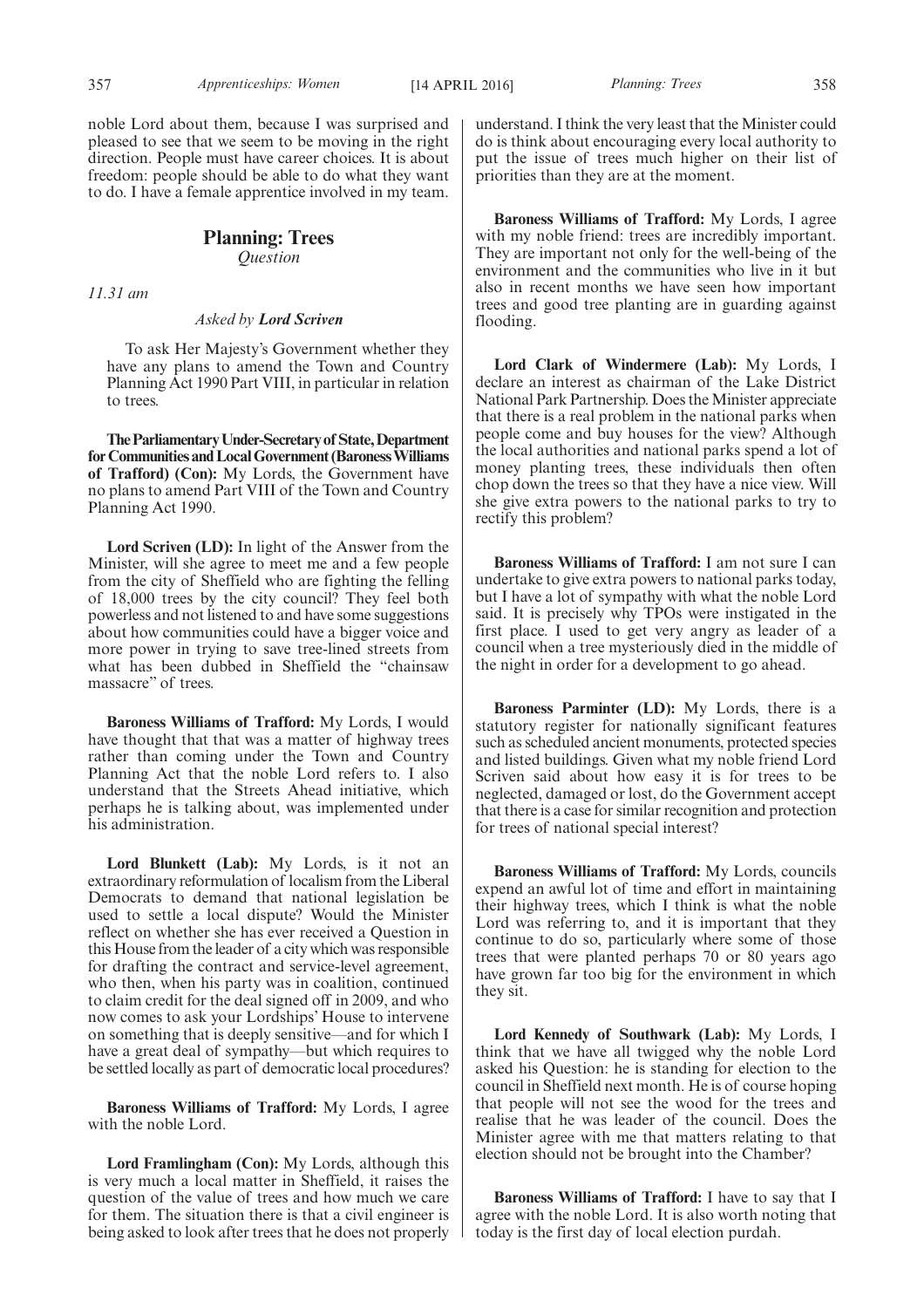**Lord Wallace of Saltaire (LD):** My Lords, does the Minister think that democratic local engagement on trees is much more important than democratic local engagement on schools?

**Baroness Williams of Trafford:** I think that they are both important. Democratic local engagement is important full stop.

#### **House Committee: First Report** *Motion to Agree*

*11.37 am*

*Moved by Lord Laming*

That the Report from the Committee *Access and use of facilities by retired members* (1st Report, HL Paper 115) be agreed to.

**The Chairman of Committees (Lord Laming):** My Lords, this report recommends that access privileges may be withdrawn from a retired Member by the House Committee or a successor senior domestic committee. Colleagues will recall that the House has previously agreed that Members who lose their membership as a result of non-attendance or a sentence of imprisonment for more than a year should not have access privileges. Likewise, any Member who is expelled under the House of Lords (Expulsion and Suspension) Act 2015 will not have access privileges. Agreeing this report would mean that the House Committee could decide, on a case-by-case basis, whether a retired Member should have access privileges rescinded. I beg to move.

**Lord McConnell of Glenscorrodale (Lab):** My Lords, the past week has shown how important transparency and dealing with any perception that there are different rules for different people in society are for rebuilding trust in public life. Earlier this year, your Lordships' House discussed the fourth report of the Committee for Privileges and Conduct. A key paragraph in that report stated that the strongest sanctions—expulsion, suspension and denial of access to House facilities or financial support—would be unavailable should someone who was being investigated continue to be investigated following their retirement from the House. The report before us today from the House Committee makes it clear that it is possible for retired Members to retain their parliamentary pass, to sit on the steps of the Throne and to use the Library and certain catering facilities and therefore to have access to facilities that could be withdrawn should an investigation be continued following a retirement.

I would like to ask the Chairman of Committees three questions. First, does he believe that it would be possible at some point in the future to revisit the previous decision, given that it will now be possible to have a sanction against retired Members? Secondly, will the House Committee minute discussions where it has been proposed that the access privileges be withdrawn but the House Committee decides not to withdraw those privileges? The report mentions at the moment only that there will be a minute of any decision to withdraw the privileges. Thirdly, will there be a public record of those who have retired from the House but who have had their privileges withdrawn?

**The Chairman of Committees:** My Lords, I am grateful to the noble Lord, Lord McConnell. Noble Lords will know that colleagues in this House who decide that they want to retire, whatever the circumstances, do not make a request: they simply give notice to the House. Therefore it is clear that no sanctions in future could be used in respect of them. It is therefore absolutely right that, for all who have the honour to serve in this House and are given access privileges when they retire from it, the House should have the powers, should they be needed, to withdraw those privileges; I hope they will not be needed very often, if ever. Certainly if a proposition of this kind in respect of an individual comes before the House Committee, it will be reflected in the minutes. The minutes of the committee are readily available and on the internet, so the deliberations and the outcome will be communicated more widely.

*Motion agreed.*

### **High Speed Rail (London-West Midlands) Bill** *Second Reading*

*11.41 am*

*Moved by Lord Ahmad of Wimbledon*

That the Bill be read a second time.

**TheParliamentaryUnder-Secretaryof State,Department forTransportandHomeOffice(LordAhmadof Wimbledon) (Con):** My Lords, our railways are key to our country's future prosperity and yet, if we look back in time, it is 123 years since we built a main line north of London and 183 years since Parliament approved the west coast main line. Although not intended to be a major artery, the west coast main line has evolved into one. Today it is the busiest mixed traffic railway in the world. Although it continues to serve the country well, it is almost full. We have already upgraded it and seen the benefits, but improvement to what exists, on its own, can no longer provide what the nation needs. Patchwork and sticking plasters will work for a period but are not the answer; it will not help us to create the capacity we need on the railways. It will not improve our country's connections. It will not maximise the opportunities for our northern cities and cities in Scotland to grow and prosper. To allow our economy to grow and to compete on an international level, we need a step change in capacity. That is why this Government are committed to delivering High Speed 2, a project that will bring our economic centres closer together, allowing the whole country to benefit.

Now is really the time to do it. As I have said, the west coast main line is essentially full and yet more and more people want and need to use the railways. Over the past 20 years passenger journeys have doubled. Demand will continue to rise. Even on moderate forecasts, services will be increasingly full by the mid-2020s.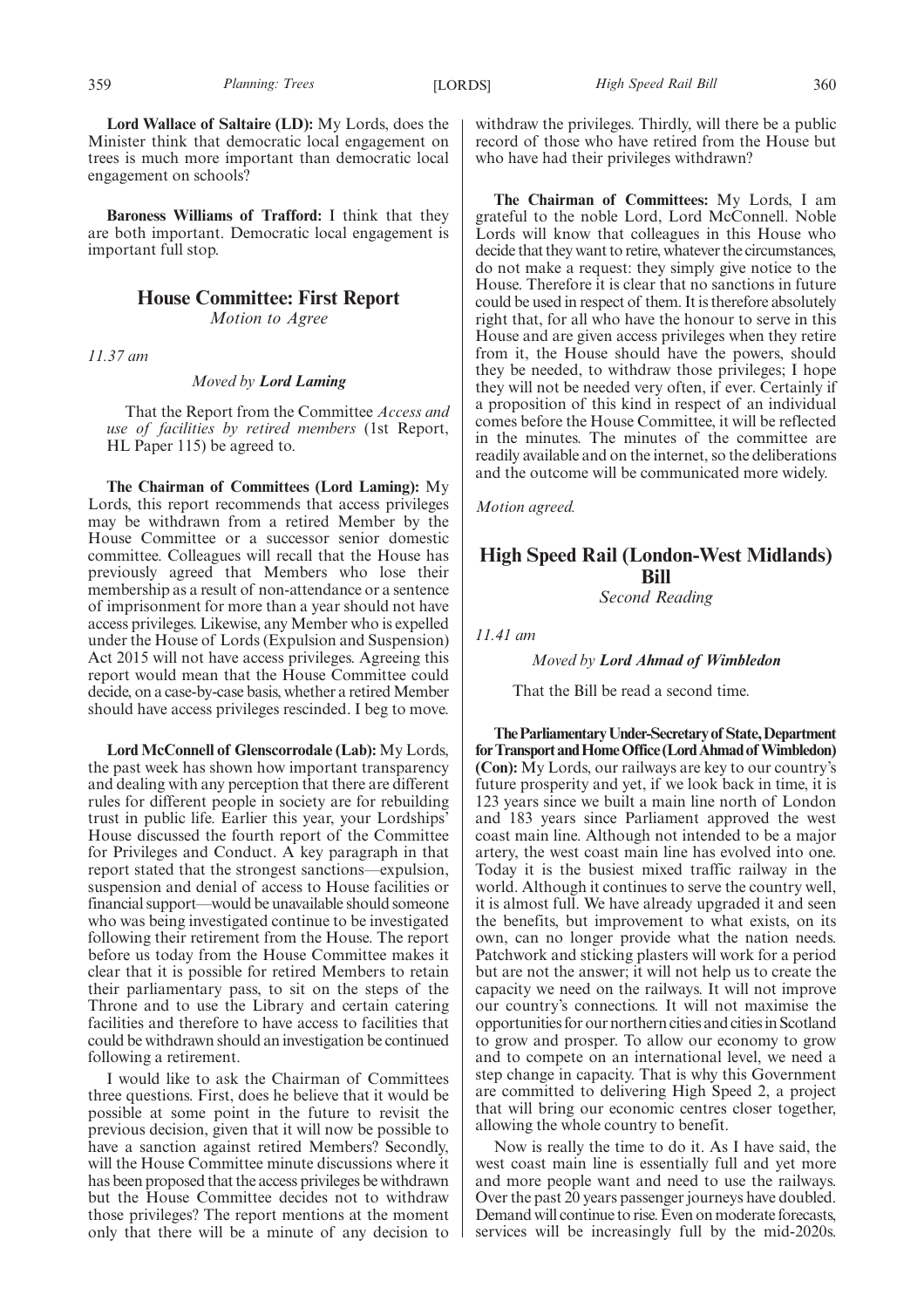The digital age may have created new ways to interact across distance and made the world smaller, but it has not replaced the need to travel—indeed, it fuels it. We need to deliver the capacity to meet this growing demand. HS2 will do exactly that.

From day one, phase 1 will not only provide additional capacity between London and the West Midlands but also to Manchester and Glasgow via through-running services. It will free up capacity on the west coast main line that can be used for local services or freight. That is only phase 1. HS2 will ultimately be a national network that will create even more capacity and even better links. It will connect our great northern towns and cities, including Sheffield, Leeds and Manchester, with services travelling on to Edinburgh and Glasgow. This is the capacity the country is crying out for. That is why we have brought forward phase 2A to Crewe, so that this can open three years' earlier.

The full HS2 network will connect eight of the UK's 10 most populous cities with direct links. The freed up capacity on the existing railway could help to provide improvements in regional connectivity. Combined, these provide a major uplift in the connections of our railways and the options for passengers, and help to rebalance our economy.

But, as the name suggests, High Speed 2 is not just about capacity. We will also see significant reductions in journey times, with phase 1 alone reducing trips between London and Birmingham and London and Manchester by around 35 minutes. These faster journeys will bring our country closer together. They will make travel easier and more efficient, and give businesses and workers access to new markets and options. These are just the transport benefits, but the true benefits of HS2 go well beyond them—the delivery of jobs, skills, development and economic growth.

As announced by the Secretary of State on 23 March, HS2 Ltd has started the procurement process for £11.8 billion-worth of civil engineering contracts. These contracts alone will create more than 14,000 jobs and we will ensure that people have the skills to take up these new opportunities through the HS2 skills college in Birmingham and Doncaster, which will open next year. These are jobs created to deliver the new railway, but the railway will also support wider development opportunities. Planning is already under way by cities and areas—such as through the Mayoral Development Corporation at Old Oak Common and the Birmingham Curzon master plan—to make the most of the opportunities that HS2 will bring. We will support them in their aspirations to make this scheme a success. This is the ultimate value of HS2.

While the benefits of HS2 are significant, this does not mean that I do not understand those who are concerned about the cost or worried that HS2 will divert investment from other transport. I understand those concerns and I wish to respond to them. HS2 will not come at the expense of the existing transport network. As noble Lords will know, we are investing more than £38 billion in the existing rail network between 2014 and 2019, including delivering Crossrail, Thameslink, new Intercity express trains and the electrification of the trans-Pennine, Great Western and Midland main lines. We are trebling the budget for major road schemes to £15 billion between 2015

and 2021, and we are investing £12 billion in local transport between 2015 and 2020. This is all in addition to HS2.

With regard to costs, we are committed to delivering value for money. Noble Lords will know that the November 2015 spending review confirmed a budget for the whole of HS2 of £55.7 billion at 2015 prices. The budget has not gone up, it has simply been updated in line with inflation. To put this in context, the cost of HS2 equates to around 0.14% of UK GDP in the spending review period. HS2 is a major commitment of public money, but it is an investment which Britain must make; we cannot afford not to.

Community and environmental impacts have also been raised, and I understand those who are concerned about HS2's impact on the environment. It is not possible to build a railway without having some impacts on the environment and communities along the route, and it is clearly essential that we strike the right balance between delivering and operating the railway, and being sensitive to its surroundings. We believe we have struck the right balance. We have undertaken detailed environmental assessments to ensure that we understand and can mitigate the impacts of the railway. The environmental statement which accompanies the Bill is the largest ever undertaken in the United Kingdom.

But these assessments are not the end of our consideration of the environmental effects and impacts on communities. We have continued to listen to communities, environmental groups, statutory bodies and other stakeholders to try to reduce the impacts where reasonable. In addition, the Select Committee in the other place received more than 2,500 petitions against the Bill and additional provisions. Even with many deals made with those impacted and the withdrawal of others where we have provided assurances or clarified issues, the committee sat for 159 days to hear more than 1,500 petitioners and consider their issues. I wish to put on record the Government's commendation for the dedication, commitment and fair approach undertaken by the members who served on the committee in the other place and those who worked tirelessly in representing their constituents in front of the committee. All their efforts in this area were exceptional.

Through this process and the continued development of the scheme's design, we have made numerous changes that have led to even greater protections for communities and the environment. We have extended the bored tunnel under the Chilterns area of outstanding natural beauty by 2.6 kilometres, producing significant improvements for the village of South Heath, and we have removed impacts on Mantles Wood. We have lengthened the green tunnels at Wendover and Burton Green. We have lowered the line in Lichfield from viaduct to cutting, and moved it 200 metres to avoid the Trent and Mersey canal. We will deliver the new HS2 station at Euston in a phased approach to reduce disruption to the existing railway and help better manage impacts on the wider area.

This is but a sample of some of the changes we have made. The result of all of this work is a railway, more than half the route of which is in tunnel or cutting, and for which 75% of the line's surface sections will be insulated by cuttings, landscaping and noise barriers.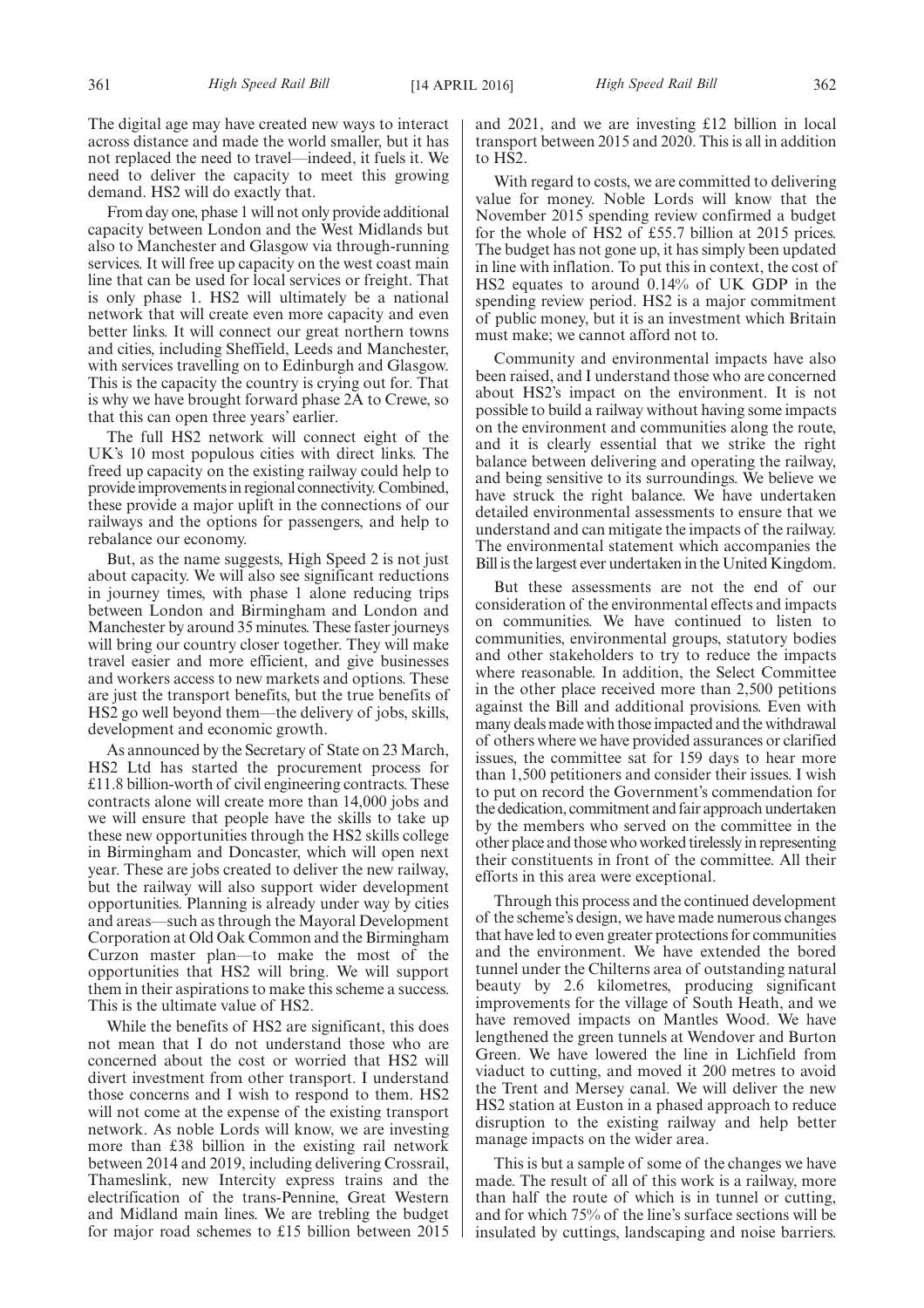#### [LORD AHMAD OF WIMBLEDON]

This is why we are not demolishing any grade 1 listed buildings; why no grade 1 excellent quality land is affected; and why the scheme has been designed to withstand a major flooding event, the likes of which we would expect only once every 1,000 years. I know there are those who want more—longer tunnels, deeper cuttings, taller noise barriers, and so on. However, we must remember that our duty to protect the environment must be balanced with our duty to protect public money. We believe our work to date has done just that and balanced these two responsibilities appropriately.

Turning to the content of the Bill, while the issues the railway raises are complex, the Bill is actually very straightforward. It is very similar in content and form to the Crossrail and Channel Tunnel Rail Link Bills, which were the last hybrid Bills to be considered by this House. The Bill provides all the powers needed to construct, maintain and operate phase 1 of HS2. It is essentially the planning permission for the railways, and therefore includes the power compulsorily to acquire land for the railway; undertake the works and nominate a person or organisation to do so; undertake modifications to existing legislative controls that are not designed for works that have already been approved by Parliament; provide a framework for the interaction of phase 1 with the classic railway network; and allow persons representing the Secretary of State to gain access to land for surveys relating to future HS2 stages. The Bill also allows the compulsory purchase of land for business relocation and regeneration purposes, so as to minimise business extinguishment and provide a backstop power to ensure that development opportunities created by HS2 are taken up.

Turning to procedures, should this Bill be given its Second Reading, it will move to a Select Committee process in this House. The role of this Select Committee is to hear petitions from those directly and specially affected by the Bill. The period during which petitions can be submitted began on 23 March and will end on 18 April. Noble Lords may want to understand the powers of the Select Committee. Its role is to hear petitions and make recommendations on what, if any, changes are required to address the issues they hear. The process of engagement between the promoter and petitioner means that in many cases, the petitioner's issue is addressed and there is no need for them to appear before the Select Committee.

For those petitioners who do appear, the committee has wide powers and can, if it thinks fit, seek changes to the scheme that are within the scope of the existing Bill powers. For example, the committee can push for changes to the railway or use of land, within the limits of deviation set out in the Bill and within the environmental limits set out in the environmental statement. This could include changes to the railway itself or the mitigation provided as part of the scheme. The committee could also recommend changes to the way the promoter plans to construct the scheme—for example, how it plans to control noise or dust. It can also make recommendations on matters of compensation and property acquisition. This is by no means an exhaustive list, but it gives an idea of the importance and authority of the committee, and its scope to hear petitions and consider the facts.

HS2, as I am sure many in this House and beyond recognise, is greater than the sum of its parts. It is not just a railway with fast trains. It is not just about capacity and connectivity. It is truly about potential. It is about creating opportunities. It is about what is needed to produce a better and brighter future for our country, our economy and connectivity across the UK. This is what is required if we are to deliver a better, more integrated Britain. I beg to move.

#### *11.54 am*

**Lord Rosser (Lab):** My Lords, we support the Bill. As the Minister said, HS2 is the project to build a high-speed rail line from London to Manchester and Leeds via Birmingham and the east Midlands, with operation due to begin in 2026 and to be completed by 2032-33. At the beginning of 2009, then then Labour Government set up HS2 Ltd, with the principal aim of advising the Secretary of State on the development and proposals for a new railway from London to the West Midlands and, potentially, beyond. The scheme taken forward from 2010 was based on the outcome of the work conducted for the then Government by HS2 Ltd and was initially proposed by the Labour Government in a March 2010 Command Paper. This was subsequently taken up by the incoming coalition Government.

In February 2011 it was confirmed that phase 1 would take the line from London to the West Midlands by 2026, while phase 2 would take the line from the West Midlands to the north of England by 2032-33. It was not until January 2013 that a decision was taken on the configuration of the route from Birmingham north to Manchester and Leeds. Then, in November 2015, the Government announced their intention to bring forward the route to Crewe before the remainder of the route to Manchester and Leeds, with the expectation that this part of the route would be operational by 2027. The Government were due to confirm the phase 2 route at the end of 2014, but that did not happen, prolonging uncertainty and delaying private sector investment decisions. When will the Government confirm their plans for high-speed rail in the Midlands and the north?

HS2 is a Labour project, in which my noble friend Lord Adonis, as Secretary of State for Transport, played a key and vital role. I look forward to his speech, as well as to the maiden speech of the noble Lord, Lord Mair. Our high-speed rail Command Paper, published in March 2010, set out the urgent need for increased capacity on our rail network. Since then, passenger numbers have grown by a third. Our case for HS2 was based on the assumption that passenger demand would grow by just over 2% a year. As the reality since then has proved to be an average increase of some 5% per annum, the case for HS2 has grown stronger and more urgent over the last six years. Our existing main trunk north-south rail routes face capacity issues today that have to be addressed if they are not to have an adverse impact not just on the ability of an increasing population, and increasing freight, to move within the UK, but on future economic development and expansion, on which our prosperity as a nation in the years ahead depends.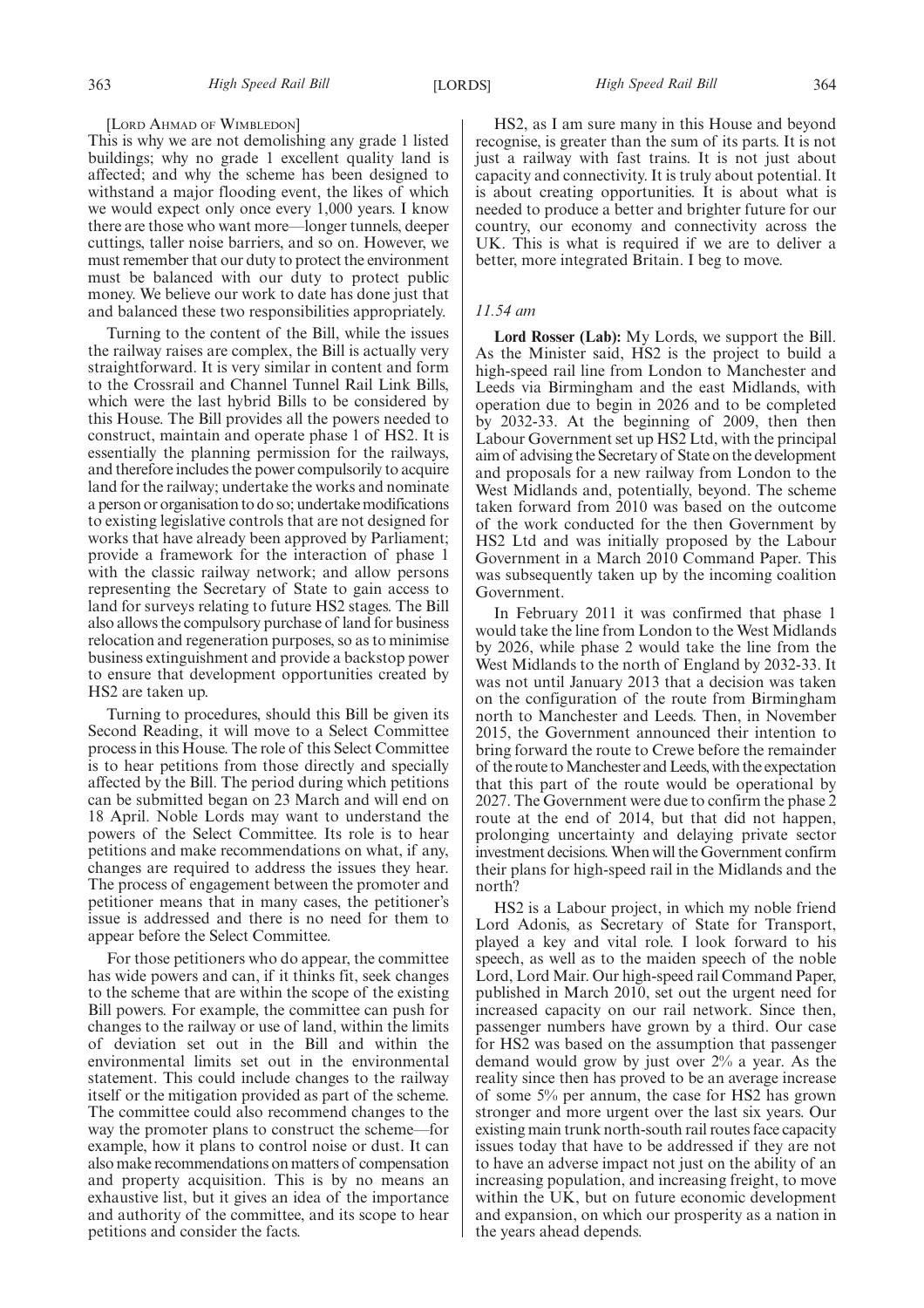The line from London to the east Midlands and Sheffield has been officially designated "congested infrastructure". The train operator on the main line from London to Leeds and Newcastle has said that the route "faces track capacity limit". The existing route with the most pressing shortfall capacity, though, is the west coast main line from London to Birmingham and Manchester. We have reached the practical limits of the existing infrastructure on a route where intercity commuter and freight services all compete for scarce train paths and where commuter services are already at less than the required level in the West Midlands and on the approaches to Manchester because of lack of track capacity at key points.

The money for HS2 might, of course, be spent instead on a further conventional modernisation programme of the existing west coast main line. However, leaving aside the years and years of weekend and other closures, diversions, misery and extended journey times for passengers and freight services, and very significant compensation payments for the train operators, a conventional upgrade would deliver less than half the additional capacity of a new line, which will also enable the integration of high-speed rail services with existing lines and thus significantly improve journeys and journey times not only between cities on the new route but beyond it. That improvement is reflected in the support for HS2 from local government and other leaders of not just Birmingham, Manchester, Sheffield and Leeds but also Liverpool, Newcastle and Glasgow. Strategic planning decisions are already being made or considered based on HS2.

A number of recent major rail transport projects have been located in London and the south-east, such as Thameslink, High Speed 1 and Crossrail. HS2 is also about improving our rail transport infrastructure in the Midlands and the north, as well as in London and the south-east. HS2 has the very public backing of both the CBI and the TUC because of not only the favourable impact it will have on economic development and growth—inadequate, overstretched links retard growth and expansion—but the many thousands of additional skilled jobs that will be created directly and indirectly from the construction and operation of HS2.

At Third Reading in the Commons, the Secretary of State said that HS2 was about not only jobs but also materials. He said that HS2 would need approximately 2 million tonnes of steel over the next 10 years and that the Government were already holding discussions with UK suppliers to make sure that they were in the best possible position to win those contracts. Quite a lot has been happening in and to the steel industry since Third Reading in the Commons and that statement by the Secretary of State. I want the Minister, when he responds, to be a bit more specific. Will the steel for HS2 come from the UK steel industry or is it in whole or in part to come from outside this country?

Not surprisingly with a major project of this kind, real concerns have been raised, not least before the special Select Committee in the Commons, about the impact of the construction of the new route when it is opened on those communities and areas through which it will run. In many cases the new high-speed line is likely to bring little or no direct benefit to them since there will be no station anywhere near their locality. There are concerns, for example, about the impact on the Chilterns, through which the new line will pass. There is also the disruption for residents and businesses, including demolition and loss of homes, around the Euston area, and the need for a comprehensive rather than piecemeal redevelopment of Euston station that will be consistent with the plans and objectives of the relevant authorities, including the London Borough of Camden. The redevelopment of the existing station at Euston is unfunded and unplanned. What action do the Government intend to take to address this issue and when?

I am resident in a community that will certainly be affected by the construction and operation of HS2. It was depressing to read in the very helpful briefing pack prepared for this debate by the House of Lords Library that the Commons Public Administration and Constitutional Affairs Committee, in a report published last month, said in reference to HS2 that the,

"continuing existence of a culture of defensive communication and misinformation within a public body, responsible for the delivery of such a large and highly controversial project, is not acceptable".

Since the Department for Transport is the promoter of the Bill, what action do the Government intend to take to address the point made by the Public Administration and Constitutional Affairs Committee about HS2 Ltd?

The Minister made reference to the special Select Committee process. The special Select Committee of the Commons heard more than 1,500 petitions during 160 sittings, lasting more than 700 hours and with more than 15,000 pieces of evidence. There will be a similar—though I understand much shorter—special Select Committee process in this House following Second Reading. The Crossrail Bill took approximately 21 months in the Commons Select Committee and only three months in the Lords equivalent, and the HS1 Bill —which became the Channel Tunnel Rail Link Act—took approximately 12 months in the Commons Select Committee and less than two months in the Lords equivalent. That suggests the special Select Committee in this House will not have the same powers and role as the Select Committee in the Commons.

I know that the Minister has already addressed this issue in part, but it would still be very helpful if he said in his closing speech whether or not this is the case—in other words, that the committee in this House will not have the same powers and role as the committee in the Commons—and, if it is, what powers and role the special committee in the Commons had which will not be available to the committee in this House; and, likewise, what powers and role available to the special committee in the Commons will be applicable as well to the special committee on this Bill in your Lordships' House. I do not think that that was an issue to which the Minister referred in the comments he made about the special committee process.

Coming into the Lords on the London Underground, I see a poster, to which the Mayor of London is a party, on some of the stations which states that Transport for London does not make a profit because it reinvests all its income on running and improving its services. That seems a pretty sensible approach, bearing in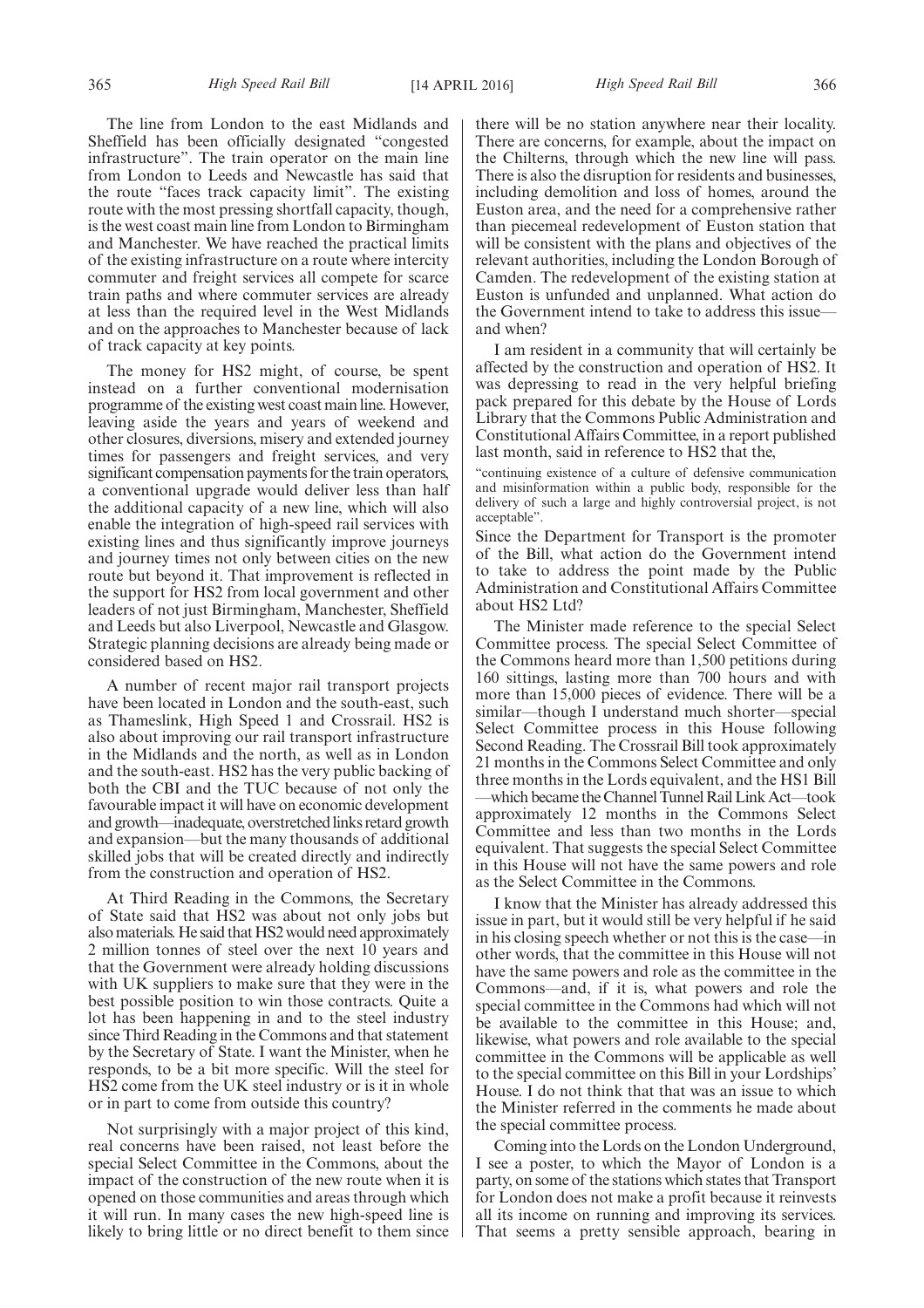#### [LORD ROSSER]

mind the enormous benefits an efficient and reliable Underground system delivers to the London economy and London residents. The case for HS2 that the Government—and, indeed, we on this side—are making is also based on the benefits it will deliver to the economy of this country and to economic growth and development in the Midlands and the north.

The London Underground, under a hardly left-wing mayor, is in the public sector and reinvests all its income in running and improving its services. So, too, should HS2. Public ownership delivered record passenger satisfaction and punctuality scores on the east coast main line, and that successful model should be extended to HS2. At the very least there should be an option to run HS2's services under public ownership, reflecting the provisions made in the Crossrail Act, which had cross-party support.

I conclude by reiterating our support for the Bill. We want to see HS2 built for the reasons I have set out. However, there is also a continuing responsibility on the Government to listen to the concerns being expressed by communities affected about the impact on them of the construction and operation of HS2, and to ensure that everything that can reasonably be done to address those concerns is done.

#### *12.07 pm*

**Lord Bradshaw (LD):** My Lords, I start by declaring my non-pecuniary interests: I have been responsible three times in my career for the management of Euston station and three times for Old Oak Common, so I am familiar with the area, particularly as regards the things to which I shall refer.

I reiterate what the noble Lord, Lord Rosser, said about taking more capacity out of the existing west coast main line being a vain hope because the estimates that Virgin Rail has published this week show that the demand will grow even faster than it thought would be the case a few years ago, and any spare capacity that is available on the west coast main line will be needed just to keep the service going in the interim before HS2 is open.

I will talk about the London end of the proposals as many other noble Lords will talk about other places and issues. First, on the rolling stock proposed for this line, HS2 initially proposed to use trains on the London to Birmingham route that are wider and higher than will fit on to any existing BR lines. It would be possible to build them to be compatible with British rolling stock but HS2 has considered this larger size. I suggest that the Bill committee probes this decision very thoroughly, or perhaps the Minister can provide assurances when he replies to the debate, because it is not sensible to build rolling stock that will not fit on to the classic lines or is not fit to be cascaded to other services later in its life.

I believe that through services to London are extremely difficult to bring about, particularly now that much stricter border controls are in operation and are likely to remain so. Instead of clinging on to the slender hope of through trains, the matter is best resolved by undertaking the building of a satisfactory link between Euston and King's Cross and St Pancras. It is no good expecting people to go out on to the street in the rain with heavy luggage and make the journey along Euston Road; they want something much more akin to a modern airport terminal, equipped with travelators, to make the easiest possible transition between HS2 and HS1. I know that this will be expensive but, looking to the future, I think it is necessary and I hope it will be given proper evaluation.

I now turn to the biggest issue with which I am concerned and that is what happens when the railway reaches London. The first terminal in London will be Old Oak Common. It will give access to Crossrail for travel towards central London, the City and Docklands, as well as to Heathrow, and London Overground is proposing a link to Old Oak Common. I suggest that this work should proceed as quickly as possible to cater for the London market. Plenty of space is available at Old Oak Common to turn the trains around there. I call this work phase 1A. I believe it is essential to provide early cash flow and to see how Old Oak Common works out as a London station. I do not think anybody really knows, and it might prove to be a more popular destination than Euston.

My major concern is the proposed extension to Euston. I do not doubt that it is necessary to have an extension to Euston but I believe that what is now proposed is unnecessarily expensive and very disruptive. One question is: could an adequate terminal be housed within the curtilage of the existing Euston station? In my experience, this station is used much less intensively than any other London railway terminal. When it was rebuilt, it was laid out to deal with Motorail services and a lot of Royal Mail traffic. Those who know the station will know that big spaces are available between certain platforms, and they could be made available for HS2 platforms. That is one point that I believe the Bill committee must address at an early stage.

The second issue is whether some existing trains on the west coast main line could be diverted on to Crossrail. I believe it is feasible for trains from, say, Milton Keynes to go on to Crossrail, and that would alleviate the current enormous overcrowding as people arrive at Euston and transfer to the Underground. I have been told that the cost would be very large, but I have also been told that HS2 is praying in aid a great deal of the cost as a reason for not doing it, as it wants disabled access to be provided at all the stations served by Crossrail. However, this could be solved simply by having trains going from Northampton, Milton Keynes and Watford on to Crossrail, because they will pick up enough people to relieve Euston substantially.

I want to turn to the question of the link between Old Oak Common to Euston. I suggest that the committee examines an alternative approach to Euston station from around Queen's Park; this should necessitate a much shorter tunnel between Old Oak Common and Queen's Park. Euston would then be approached along the existing lines—there are three tracks each way into Euston, which is quite generous. This will necessitate some upgrading of the infrastructure, but will not lead to the demolition of property in Camden and will reduce much of the work around Euston. Some platform extensions will be needed south of Euston station in any case.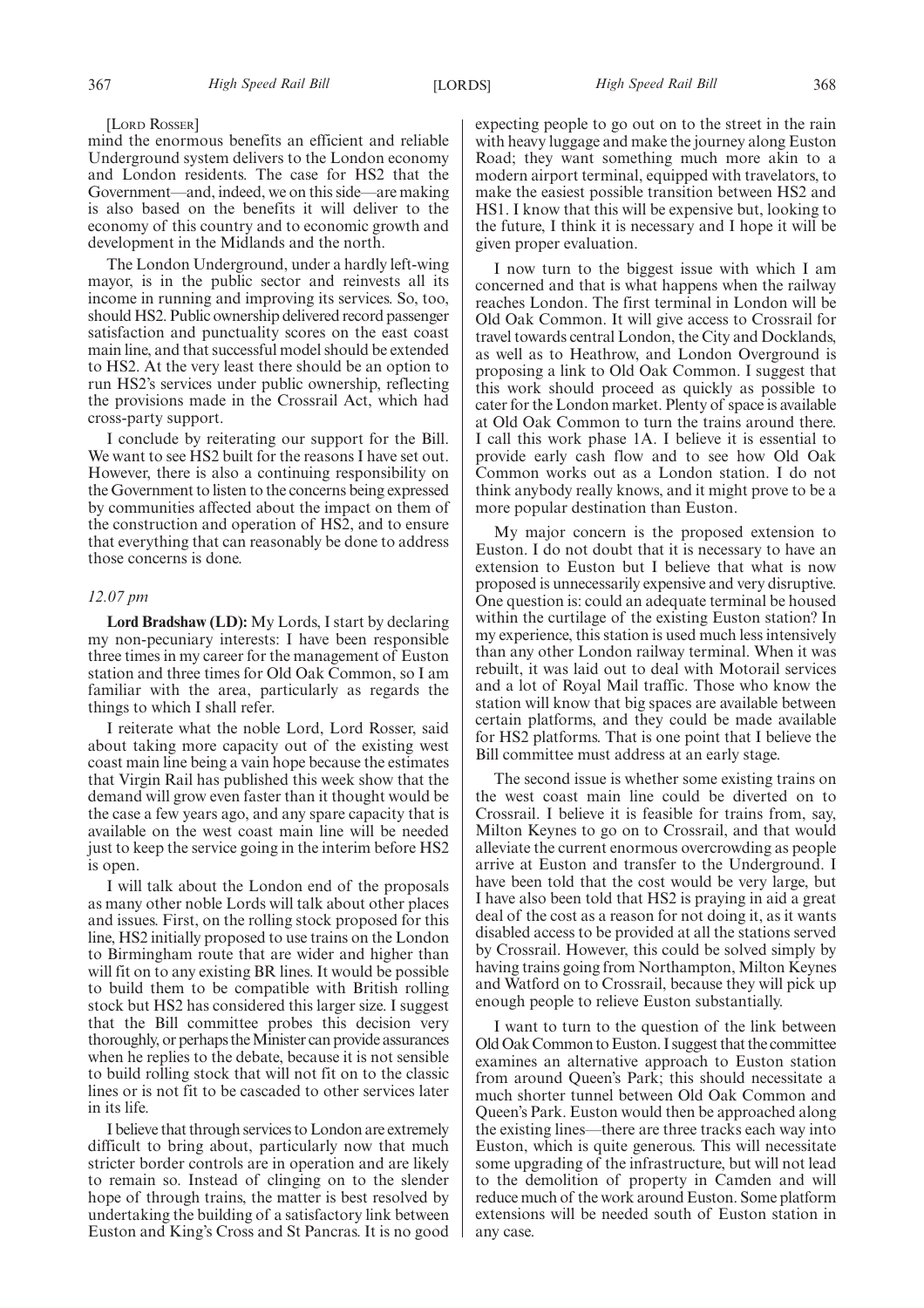I would almost beg the Bill committee to recommend that a respected engineer, independent of HS2, be appointed early to examine this scheme and advise the committee. As far as I am concerned, HS2 has dismissed this scheme with what I regard as an absolutely inadequate response—it has not given any valid reasons. These issues should be settled very early in the consideration of the Bill. I say very early, because the Commons committee started, I believe, in the north and came south; it would be a good idea if the House of Lords committee started examining the London end so that any studies that are thought necessary could be put in hand so as not to delay the scheme.

Another issue that requires early attention is the impact that lorries will have on the roads around London and on road safety and air quality. I suggest that the committee immediately recommends that work be put in hand to establish how maximum use could be made of the railway both for the delivery of material and removal of spoil. I am very impressed by what Crossrail has achieved in this respect at Paddington, where most of the material that arrived dropped straight from a conveyor into railway wagons and did not find its way on to the highway at all.

Nothing that I have suggested will delay the project. I am certain that, if the areas I have highlighted were considered early and seriously, the revenue streams could be enhanced and the costs substantially reduced.

#### *12.17 pm*

**Lord Adonis (Non-Afl):** My Lords, I declare an interest as a non-executive director of HS2. It is almost exactly six years since, as Secretary of State for Transport, I presented the plans for HS2 to the House. HS2 is the biggest infrastructure project in Europe; it is remarkable how rapid the progress has been from conception to the verge of construction, thanks to effective policy and project planning and strong cross-party support. At 25,000 pages, this is the biggest Bill ever presented to Parliament. In fact, I believe that it is equivalent to the entire legislative output of Parliament in its first five centuries. A Select Committee of the House will subject the Bill to thorough scrutiny and we are grateful in advance to the noble Lords who are heroically taking on that onerous task.

HS2 is on course for enactment at the end of this year and the start of construction next year, with the first phase from London to Birmingham to open in 2026, just 16 years from conception. For a scheme of its size and complexity, this is a phenomenal achievement and a striking counter to the notion that we cannot execute big, essential infrastructure projects in Britain in a timely manner. I pay tribute to all concerned, not least the Ministers—led by Patrick McLoughlin as Secretary of State—David Prout and his excellent team of officials in the Department for Transport, Sir David Higgins and Simon Kirby and their highly professional staff at HS2, and Robert Syms and the members of his Select Committee in the House of Commons, who appear to be an army of insomniacs.

It is not just the rate of progress that stands out from the past six years but the integrity of the case for HS2, which has withstood fierce debate and crossexamination. From the outset, the central argument for HS2 has been the need for extra capacity between Britain's major conurbations. It is sometimes said that HS2 started as a project simply to cut journey times and then changed tack to capacity but this is not true. The 2010 Command Paper began by saying that,

"the Government's assessment is … that over the next 20 to 30 years the UK will require a step-change in transport capacity between its largest and most productive conurbations, both facilitating and responding to long-term economic growth … alongside such additional capacity, there are real benefits for the economy and for passengers from improving journey times and hence the connectivity of the UK".

From the outset, the central argument for HS2 has been about capacity, with speed and connectivity as significant additional benefits. I see the noble Lord, Lord Darling, who was Chancellor at the time, in his place. There is no way he would have agreed to the scheme on any other basis.

Since 2010 the imperative for more capacity has become greater still, which is essentially why HS2 has withstood scrutiny and controversy. HS2 links the four largest cities and city regions of the UK, centred on London, Birmingham, Manchester and Leeds, while also providing direct services to Glasgow, Edinburgh, Liverpool, Newcastle and key destinations in south Yorkshire and the east Midlands. It could not be more vital to our economic future. As the noble Lord, Lord Rosser, said, the long-term trend growth rate is 5% a year. Rail demand has doubled in the past 15 years alone. HS2 does not just meet this demand for intercity travel; by freeing up substantial capacity on the existing lines, it provides a major capacity boost for freight trains and commuter and regional passenger services into and between the major conurbations of the country.

From the outset, the big question underpinning HS2 has been: if not HS2, what? The only alternative to HS2 for dealing with the capacity crunch is massive further upgrades of the existing Victorian main lines—or in the case of the west coast main line, pre-Victorian. The west coast main line, of which only four miles are straight between Manchester and London because it was built around the ancestral estates of many Members of your Lordships'House, was opened for the coronation of Queen Victoria in 1838. This realisation has served to keep HS2 on track, and it does not require a crystal ball.

The last upgrade of the west coast main line cost £9 billion, £1 billion of which was simply to pay train operators for not running trains due to the disruption in a decade of constant upheaval—quite apart from the huge cost borne by passengers and businesses, for which they got no compensation. Upgrading a busy mainline railway is like conducting open-heart surgery on a moving patient. To put this in perspective, the present Government identified an upgrade alternative to HS2 from London to Birmingham, Manchester and Leeds in their 2013 strategic case. This upgrade cost nearly half as much as HS2 but provided only a quarter of the extra capacity. Moreover, that capacity increase would have been insufficient by the late 2020s, even to keep pace with the lower of the growth projections for intercity traffic in the 2013 strategic assessment. Further upgrades of conventional lines—or, more likely, HS2 reinvented—would have been required thereafter.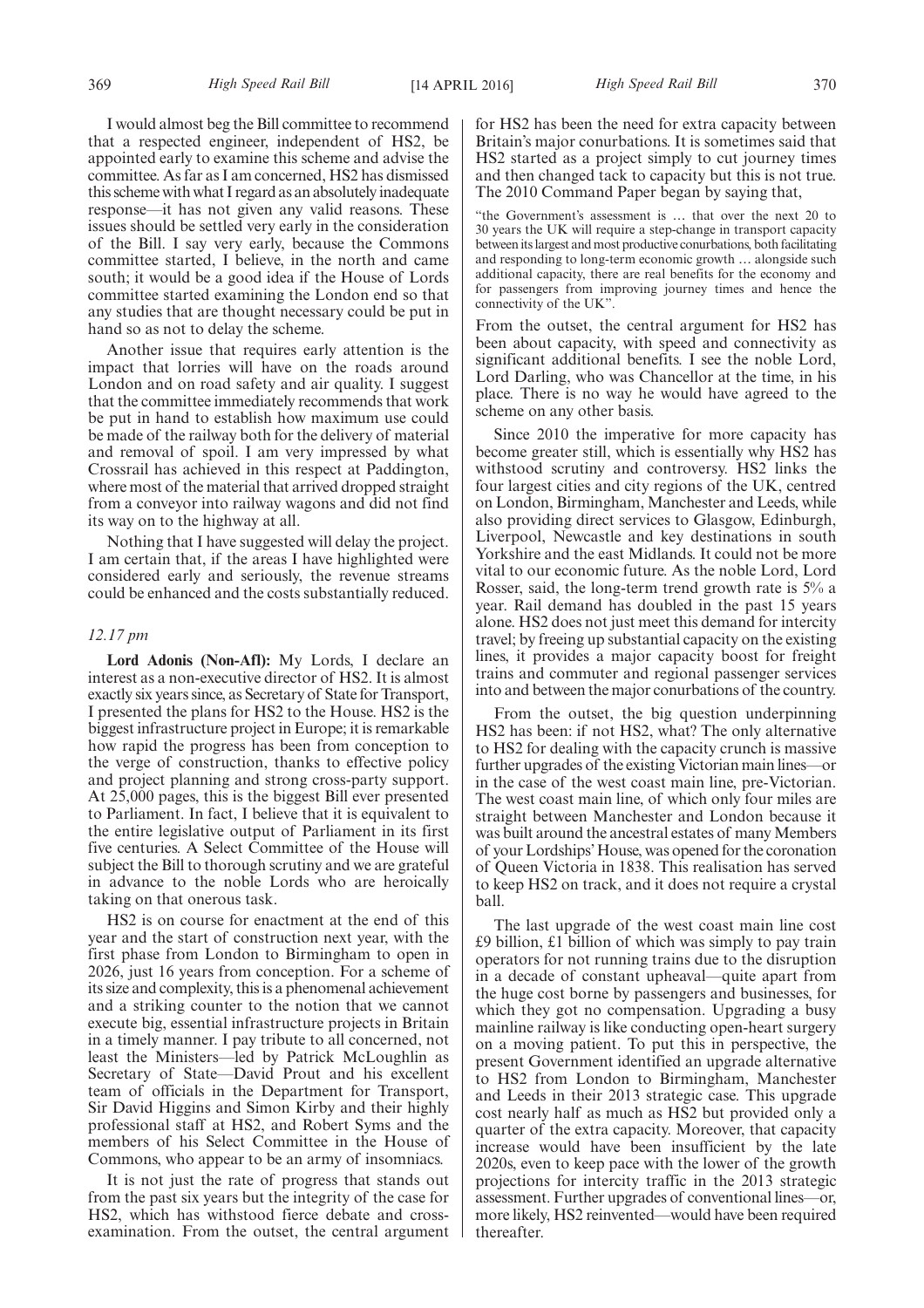#### [LORD ADONIS]

Even carrying out those upgrades would have been hugely disruptive, involving the equivalent of 14 years of continuous line closures every weekend to carry out work, including a new 30-mile stretch of tunnel and surface line to get the east coast main line out of King's Cross, avoiding a series of acute existing bottlenecks, including the Welwyn Viaduct; the rebuilding of most of the major stations on all three major lines going north from Euston, St Pancras and King's Cross, including those three termini, to accommodate more platforms and longer trains; and four-tracking a lot of two-track sections of lines, including in urban areas. Indeed, the original assessment of alternatives published when I was Secretary of State included the four-tracking of the entire Chiltern line; many of your Lordships gave me the benefit of their advice on that proposal. It is hardly a compelling alternative to HS2, let alone a cheap one.

There has also been a long-running argument over the last six years about benefit-cost ratios, which to my mind are helpful but should not dictate projects because they are essentially artificial in their inputs. One artificial input has been the great weight given to the benefit of time saved by business travellers, as if they were not able to work on trains. That is true. Equally artificial, though, and more significant because it goes to the heart of the capacity argument for HS2, is the fact that the benefit-cost methodology caps traffic growth for rail in 2036 on this project. It does so on the grounds that further growth thereafter is too speculative, but 2036 is only three years after the line opens. If Brunel had adopted the same approach to the building of the Great Western Railway, he would have capped its growth in 1870 and there may well have been a better economic argument for upgrading the canals. Nor did we build the M25 thinking that traffic growth would stop in 1995, or the Victoria line on the basis that passenger numbers would stop growing in 1970. One cannot of course predict the future but we have to provide for it as best we can. In my view, it would be a reckless disregard of the national interest on all the most likely scenarios to fail to provide critical transport capacity between our major conurbations going through to the middle and later parts of this century.

The argument on faster journey times has also become clearer over time, as the case for HS2 has extended beyond the Midlands to include the north of England and Scotland, which will be served directly or indirectly by trains after the second phase of HS2 is completed. As HS2 proceeds further north, the time savings become steadily greater: an hour off every journey between London and Manchester, Sheffield and Leeds, while journeys will be further shortened by the proposed interchange between HS2 and Crossrail at Old Oak Common, just west of Paddington, as was referred to by the noble Lord, Lord Bradshaw. This will give an 11-minute direct connection to Heathrow and fast underground trains direct to the West End, the City and Docklands without going via Euston and its congested Victoria and Northern lines. I happen to agree with the noble Lord; once people realise the huge efficiency and connectivity of the interchange at Old Oak Common, it may turn out to be more popular than Euston itself.

Critically, however, HS2 also dramatically improves connections not only between London and cities in the Midlands and the north but between the cities of the Midlands and the north, and between cities within the north itself. The Victorian railway companies built mostly separate main lines from provincial cities to London, which is why rail links between most of our provincial cities remain very poor. Birmingham and Manchester are only 67 miles apart, yet the rail journey time between them takes one and a half hours. It will be 40 minutes by HS2. Sheffield to Manchester could be reduced to 30 minutes by HS2 if it were incorporated as part of the second phase, making this a key part of what is now being called HS3—the proposed upgrading of rail links between the northern cities, a good part of which will build on the work of HS2 in the north.

Finally, there is the international context. High-speed rail between major cities is well established internationally. It is a key part of the transport systems in Japan, South Korea, China, Taiwan, France, Spain, Italy, Germany, the Netherlands, Belgium and many other countries. The first major project has now started in the United States between LA and San Francisco, which is roughly the distance between London and Glasgow. I am not aware of a single country that has introduced high-speed rail between its major cities and now thinks that this was a mistake. Of course there are major challenges ahead, not least in keeping HS2 to time and to budget, but we are right to be taking HS2 forward. It will change the country for the better and it cannot come soon enough.

#### *12.29 pm*

**The Lord Bishop of Coventry:** My Lords, it is not easy for a jobbing bishop to follow the noble Lord, Lord Adonis, but I am glad at least that my purpose in these few words is not to assess the wide-ranging economic and environmental arguments that have been set out on this project, either for or against. Clearly, there are others much better qualified to do so than me, and many are speaking in this debate—I particularly look forward to the maiden speech of the noble Lord, Lord Mair, which I know will be the sort of contribution to your Lordships' House that we would expect from such an eminent mind and the sort we will hear more of on other occasions. However, as someone who tries to keep close to my local ground, I can focus on the people who live on or near the proposed line and on the great importance—indeed the moral imperative, as we have already heard—of continuing to engage with them as the project is implemented.

A good number of those people affected by the line live in my diocese, which extends over most of Warwickshire. Already, before the big money is spent, another serious, human cost is being paid in the villages, farms and homes of the people I meet. Many of the arguments surrounding this massive project have to do, quite rightly, with the legacy we leave to future generations. Alongside a strong and sustainable economy, a vital part of that legacy must be lasting relationships of good will and trust between those responsible for such a project—or those benefiting from it—and those whose lives are made more difficult by it.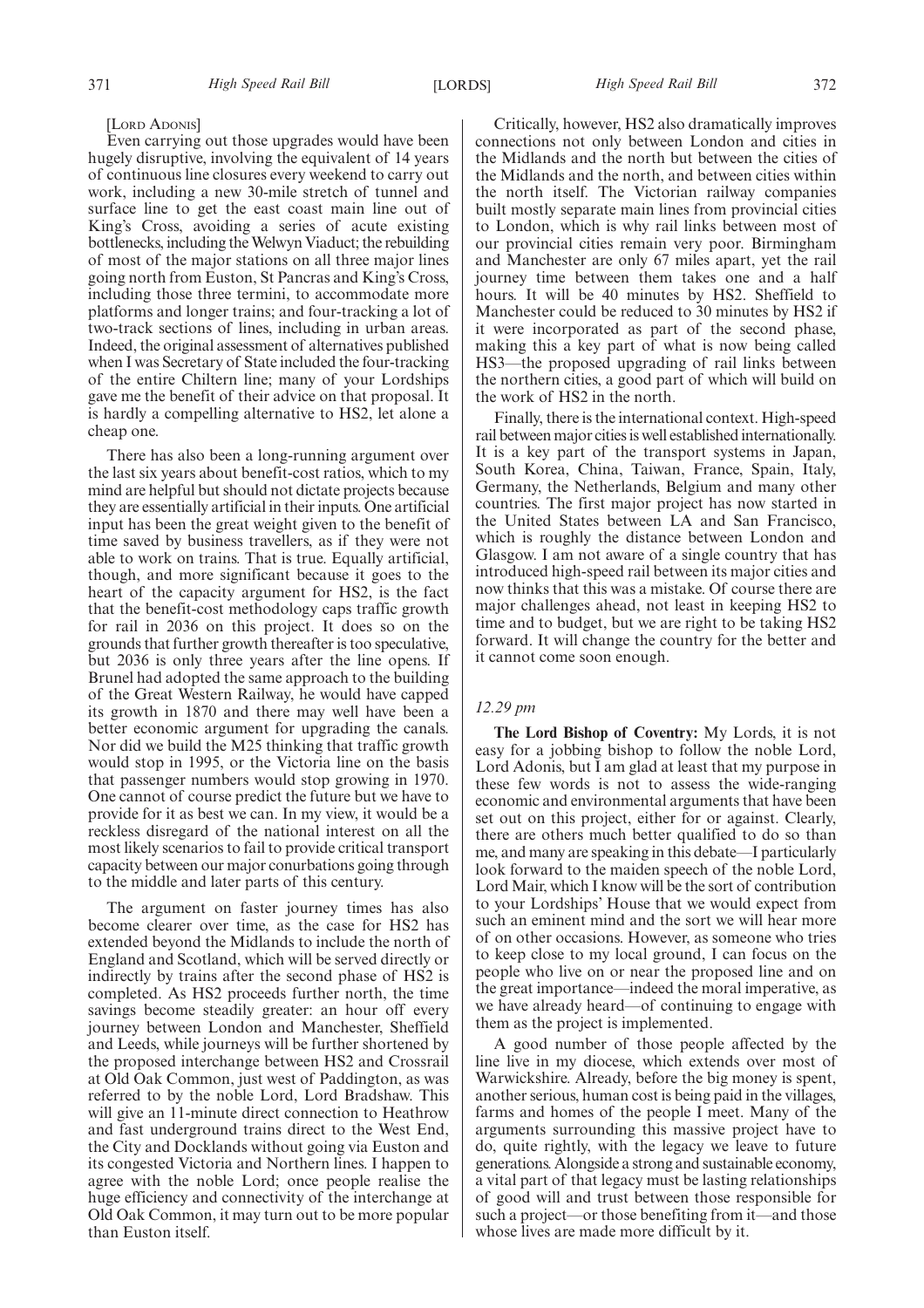There is an especially sensitive matter on which the legacy of trust for the future depends, and that is the burial grounds of those who lived in the past. I am very grateful that the Bill includes careful provision for situations in which the exhumation and reburial of the dead must take place, but I would value the Minister's assurance that those involved with this project will work closely with churches and others, including the Church of England, to ensure that the issue of exhumation and reburial is dealt with sensitively when it occurs.

Moving from the dead to the living, but also to other forms of grief, there is a sense of trauma among the farmers of Warwickshire I have spoken to understandably when one of those farmers stands to lose 125 of his 800 acres from a farm that has been held in the family since 1842. There are high levels of anxiety among the farming community, much of it fuelled by the continuing uncertainty over the details, such as the specific design and timings of construction works on their land. This uncertainty is a blight upon the careful planning that farmers must do well in advance about the use of their holdings.

For some projects, such as that at Stoneleigh Park formerly the National Agricultural Centre—which I visited recently, this uncertainty is causing serious delays in inward investment. I would be happy to provide details of specific cases to the Minister in writing. I appreciate the painstaking work of the committee to which the Minister referred and the response to the specific cases that have been made and welcome the Minister's words about the role of the Select Committee, but I agree with the noble Lord, Lord Rosser, on the need for more clarification. That would be helpful. In addition to those processes, what plans do the Government have to keep in contact with local communities and businesses as the project is implemented to alleviate their anxiety, decide on solutions and enable better planning for the difficult years ahead in very practical ways?

A recurring concern among those I have met is that they are finding it difficult to resolve concerns with representatives of HS2, especially when complicated by the necessary involvement of other bodies, such as the Highways Agency over the massive traffic of heavy vehicles through the area during construction, very often through small country lanes. I doubt whether the suggestions from the noble Lord, Lord Bradshaw, for the removal of spoil in London will work in Warwickshire. Even when a good relationship exists, progress in such discussions seems slow and often financially costly. For some, trust that their concerns will be heard is, I fear, being taken over by scepticism and frustration—a reality already referred to by the noble Lord, Lord Rosser.

I cannot help but feel some real unease at this. The level of good will and trust of these communities along the line is a major part of the legacy which this project will leave. For this to be maintained throughout this project's long construction phase, it is important that the Government take steps to ensure that HS2 is not only accountable but clearly seen to be so. The Government have made it clear that they believe that the appropriate accountability structures are present. However, in the debate in the other place, an amendment was put forward that went a step further and created the office of independent adjudicator, a body of independent experts in a variety of relevant fields with power to hold the project to account and so bring reassurance to those communities that feel they are being unfairly treated. As we know, the amendment was defeated but, in the light of the concerns still being raised by local communities and businesses about how HS2 is implemented, can the Minister set out why such an independent adjudicator would not be a helpful solution? Could this proposal not be revisited to answer the real concerns of local communities and ensure justice is seen to be done?

I draw to a close by moving from rural areas in the path of HS2 to cities that are bypassed by the line, Coventry being one of them. Coventry is more fortunate than many cities further from the HS2 route; we are accessible from Birmingham International, and could benefit from the greater connectivity of HS2, even though we do not directly sit on its line—as long, of course, as direct connections between London and Coventry are not reduced. But even for Coventry, and certainly for many other cities and towns, the massive investment in HS2 must surely go hand in hand with a focused strategy to integrate it with our country's existing transport network. When France invested in high-speed rail, that integration proved vital to the economic benefits of the project. What steps are the Government taking to connect HS2 with existing road, rail and other transport links, to ensure that its benefits are experienced as widely as possible?

It cannot be doubted that those living on or near the line face hard and testing years ahead. The Government have an important responsibility—and this is my main point—to continue to listen to their concerns, seek to work with them, and prove worthy of their trust. I said earlier that that is a moral imperative. They also have a great responsibility to see the benefits of this project extend as widely as possible. Alleviating the pain compassionately and fairly, and sharing the gain imaginatively should drive government policy and the final shape of this Bill.

#### *12.37 pm*

**Lord MacGregor of Pulham Market (Con):** My Lords, I am tempted to try to contribute to some of the very important issues that have already been so expertly dealt with, in particular in the speech from the noble Lord, Lord Adonis, who demonstrated his clear knowledge, commitment and persuasiveness on the whole subject. I want to concentrate on an issue to which the noble Lord, Lord Bradshaw, referred, and which will be relevant for the Select Committee that the Minister and others have mentioned. That issue was debated in the Select Committee in the House of Commons, and it was unable to reach a conclusion on it, so it will be important for our own Select Committee to deal with it.

First, I must declare a non-financial interest. One of my lifelong hobbies has been conjuring. I think I am the only magician to have performed in No. 10 Downing Street, No. 12 Downing Street and the Speaker's Chambers in the House of Commons—all three. My main claim to fame is that I appeared once in the television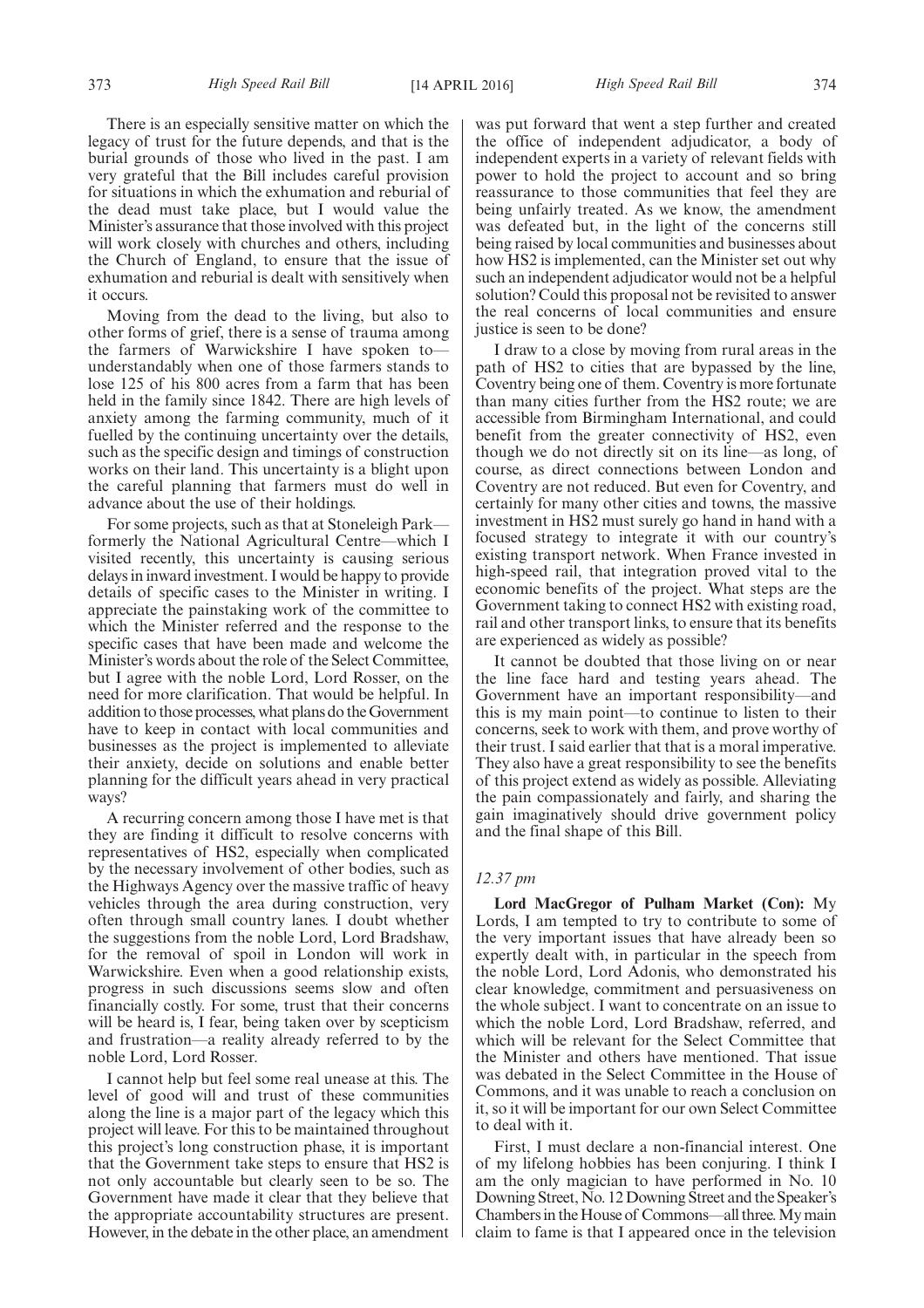[LORD MACGREGOR OF PULHAM MARKET]

appeal programme "Children in Need", hosted by the sadly late Terry Wogan. The final episode was so and so's revenge—and I was put up to do the politician's revenge, which was to persuade John Humphrys to have his head cut off by me, and for a lot of people to contribute charitably for me to do so, or for him to agree to it. He was a great sport and did agree to it. He was, rightly, highly nervous, as was I. I should say that my colleagues in the House of Commons criticised me the next day for putting it back on again.

I am, therefore, a member of the Magic Circle, one of the premier organisations in the world for magicians and a Mecca for magic, with a large number of members both here in the UK and internationally. It is not a wealthy organisation. Some years ago, after a stupendous fundraising effort, the Magic Circle found an ideal location for its new headquarters in Stephenson Way, adjacent to Euston Station and where much of the works to accommodate HS2 at Euston, including underground, will take place. The Magic Circle building was substantially renovated in the 1990s to provide a library, a museum to house all sorts of magical treasures of historic interest, a dining room, a club room, bars, and so on. Its location is ideal, not just for magicians amateur and professional here in the UK but from across the world. Its continuation is heavily dependent on substantial commercial contributions from running events and hiring out the facilities, all of which could be severely at risk as the construction work takes place at Euston.

The Magic Circle is not alone in facing this problem, as the noble Lord, Lord Bradshaw, has already said. There are six other organisations, which are—dare I say it?—much more prestigious, significant and well known, located in the same area. They are all similarly affected and have formed the Stephenson Way Group to voice their concerns and seek safeguards. They are the Royal College of General Practitioners, the Wellcome Foundation, the Royal College of Ophthalmologists, the Royal Asiatic Society, the Religious Society of Friends—the Quakers—and the Methodist Church. The members of the group are all charities and preeminent bodies in their respective fields, delivering considerable public benefit. They are a unique cluster of like-minded organisations devoted to research and promoting knowledge in the spheres of health, well-being and the arts.

I want to give an indication of the kind of problems that its members face in this context. Their buildings are all put to sensitive uses; they house uniquely bespoke facilities; they are all used for training, conferencing and learning; and several have residential accommodation associated with their primary functions. Group members also rely on hiring out their facilities in order to sustain their core purposes. Their location greatly assists the national and international work. Their work should not be jeopardised or impaired by the HS2 project, yet no adequate solution to their plight has yet been provided by HS2.

Among the problems that HS2 building works will create are utilities diversions, demolitions, deep excavations, ground works and construction works. Access to the properties will be impeded. The noise, dust and vibration, the impeded access and the likely need to carry out protective works or alterations to the buildings may result in group members having to vacate their buildings for some or all of their very important functions for lengthy periods. I could go through a number of the issues. Without adequate safeguards, among them are: building damage; water ingress; damage to highly important equipment, surgeries and so on; damage to nationally and internationally important archives; impaired access; disruption of teaching and examinations vital for the medical profession, and so on, all resulting in reduced public benefit.

It is fair to say that when developing and introducing these proposals, the Government and HS2 had so many issues to deal with that they failed to recognise the severity of the impacts on the Stephenson Way Group. In May 2014 the group therefore petitioned against the Bill, setting out its concerns. Even then, HS2 was slow to acknowledge the extent of the huge potential detriment to the group. By December 2015, when it was the group's turn to appear before the Commons Select Committee, little progress had been made. HS2 has now offered some assurances but they fall far short of what is needed. It has set up a business mitigation group in order to discuss these issues further. The Commons Select Committee looked at all these issues and had this to say as a result in its report:

"Businesses, hotels and professional and academic organisations in and around Stephenson Way will be severely affected by construction. They need proper notice of when works will commence so that they can organise their activities. We believe a minimum of three months' notice is appropriate—preferably more".

#### The key point is this:

"The Promoter has agreed to establish a business mitigation user group to discuss problems and solutions. These will be helpful. We urge the Promoter to respond positively to the needs of petitioners from this area in the period between our report and the Lords select committee stage. The activities of several of the organisations we heard from are noise and/or vibration sensitive. We would like the Promoter to pay the reasonable costs of risk assessment and surveying to determine sensitivity to construction effects such as vibration".

It now falls to the Lords committee to follow this through, as the Commons committee specifically urged it to do. One or two of the points that the noble Lord, Lord Bradshaw, made would be very helpful in this context. I hope, therefore, that the committee will monitor closely the work of the business mitigation group, with a view to getting a satisfactory detailed plan to deal with these issues by the conclusion of the committee's deliberations, and, if not satisfied, will make further recommendations as to how they can be dealt with.

#### *12.45 pm*

**Lord Prescott (Lab):**My Lords, I hope my contribution will not be seen as negative. It is a different view. It is not the Government's view or the Opposition's view, which has been ably presented by my noble friend Lord Rosser: it is a northern view—a different perspective on what we are doing with this investment in HS2. To show that I am not hostile to Europe, in 1987, as the Opposition spokesman, I delivered a document on the route to Europe called *Moving to Europe*. It was a different route from the one that we have now got, avoiding the whole London complication, and had a different form of financing. I then went into government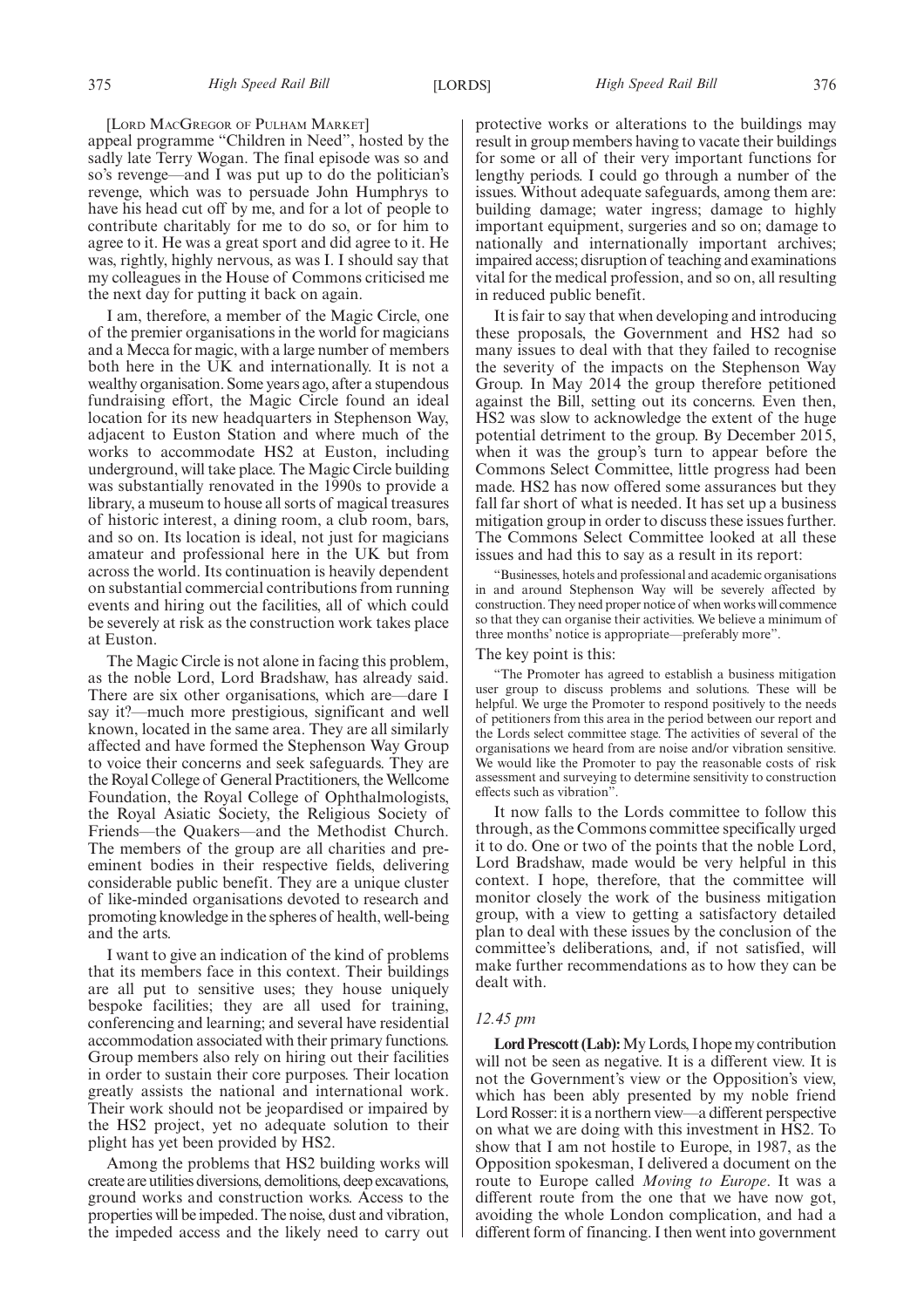in 1997 and was faced with the collapse of HS1. It wanted £2 billion more—having got £3 billion of assets—and the private sector was not prepared to fund it or even to believe in the number of people who would be travelling on it. It is now successful and up for sale by the Government, after the taxpayer saved it from collapse. I learned certain lessons from that, which brings us to HS2.

I am delighted to see my colleague, who shared a lot of views with me in a Labour Government, sitting on the other side of the House. I agreed with some of the things that he had to say, particularly on infrastructure, which perhaps at the end he will, I hope, look at. What I learned from those arguments is that there was controversy—the same as there is at the moment—about the route, the compensation and many other things. There was not felt to be a fair distribution of the transport investment between the north and the south. That is an issue again. We have heard again today about compensation; it is constantly a problem. Also, it was not considered to be value for money in those circumstances, and it was followed by financial collapse.

I do not know whether this project will have the same problem, but it is due to go right through until 2033, with the north not getting anything until 2020. In a sense, we are being told to hang on because something is coming to us in the north. I have to tell the House that with HS1 it was exactly the same—they even built the trains that were to go to the north and convinced the north to shout for it. We shouted for it and they cancelled it. That was the reality: it collapsed. So we never got the northern trains that were built; we had to sell them to Canada. But I will leave that aside.

What about the financial problems at the heart of it? Look at the scale of the increase: from £30 billion to £50 billion. That is in a few years, at almost £4 billion a year, and it will continue for the next 20 years. In this period of austerity, I wonder whether the second part of this investment might be called into question. Will we be told that it cannot be completed beyond Birmingham? Stand by for the message; we will see what will happen. But I believe in the European fast trains—there is no doubt about that—and I welcome David Higgins's report. He has taken a more realistic look at the route, but there are still big issues to be sorted out on the timetable and the route.

To that extent, the Economic Affairs Committee of this House reported on the economics of High Speed. That report was very interesting, and it came to some of my conclusions that I am discussing today. First, it is not economically viable. The committee stated that it doubted its economic justification and put forward reasonable arguments for that, which the Government dispute. Secondly, it is not value for money. One recommendation I particularly like is the suggestion that the route be changed to start in the north so that there would be less controversy to begin with and it can be connected to the rest of the rail system in the north—euphemistically called HS3: these trains are not going to be running around like HS2. There are issues about connectivity but, nevertheless, the committee made a very good argument.

To that extent, a lot of the arguments are shared. As for HS3, it is suggested that we will have trains running at 250 mph between Leeds and Manchester. Franky, you would not get them up to full speed before you had to stop. But there is still an argument for connectivity and important transport, and the north has been ignored constantly when it comes to transport. If noble Lords think it is any different now, I ask them to look at the fact that they are planning and giving money to develop Crossrail 2 and we have not even finished Crossrail 1. It is billions compared to hundreds in the north, and the timetable is to start now in the south but not in the north. My point is that, basically, you could do something, and I want to suggest—perhaps the noble Lord, Lord Adonis, might take it on board—that we look at the regional strategy that is necessary.

The real problem at the moment in trying to deal with these things is that we have "northern devolution"which is neither northern nor hardly devolution but local government reform. But it is something that authorities have agreed with and is the game at the present time. We have local enterprise bodies that do not have the money, the resources or the powers to deal with the regional thing. All that, by the way, was in the Northern Way, which I launched as a Minister in 2006, working with the noble Lord, Lord Adonis, to look at how we would do it in the north. We put it forward. It was a structure and was regionally based. This is basically local government reform; it is a different system. It does not have the powers to make regional decisions. Let me give noble Lords a good example.

I was in Liverpool yesterday. I travelled up on the Pennine train. It was quite an experience—it was a bit like the Rock Island line—but, leaving that aside, I got to Hull at 11 pm and caught the train back at 6 am this morning. Basically, if you look at the regional dimension and if we are concerned about the north, why do we not develop the two greatest assets that it has got: the port of Liverpool and the port of Hull and Humber? They are the two gateways between a corridor that is going into Europe from the growing global development on the other side. To that extent, they are major assets. We are discussing access to Europe. I attended their conferences. They want the motorways of the seas argument to strengthen the arguments of the ports. Those two big super-ports, on different sides of the UK, represent a real strategy which we will need. We all know that trying to force the traffic through Dover is a mess. Congestion costs are terrible. Let us have a Northern Way solution.

The other assets are our estuaries, both the Humber and the Mersey. If we put those two things together, we can see that these are energy estuaries; they will be very important in dealing with climate change and energy. They are different sides of the same coin. We need to develop our estuaries. Therefore, when we come to the strategy of communication, it is a regional one; it is right across the north and it is what we have to do. We are now meeting across the two sides, in Merseyside and Humberside, looking at how we might strengthen that. So if you look at the present system which the high-speed link is connecting to, you see that it is a north-south project. I am not saying, "Don't have it"; the Government have decided they are going to have it. I could have the argument about where it starts; I will continue to argue that you will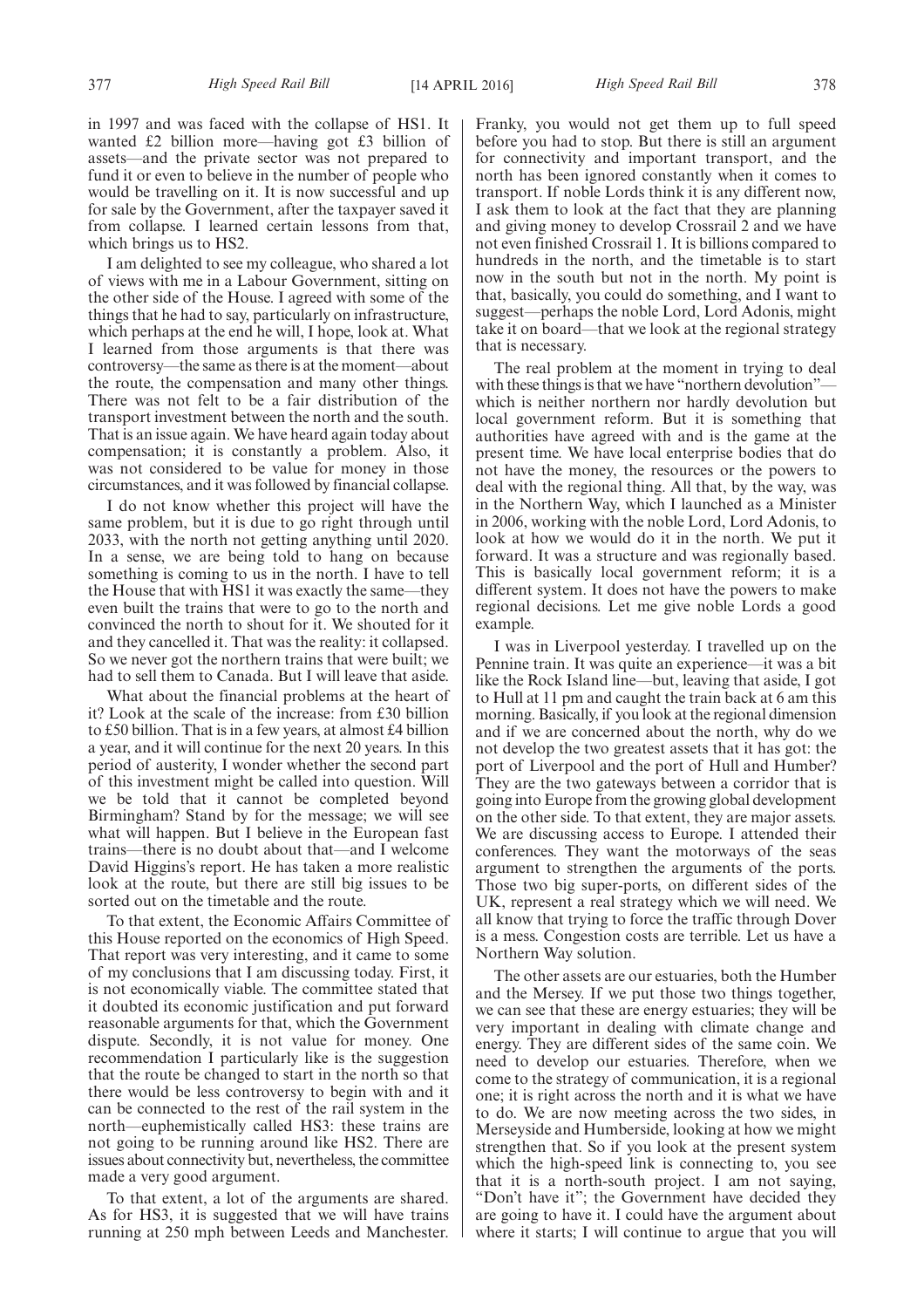[LORD PRESCOTT]

get higher growth in the north than you will get in the south with this investment. But one is an industrial policy and the other is an urban policy.

The Government appear to be linking what is really Manchester and Leeds. They are becoming the London of the north and the Government are concentrating on that. It is urban, city development; it is not a strategy for industrial development of the north. But if we take the east-west strategy, which gives us Liverpool and Humberside, and then put them both together, we would want to say to the noble Lord, Lord Adonis, who will be dealing with the infrastructure problems, "Yes, not just the Pennine link; look at the freight and the road and we can start doing that now". It is not heavy expenditure. The Government say that they are agreed on it. Why do we have to wait until 2035 before we get any movement on these things?

The Government have promised to do something with Transport for the North. The trouble with Transport for the North is that it is controlled by the authorities of Sheffield, Newcastle, Merseyside, Manchester and Leeds; they are the ones with limited powers given to local government. We need a regional aspect here, a regional strategy. So you will get north-south, which is about urban connectivity, and an east-west, which is an industrial strategy. That would strengthen the economic growth in the north. It could start now—it does not need the kind of money that is needed for the development in the south—and we could start reducing the inequalities that exist in transport expenditure and other things between the north and the south.

The north has got to get itself together. Quite frankly, speaking as a politician from the north, we have not had much influence on the Government on this occasion. I think that we did on our Government, but I shall leave that aside. The northern economy has more people in it than Scotland, Wales and Northern Ireland put together. We have a bigger population and are a bigger wealth creator but we do not make our mark. They get devolution and we get a co-ordinated or combined authority. It is time the north began to recognise that if you want something you had better shout for it and you had better get organised. We are a big force but we tend to be divided off between little bits of towns and cities. That is a political problem that I need to work on and shout about. It is not for the House of Lords.

I want to make these points about the north because, at the end of the day, when the infrastructure committee is considering infrastructure in the north, it should look at whether the timetable could be changed to take into account the regional concept. The Government do not agree with it or like it—Northern Way was about regions—but the committee, which I know is considering the matter, should look at how our roads and our railways could be developed in a quicker timetable to help maintain growth.

We need a strategy not only for north to south but also for east to west. One of the biggest industrial assets in the north will be maximised through the development of our super-ports and our estuaries. Put them together and you have a greater chance of a model of economic growth than the one that will be given to us by High Speed.

#### *12.56 pm*

**Lord Mair (CB) (Maiden Speech):** My Lords, it is a great honour and privilege to join your Lordships' House and to be speaking in this debate. I must first thank noble Lords on all sides of the House and all the officials and staff for the very warm welcome that I have received. I also thank my two distinguished supporters, the noble Lords, Lord Oxburgh and Lord Rees of Ludlow.

I have been an academic engineer in Cambridge in more recent years, after almost 30 years as a practising civil engineer, but I continue to have a close involvement with industry. I have given expert evidence to various Select Committees in both this House and in the House of Commons, most recently—and here I must declare an interest—on HS2 on behalf of the promoter.

My only previous experience of the Parliamentary Estate has been making sure that Big Ben remained vertical during construction of the new Westminster station and associated tunnels for the Jubilee line extension. It was no mean feat to build a very large station extending to a depth of around 40 metres—almost the height of the Big Ben clock above ground level—close to Big Ben itself. This was in the mid-1990s, when I was running an engineering consultancy and advising London Underground. I remember alarmist press headlines such as the Evening Standard's: "Tunnel may give Big Ben that Pisa Tilt". The "Leaning Tower of London" might have become a tourist attraction, but a damaged tower—or worse, a collapsed tower: no Big Ben at all—would have been catastrophic. The fact is that the foundations of Big Ben, constructed in the 1840s, are challenging. The Victorian engineers, wonderful in so many ways, were rather adventurous with Big Ben's foundations—some would say brave. Modern geotechnical engineering means that we know a lot more about difficult ground conditions and ground behaviour.

HS2 will use the same methods for estimating settlements caused by tunnelling and the same innovative technology used to protect Big Ben. They are now well established and have been widely adopted on projects all over the world. They have recently been used very successfully to protect hundreds of buildings from damage during construction of Crossrail.

As we consider the case for HS2, we should look at it in terms of the economy of the country and the challenges we face. We must remember that modern engineering and infrastructure are crucial, as is money spent on research in science and technology. Even in these stringent times, investment in new infrastructure such as HS2, and money spent on research into new technology, is money very well spent. It is vital for our economy to invest in the future.

We are in some sense a victim of our own past success. As founders of the Industrial Revolution, we are now living with old infrastructure, much of it Victorian and no longer fit for purpose. In 2014, the Institution of Civil Engineers published a report—and here I should declare an interest: I am currently a vice-president of that institution—which concluded that not one of the UK infrastructure sectors analysed was what it termed "fit for the future". Those sectors were: energy, strategic transport, local transport networks,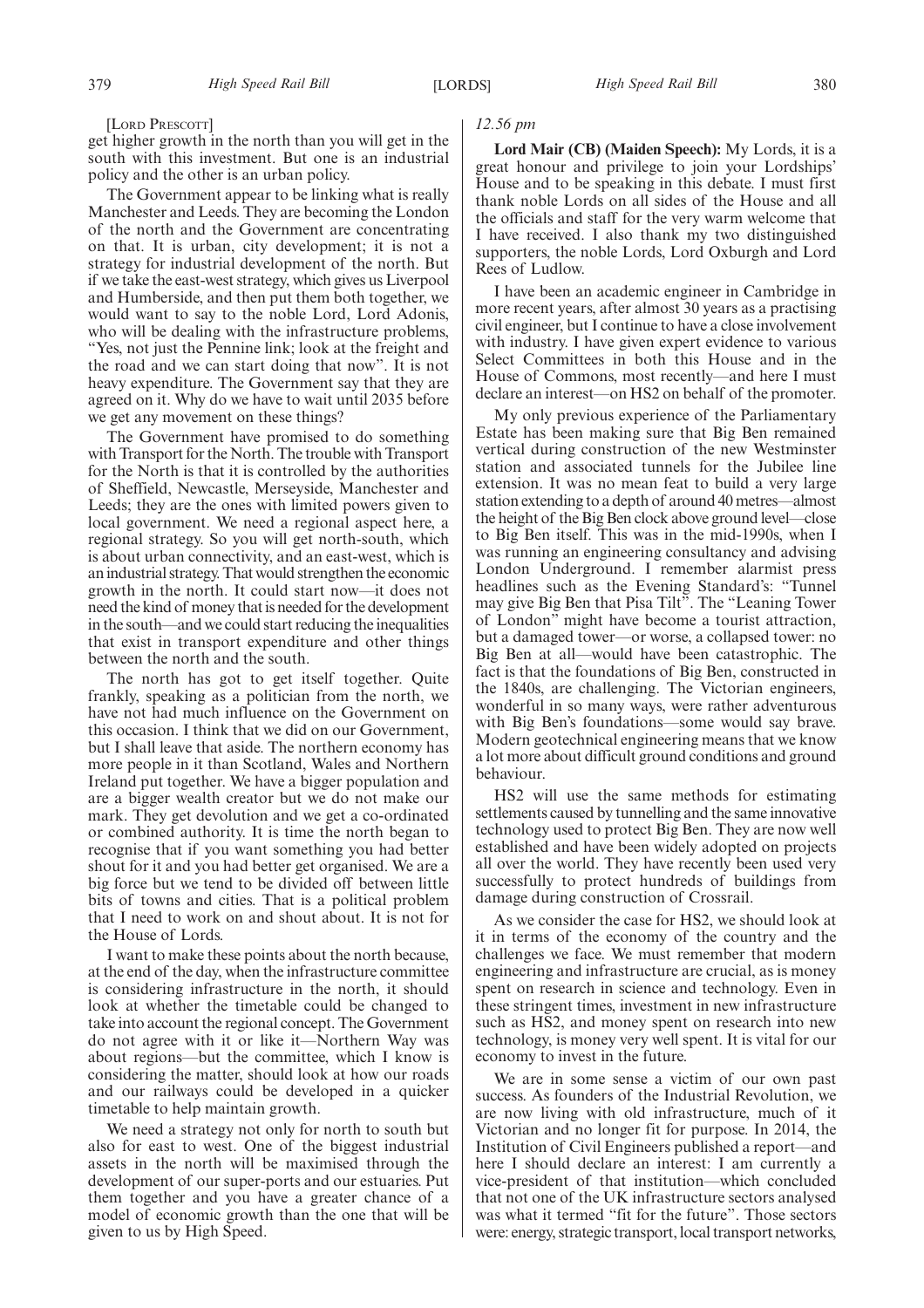flood management, water and waste. It reported that only two of the six sectors, strategic transport and water, were "adequate for now". Only adequate for now, not fit for the future.

The World Economic Forum ranks the UK's quality of infrastructure 28th in the world, and that is for a country with the world's fifth largest economy. It is not a happy state of affairs. The construction of HS2 would very significantly modernise and increase the capacity of our rail network system, which is much needed as demand for rail transport steadily increases. HS2 would also strengthen connectivity between key city regions and create economic and regeneration opportunities. It must be seen in the context of a wider national transport strategy rather than as a single project developed in isolation. I particularly welcome the recent recommendations of the National Infrastructure Commission, chaired by the noble Lord, Lord Adonis. These include the integration with HS2 of the proposed HS3, which would provide further modernised rail connections between our major northern cities, referred to by the noble Lord, Lord Prescott.

We are all rightly concerned about the cost of HS2. It will be expensive, but I suggest that using the very latest engineering innovations to streamline construction and reduce costs, building on the example of Crossrail, will ensure that HS2 proves good value for money. I have personally been involved in Crossrail as a member of its engineering expert panel. It is currently Europe's largest construction project and its tunnels are all now substantially completed. It is also on time and on budget. The point is that Crossrail has a very strong innovation programme and collaborates with universities. Working closely with partners in industry and financed in part with government research money, at Cambridge we have developed new sensor techniques for use both in new construction and on our ageing infrastructure. These novel fibre optics and wireless-sensor technologies have been tested and proved in the Crossrail tunnels and stations. I mention this because the research, funded by EPSRC and Innovate UK, has provided clear evidence of where very significant savings can be made in the future. Crossrail 2, recently recommended to go ahead by the National Infrastructure Commission, is already taking account of these potentially substantial savings. HS2 can do the same.

The digital revolution affecting all areas of our lives brings dramatic changes for infrastructure. This means much smarter infrastructure. We will be able to understand exactly how a building, a tunnel, a bridge or a railway line is actually performing during construction and throughout its lifetime. Also, we will know how to prioritise what needs to be replaced and when, and how to manage it all much more efficiently. This will lead to more economic design, reduced costs and greater efficiencies both in the capital cost of construction and in the subsequent operating costs. All of this will be of great benefit to HS2.

To conclude, the economy of this country vitally depends on having modern, fit-for-purpose infrastructure such as HS2. This needs to be underpinned by governmentfunded university research in science and engineering. Implementing the latest innovations from such research in its construction and operation will be highly beneficial for HS2, as it will be for other large infrastructure projects. I welcome the Government's recently published *National Infrastructure Delivery Plan 2016 to 2021*, which includes a £138 million investment in UKCRIC, a consortium of leading UK universities doing research in infrastructure and cities.

The sooner construction begins, the sooner the full HS2 network can realise the creation of more than 25,000 jobs, including 2,000 apprenticeships. HS2 will transform the way in which we deliver infrastructure, enhancing Britain's world-class capability to export innovative engineering around the world. Its workforce will develop new skills in the latest design and construction techniques. Its suppliers will be able to develop exportable products and services of great benefit to our economy. There is a rapidly growing global market for high-speed rail, as has been referred to by the noble Lord, Lord Adonis. HS2 will bring huge export potential for the UK.

Much, of course, depends on the continuing ingenuity of our engineers. I finish with the recent words of His Royal Highness Prince Philip in an interview in December for BBC Radio 4's "Today" programme:

"Everything that wasn't invented by God was invented by an engineer".

I hope that construction of HS2 will proceed rapidly and prove to be an outstanding showcase for UK innovative engineering at its very best.

#### *1.07 pm*

**Lord Stevenson of Balmacara (Lab):** My Lords, I start by welcoming the noble Lord, Lord Mair, to full membership of the House. A number of us will have noticed that he has been around our premises for some time because he was introduced a few months ago. That speaks too of the careful way in which he has allowed himself to understand our procedures and our processes and thus to fit in better with how we operate, and indeed that has been very well brought out in the excellence of his maiden speech. I congratulate him on it and I think that it might become a model of the genre for those who come after him.

As we know, the Cross Benches play an enormous part in our work. Many of us can justify our existence by saying, "Look at the quality of the debates we have here", but of course we rely heavily on those who are sitting opposite me to be able to justify that claim. But it is a sincere measure of what I say because the gravitas and experience that come with the sort of people who are appointed to the Cross Benches is important to the way in which we look after the responsibilities we have been given in terms of making sure that the Government are held to account and that scrutiny is done in the public interest.

The noble Lord's curriculum vitae, which I am afraid I picked up only early this morning because I did not realise that I would make the response— I apologise if there is anything I may have missed—is quite large, if I may put it that way. It runs to five closely typed pages and that does not count the 160 periodical and other publications that he mentions modestly but does not actually list. I will check those later and I am sorry that I have not had time to read them. The noble Lord was right to mention his academic experience,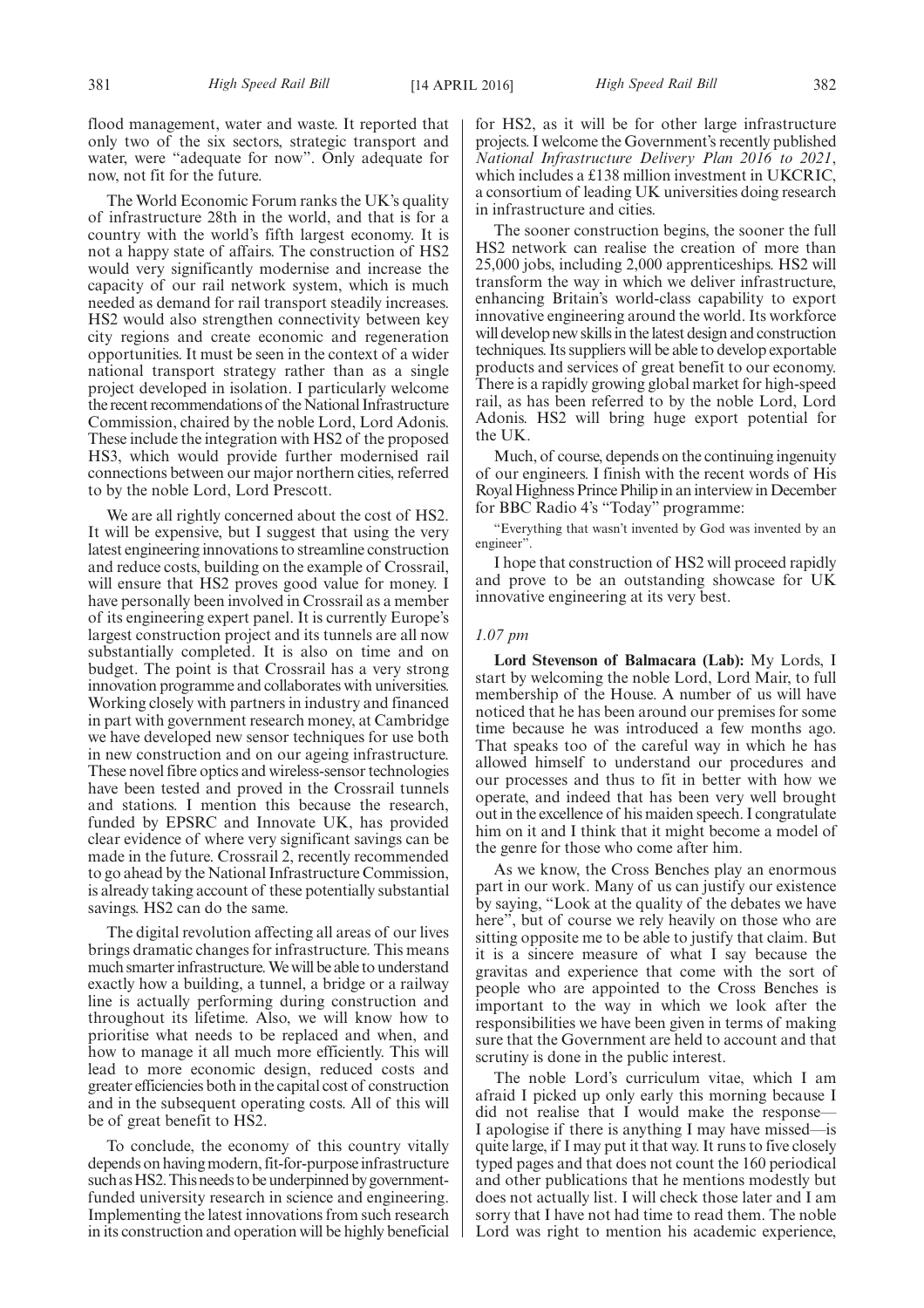#### [LORD STEVENSON OF BALMACARA]

and we value that. I think that he was a bit modest about his industrial experience because as well as saving Big Ben, over the past few years he seems to have had a hand in just about every other major infrastructure project all across the world, not just in the UK. He is clearly an extraordinary Renaissance man, if that is not too high praise, and he will surely enrich our discussions. He ended his speech by quoting a slightly unusual person to go to for a reference, His Royal Highness Prince Philip. But he is absolutely right that we have far too few engineers in our Chambers, and we welcome him.

The fact that we are welcoming today somebody with such a wide range of experience, both academic and industrial, suggests that we do not always cherish those who have that particular formation and background. For example, the *Companion* teaches us how to refer to our colleagues: there are special words and phrases for those with military and legal experience, but we do not treat our academics in the same way. I wonder whether we ought to change that. I had a bit of difficulty thinking up what to say, but we could try it out for a bit; when the noble Lord rises to speak again, as I hope he will, we should refer to him as the "noble and expert Lord". What do your Lordships think? Shall we give it a go? In any case, we welcome the noble Lord and look forward to his further contributions.

I was very reassured to hear the Minister speaking about the wide powers that will go to the Select Committee. I will be listening very carefully to the answers he gives to the questions asked by my noble friend Lord Rosser when he responds.

In a representative democracy, there are limited opportunities for individual citizens to be engaged in the parliamentary process. The hybrid Bill processes in Parliament provide an important and valuable opportunity for ordinary citizens to protect their private interests when these are being engaged by powerful private and public organisations. However inconvenient for the Government, Parliament must never abuse the trust placed in us by so many people.

I declare an interest as my family and I live in Little Missenden, a village within the Chilterns AONB. I am also a member of the Chiltern Way Federation academy school in Wendover. I do not oppose the Bill but I wish it could be improved. I hope that, before it starts hearing from petitioners, the Select Committee will visit the planned route to get an impression of the issues which are still causing such concern in places such as the Chilterns. I also hope it will get expert advice not just from the promoter, but from others who have expertise and knowledge about the plans.

It will also be important to reflect on the experiences of the Commons Select Committee, and learn from them. Listening to the sessions in the other place and reading the transcripts, one is left with a feeling that what the Commons Select Committee described as the "heavy burden of petitioning", was a chore it had to endure and not an opportunity for finding a resolution. The fact that so many petitioners raised similar points and sought the same mitigation—in the case of the Chilterns, a bored long tunnel—was seen as a problem and not a rather obvious clue about where the solution to the petitioners' concerns lay.

I have to say that the mood at present in the Chilterns from those who tried to engage with the Commons Select Committee is very negative about the experience and there is considerable disenchantment from many people who felt frustrated and patronised. This is not good for democracy, and it is important that the Lords Select Committee can recover some of the ground lost, in the public interest.

Secondly, I hope that the Lords Select Committee will ensure that it considers the wider public interest issues raised by the decision to take the line out of a deep tunnel at South Heath in the middle of the Chilterns, and to continue at surface level to Wendover. There were more than 800 petitions from individuals and action groups about the Chilterns tunnel. All the local councils called for a long tunnel through the Chilterns, and recommendations from the statutory bodies concerned with the Chilterns that a deep, long tunnel was the only possible mitigation to the potential damage caused were framed in as strong a language as is permissible by bodies that receive grant in aid these days.

While the volume and intensity of the petitions surely pointed to the need to give very careful consideration to a bored long tunnel through the Chilterns, the Select Committee appeared at all times, almost to the point of perversity, to be dismissive of that approach. It seemed as though the sole purpose of the committee was to narrow the arguments down to the harm that the project would cause to an individual, and how that might be ameliorated by sound barriers and the like, rather than exploring ways in which this harm could be prevented in the first place—by a tunnel. It was this unwillingness to engage in the wider public interest in the Chilterns that caused so much distress and disillusionment among the petitioners, to which I have already referred.

Thirdly, what is missing at the moment—and it is a very glaring gap—is an independent analysis of what additional costs might be incurred by making provision for a long bored tunnel through the whole of the Chilterns AONB, the benefits which would accrue from preserving nearly all of the AONB if a tunnel were provided, and what the losses would be if the scheme goes ahead in its current form.

When he introduced the Economic Committee's report on HS2 last September, my noble friend Lord Hollick said, perhaps a little unfairly, that HS2 was,

"a project of faith … supported … by overblown rhetoric".

He pointed out the need for,

"a rigorous, independent and transparent appraisal of the costs and benefits of this huge undertaking".—[*Official Report,* 16/9/15; col. 1850]

The Commons Select Committee expressed "scepticism" of the costs of tunnelling bandied about by all parties, including the promoter, but took no action to expose what these costs actually are. The Lords Select Committee must ensure that this information is made available in the public interest, either directly or by commissioning an independent analysis. Not to do so will further erode people's faith in the democratic process.

Finally, I hope that one of the key debates in the Committee stages of the Bill will be whether this country values its designated areas of outstanding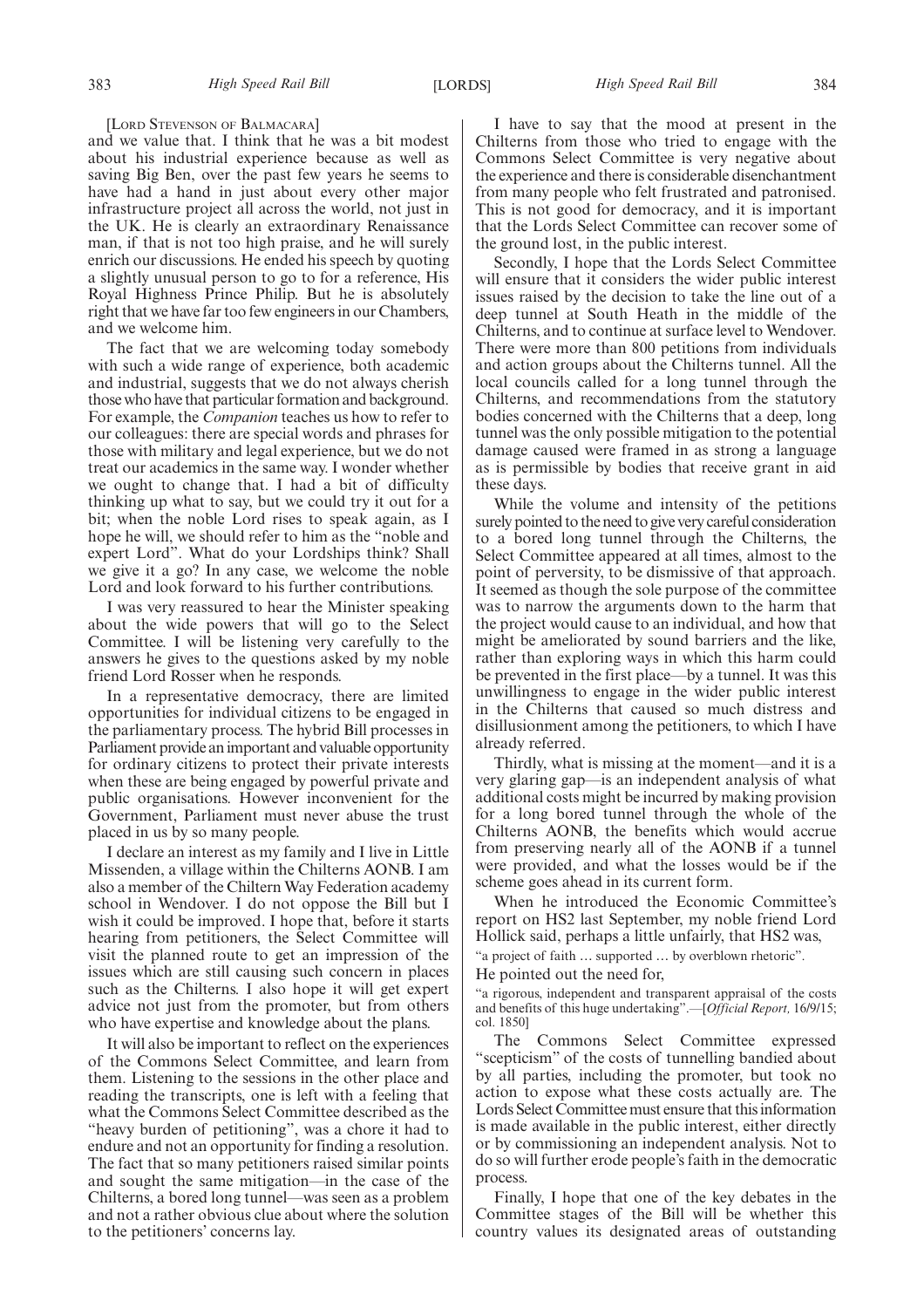natural beauty. What should we do when the need for infrastructure improvements impacts on our natural environment and, in particular, our national parks and AONBs? This argument, to protect areas of national importance, is not one against the building of infrastructure as such—it is an argument in favour of ensuring that such developments are sustainable and do not damage irretrievably the quality of our natural environment—an environment that, once gone, cannot be replaced.

We have heard much about the economic case for HS2 but rather less about the case for the natural environment. In all this, the case for the long bored tunnel through the Chilterns seems to have been ignored. So I want to set it out now briefly, for the record, and as a basis for amendments that I hope to move in later stages.

Under the Bill before us today, approximately 8.5 kilometres of the Chilterns AONB will have a major twin-track railway line built on it, running at surface level. It is proposed to have 18 trains an hour each way, which will cause noise and vibration. Large infrastructure projects going through relatively unspoiled countryside will effectively urbanise it. Maintenance activity will take place all night. The trains will cause light pollution, and parts of the route will have fixed lighting. There will be security fencing and sound proofing baffles, maintenance roads, balancing ponds, power lines and gantries, planting and huge earthwork bunds to mitigate the noise emanating from operations, and the soil from cuttings will be deposited right across the Chilterns.

The materials being introduced are not natural; the scale is grotesque and the overall impact is to introduce alien, cityscape elements into a predominantly rural environment. The attempt by the promoter to minimise the impact of these intrusions into the AONB, for example, by arguing:

"It's really only a very, very small percentage impact, less than 1% impact",

is as demeaning as it is misleading.

The clue is in the title: the Chilterns is an area of outstanding natural beauty. It is an irreplaceable resource. We can put the earth back on a cut-and-cover tunnel; we can grass it and grow some new trees. But we will not have what age and interaction with people and their dwellings over centuries have produced in the rich patina of a landscape that is largely unchanged since pre-Saxon times, and which is the key reason why it has merited an AONB designation.

Designation as an AONB brings with it a statutory requirement on Ministers to do what they can to conserve and enhance our higher quality English landscapes and protect their scenic beauty. Is it really in the national interest to destroy 8.5 kilometres of outstanding natural beauty, when for a small additional cost, the AONB can be protected for the long term?

How can the Secretary of State say that he is fulfilling the Government's statutory obligation "to conserve and enhance" when he proposes to build two substantial viaducts, four kilometres of cuttings, 1.7 kilometres of embankments, a green tunnel, six compounds with hard standing and seven bridges? It is just ridiculous.

The *National Planning Policy Framework* says that major development should not take place in AONBs except in exceptional circumstances, and after appropriate tests have been made. HS2 itself has accepted that a Chiltern long tunnel would provide overall environmental benefits compared to the HS2 proposed scheme during operation and construction. It also confirms that such a tunnel would not adversely affect the programme for the completion of HS2.

Time and again, petitioners to the Commons Select Committee made it clear that they wanted to discuss how and under what conditions the committee would agree to a tunnel through the Chilterns. Every time the committee was unable or unwilling to engage. It took the view that the case for the bored long tunnel "had not been made", before it had heard any of the individual petitions, and without ever having defined what might constitute such a case.

I suspect that HS2 will always be, "a project of faith supported by overblown rhetoric". People might be much more willing to support HS2 if they knew that the only AONB on the line had been preserved by a Government who were open and transparent about what they wanted to do, comfortable about discussing the costs of the project, and determined to preserve our natural heritage.

#### *1.19 pm*

**Baroness Valentine (CB):** My Lords, I declare that I am a non-executive director of HS2 and chief executive of London First.

I begin by congratulating the noble Lord, Lord Mair, on his excellent and interesting maiden speech. I am delighted to have someone who knows about tunnels in the Lords, in the case of both HS2 and, possibly, Crossrail 2 in the future. World-class institutions, with their very sensitive scientific instruments, were referred to earlier. I would welcome the noble Lord's expertise on how we can deal with vibrations in the area around Euston. I also hope that we in the Lords will have more tunnels to consider as we sort out connectivity in the north, and, I fear, in London as we sort out our current roads gridlock, where we may need to turn to tunnels.

I move on to say why I have always supported HS2. First, it adds capacity on the congested lines coming into London and provides opportunity and connectivity further north. Secondly, as can be seen in London, investment in big infrastructure projects provides development potential. For example, there is the Northern line extension to Battersea power station, the Olympics and the development of Stratford and Crossrail and the opportunity to the east of London.

HS2 is one of the biggest infrastructure investments in the world. It is both complicated and potentially game-changing. But, to maximise the opportunity, HS2, transport authorities and wider government need to grasp nettles rather than accept lowest common denominator solutions. We need to act with strategic intent. So what is the opportunity? HS2 needs to provide a 21st century passenger travel experience and contribute to the country's economic, environmental and social development.

I start with the passenger. We know that there is more to do to sort out end-to-end passenger journeys. Why are rail tickets still on bits of paper? If I am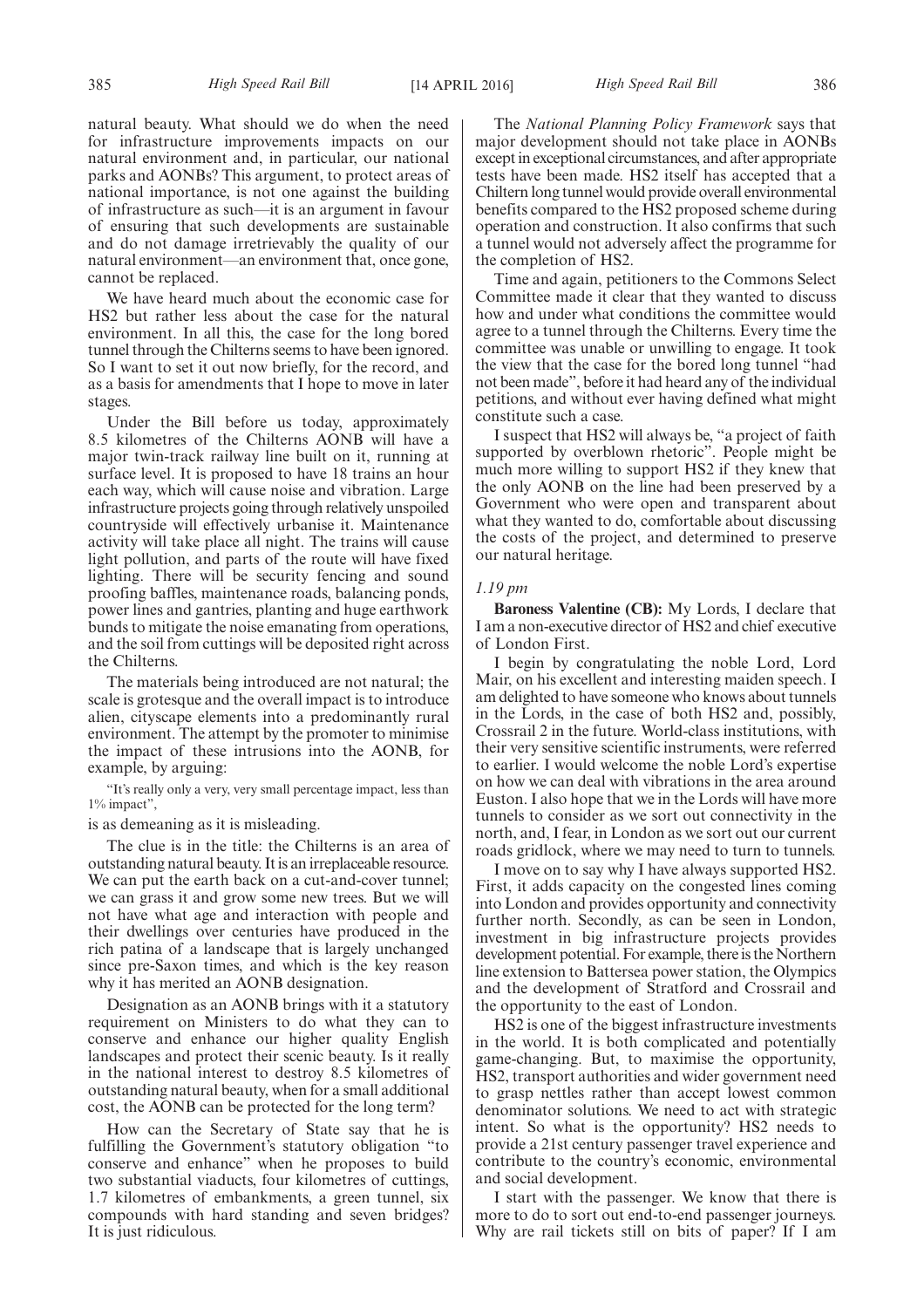[BARONESS VALENTINE]

elderly and carrying luggage, how do I feel about the walk from King's Cross St Pancras to the Victoria line, or through the cattle pen beneath Waterloo? More specifically for HS2, will my onward journey from Euston to my meeting in London take as long as my journey from Birmingham? Will I feel uplifted by my experience of Curzon Street station? Can my children rag around on the train? Will my luggage fall over? Will the mobile phone and wi-fi have dead spots? Will I be able to make a videoconference call without being annoying or annoyed? Will there be a business lounge at every station? What about a crèche? Will someone take my luggage from me and deliver it straight to the hotel? How do I get the few yards from Euston to King's Cross at surface level? Will my driverless car or Uber be there to pick me up?

I hope that HS2, with the help of its excellent design panel, will be a model for how to start with the passenger experience and finish with stations and trains, rather than the other way round. In sync with that, I urge our long-lived Secretary of State for Transport to batter away at those interfaces where Network Rail meets HS2, or a train-operating company meets Transport for London, where the passenger is too often, in practice, last on the list.

But there is the yet-larger challenge of delivering the wider benefits. In the current spirit of devolution and regeneration, what can the Government do to help local authorities—including with money—develop plans for how to make the most of our stations? There is opportunity for hotels, offices and leisure facilities around all the stations. And, if we are aspiring to highest common factor, how can it be that we are developing the HS2 station at Euston like putting lipstick on a pig, rather than planning the overhaul of the whole station area, including Crossrail 2? Could the Department for Transport, the Department for Communities and Local Government and the Treasury not step up to the plate and turn this sow's ear into a silk purse—if I do not overmix my metaphors?

I finish on a topic close to my heart. HS2 is both an opportunity and an irritation for the immediate community along the line. It is beholden on HS2 to treat that community with respect, but more than that, HS2 needs to get ahead of the game and offer solutions. If we need to remove someone's playground, make sure we offer a better one elsewhere. If we need to cut down trees, create a linear park along the railway instead. HS2 should enhance, rather than hinder, the world-class institutions around Euston. I know that the organisation has taken to heart criticism of its community engagement and it plans to do better. When we move from phase 1 to phase 2, I encourage all of government and HS2 to learn from the push-back in the phase 1 petitioning. Across government, we have signed up to a set of principles for wider benefits. Let us use these to guide our response to petitioning and, as a result, be sure of investing not only in a railway but in the communities around it.

#### *1.24 pm*

**Lord Fowler (Con):** My Lords, it is a pleasure to follow the noble Baroness. I pay tribute to her knowledge. I am stilling trying to visualise lipstick on a pig, but apart from that I go along with almost everything she has said. I congratulate my noble friend on the way he introduced the Bill, and the House generally on the way this Bill and this project has made progress, in particular the noble Lord, Lord Adonis, for his outstanding contribution and speech. I also congratulate the noble Lord, Lord Mair, on a first-class maiden speech. We should take note that this country is, I think he said, 28th in the world on infrastructure. We might also take note of the fact that this House continues to attract to it people of his expertise, which is a tremendous attribute to the House and something we should make rather better known to the outside world.

My first reaction to the Bill is how things have changed: how we are now planning ahead for railway use 20 to 30 years in the future. That contrasts—I see the noble Lord, Lord Faulkner, agreeing with me—quite strongly with the position I encountered when I became Transport Secretary in the first Thatcher Government. The advice coming in then was anything but for expansion. Railways were rather the National Health Service of the transport world: all the problems were there, together with some fairly hairy solutions. I remember that one of the Prime Minister's advisers, Alan Walters, was asked to look at the industry. One of his propositions to Cabinet was that "many experts" believed that the Government should examine the options for reducing the rail network. He never quite said who these experts were, but that was his proposition. Another fashionable proposition was that, as most people used cars, we should convert the closed lines to roads. One or two of us remember that debate as well. I am glad to say, with the help of my friends not just in government but on the other side of the House, such as the noble Lord, Lord Snape, and with one or two outside at that time, such as the noble Lord, Lord Faulkner of Worcester, we saw off all these rather silly propositions.

Personally, I am delighted to see the development in demand that has taken place since then. Far from being consigned to some scrapheap of transport history, railways are now so popular that they face the severe capacity problem we have heard about. Whatever decision we take, that issue needs to be faced, as the noble Lord, Lord Rosser, so rightly said. Twice as many people travel by train every day than did so 20 years ago. Most forecasts show that the trains will be increasingly full by the mid-2020s, with the prospect that, in some areas, people will queue up to get on to the train to get to work. That is a pretty fearsome prospect.

There is a problem and it will only get worse. The Government have rightly proposed an ambitious and, I admit, expensive project. The only trouble is that we in this country do not have the greatest record on such projects. I think back to Maplin, which might at this moment have saved us a lot of debate on the future of airport capacity, and to the Channel Tunnel, which took 100-odd years to come to fruition. Indeed, it was half accidental that the project got the final green light at all, because at the beginning of the Thatcher years President Mitterrand and some of his Ministers came over to London and to No. 10. As it happened, we were not exactly soulmates: my opposite number was a communist. In fact, it was a very good and civilised meeting. There was only one problem: we had to issue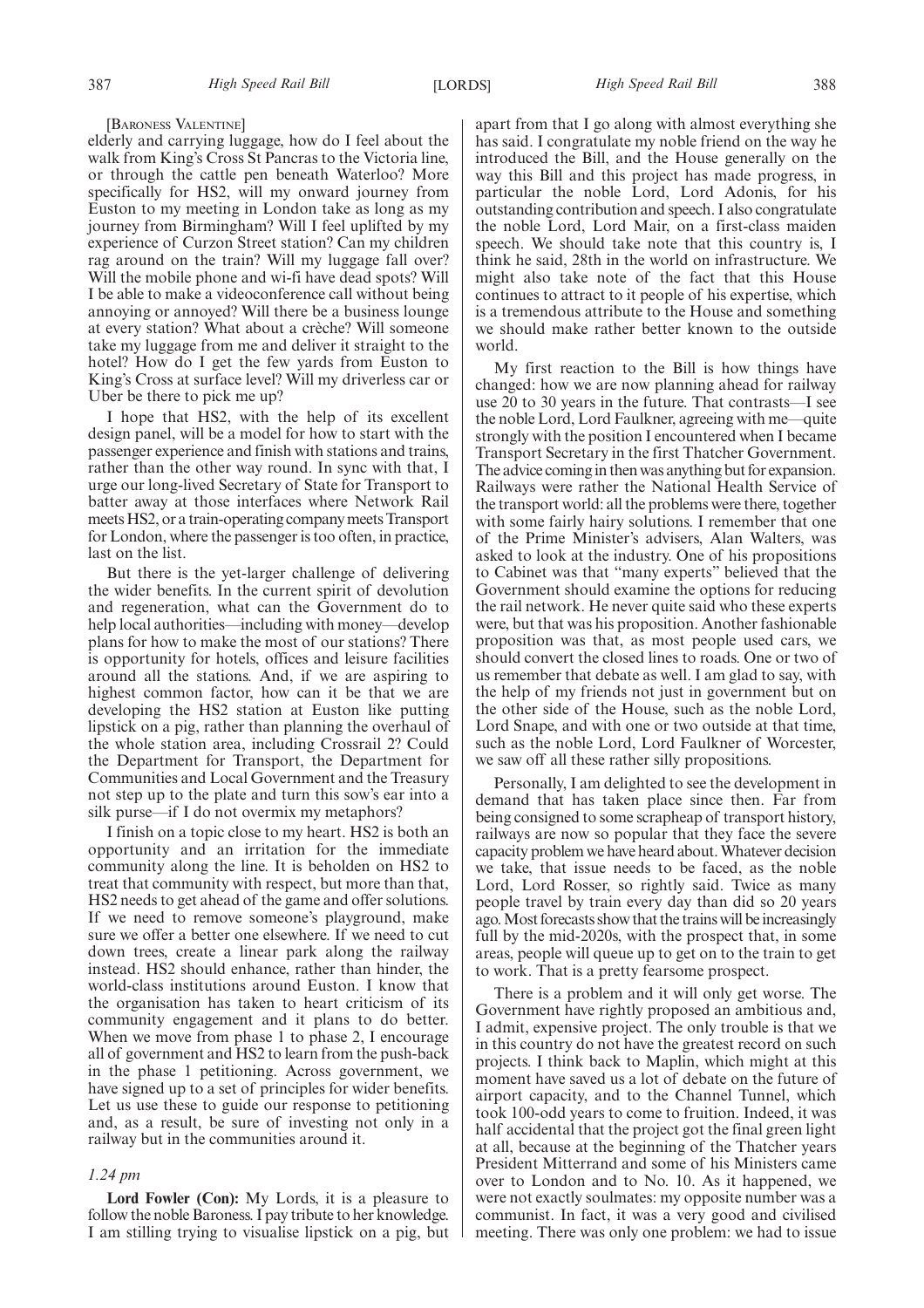a communique at the end but it was difficult to know what to say about what we had agreed upon. It was then that Lady Thatcher remembered that I had been pressing the case for the Channel Tunnel. She adopted the policy, put it into the communique and the issue was agreed. Perhaps the lesson of all this is that we are always delighted to have the Department for Transport pushing forward projects—that is right—but it is even better to have No. 10 behind you as well.

Of course, we have waited a very long time for this new railway line. We are way behind countries such as France and Germany in high-speed rail. It is 120 years since we built the last mainline railway north of London. For a whole range of reasons, building it is exactly the right step to take. I was a Birmingham Member of Parliament for almost 30 years. In that time, I saw the transformation—backed in a bipartisan way—into a modern, attractive city with all the attributes you would expect: two excellent universities, a world-famous orchestra, and financial and legal centres. It is already a dynamic city but it can only improve its prospects with this high-speed line. Modern transport links make it possible for the city—indeed, for the whole West Midlands region generally—to attract new business and help develop the many good businesses already there. This is another way of saying that it is good for business and jobs. Perhaps not always recognised in quite the same way, it is also where people have the chance of relocating to a quality of life they do not necessarily get in overcrowded London or the south-east.

I make one proviso: I do not want to suggest that this one line, however important, should crowd out all other development spending. In the West Midlands, there are other, vital cities and towns. For example, the right reverend Prelate pointed out the position regarding Coventry and the surrounding area. I agree with the noble Lord, Lord Prescott, that we should share the advantages of rail development. However, it takes me as long to travel to Portsmouth, for example, as it does to get to Birmingham, although it is about half the distance. That is not a satisfactory position.

As far as my other bit of travel by rail is concerned—on underground rail—I thought the noble Lord, Lord Rosser, was rather kind about transport in London. I point to the District line and the Wimbledon service, for which I hold the Minister personally and absolutely responsible. There, you see people struggling down iron staircases with enormous suitcases. You see young mothers with their buggies. There is not a lift or an escalator in sight. To my personal knowledge, that situation has been going on for the past 30 or 40 years, and there is still no prospect of change. When the annunciator system says that the next train is going to Victoria, you can bet your bottom dollar it will go to Edgware Road. I make one proposition to the Minister—it is the easiest pledge he will have to make today. I know that he will agree to accompany me one morning on one of these journeys down the District line from Wimbledon. I look forward to that.

Lastly, there are already calls for public ownership of the railways, including in the context of this line. Frankly, I am not an entirely uncritical supporter of the present structure but I say as gently and objectively as I can that people should be careful exactly what they wish for. For two and a half years, I was Secretary

of State in charge of a nationalised industry: the railways. The actual position was that British Rail had Ministers and transport department civil servants peering over its shoulder, and then it had Treasury officials debating constantly and usually refusing every request for investment. Try getting electrification past the Treasury. We did that in the end, but we waded through blood to do so. That is not the ideal way to run an industry. Whatever else, I hope we can agree that the last nationalisation model was not a perfect example.

There are obviously important issues to sort out, not least the connections in London—a point rightly emphasised by the noble Lord, Lord Bradshaw. However, I totally support the concept generally. It will mark the beginning of a transformation in the railway links in this country to the benefit of industry, commerce and jobs. I look forward to discussing my ideas further with my noble friend on our journey down the District line.

#### *1.36 pm*

**Lord Faulkner of Worcester (Lab):** My Lords, it is a real pleasure to follow the noble Lord, Lord Fowler. His modesty prevented him from describing perhaps his greatest moment as Minister for Transport, which was to resist, quite early on in his term in office, a very crazy plan from the British Railways Board and his Department for Transport officials to embark on a programme of closures of rural railway lines. I think about 40 lines were involved. He made quite clear that he would not stand for that, and more or less from that point the option of closures has gone off the political agenda. The noble Lord, Lord Fowler, deserves a great deal of credit for the fact that we have a railway network of the size it is, which we are now going to build on.

I should start by declaring my various railway interests, which are on the register, particularly my chairmanship of the Great Western Railway advisory board. Other noble Lords spoke about the phenomenal increase in demand for rail travel. I will not go over those figures again but those of us who worked in the industry in the 1970s and 1980s, when cost-cutting, contraction and decay were all too frequent a feature of life on Britain's railways, rub our eyes in disbelief at how great the transformation in the past 20 years has been. That growth has been achieved even when, for some of that time, the economy as a whole was in recession, or, as more recently, fuel prices at the pump made car travel cheaper.

Your Lordships will have seen the consequences of this doubling in the number of passenger journeys from 750 million a year to 1.5 billion in terms of overcrowding on the existing services. Each working day, 3,000 people must stand in the trains arriving at Euston, and a similar number in Birmingham. The west coast main line does not have enough train paths to accommodate the numbers wishing to use it. The railway tried to respond to the continuing increase in demand by fitting more trains on to the network, lengthening trains and reclassifying some coaches from first to second class to increase seat numbers, and so on. On the east coast, the new Azuma train fleet will add 28% more seating capacity at peak times for long-distance trains from King's Cross. That may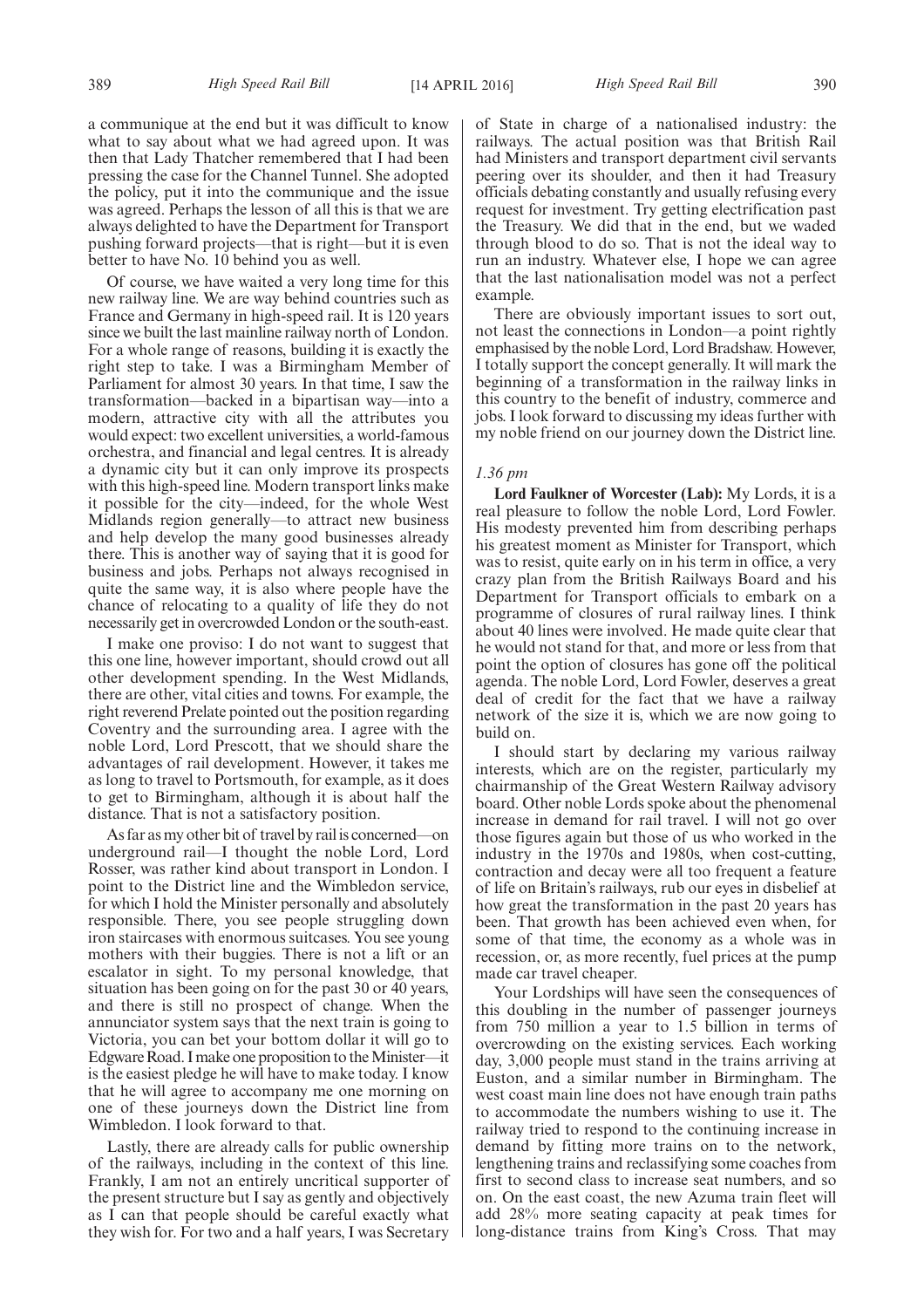[LORD FAULKNER OF WORCESTER]

accommodate some years of demand growth, but on the even busier west coast main line the Pendolino fleet has already been lengthened, the busiest commuter trains operated by London Midland have had a 50% seating capacity increase, and extra commuter trains have been squeezed into peak periods by increasing the top speed of commuter trains to closer to 125 miles an hour.

That a limit would be reached by these kinds of measures has been evident to the Department for Transport for some time. In the competition for a long-term franchise for the east coast intercity service run in 2000, a bidder had suggested building a new high-speed line to accommodate an expansion of services. While the idea of a long-term franchise was abandoned on that occasion and it was let for just two years instead, the experience prompted the first serious examination of the case for high-speed rail in Britain. The study, which was carried out by Atkins, Ernst & Young and others for the Strategic Rail Authority and subsequently published by the Department for Transport, found that there was a business case for a north-south high-speed rail because the existing trunk lines—the west coast, the midland and the east coast—would all be approaching capacity limits, starting with the west coast by the mid-2020s. It took the imagination and foresight of the noble Lord, Lord Adonis, as the then Transport Secretary, to get hold of a high-speed rail project idea and make a reality of it, and then, crucially, win cross- party support, so that when the Government changed the policy did not change with them.

I have to tell your Lordships that the problem of overcrowding on the west coast main line is not a new phenomenon. I came across this letter published in the *Times*, which said:

"Sir, I left Rugby yesterday by the 12.45 pm train which is due at Euston-square at 4 o'clock pm. We arrived at Euston-square at 5.50 … The cause of our delay was the breaking down of a luggage-train ahead of us. There is such an enormous traffic carried on what used to be called the London and Birmingham Railway that such delays (to say nothing of the danger to passengers) are constantly occurring. Would it not be a great improvement if the company were to lay down two additional lines for the sole use of luggage-trains?".

The date of that letter, my Lords, which was signed:

"Your Obedient Servant, A Cockney",

was 30 December 1846.

I come back to today's situation. A number of noble Lords have talked about the impracticality of adding to capacity by further upgrades of the main line. The noble Lord, Lord Adonis, referred to that, as did my noble friend Lord Rosser. There are other more radical solutions, two of which would be familiar to the noble Lord, Lord Fowler. One is to discourage the number of people travelling by train by pricing services up so that only the wealthy could travel and by making them less attractive. You would have to accompany that with a huge new programme of motorway construction, the environmental consequences of which would be horrendous.

We have heard a bit about the Chilterns today. One has only to look at the website of the M40 Chiltern Environmental Group, which represents 25,000 people who live along the M40 corridor from junction 3 to junction 8, to understand how appalling life is for people living close to motorways. I quote:

"Day and night we all suffer from intolerable noise pollution". Years on after the M40 opened, they are still campaigning for noise barriers.

The third option—and the sensible option, of course —is to build a new network of high-speed railways, as has been done in many other countries in the world. The noble Lord, Lord Adonis, made the point that I was going to make—namely, that no national system which has embarked on a programme of high-speed rail has regretted it or said that it would take those services out of use. Instead, they are constantly adding to the networks that they have. Compared with Japan, which opened its first Shinkansen line in 1964, we in Britain have been rather slower in realising the potential of high-speed rail travel. We have tended to assume that because the Victorians left us such a fine network of main line and secondary railways, we could somehow get by without building new ones. Perhaps that made sense when the demand for rail travel was static or even falling, as it was in the 1970s, but that is not, of course, the case now.

In November 2007, the nation's first high-speed line was fully opened with a launch at a transformed St Pancras station, which was attended by Her Majesty the Queen, and High Speed 1 was born. After all the tribulation and all the objections to that programme, it was delivered on time and to budget. Once the Eurostar trains had to operate over the old Southern Region tracks into Waterloo, but once the new line was opened, they could run at much higher speed over the new Channel Tunnel rail link. One consequence of that was that complaints from residents about train noise ceased altogether. People in that part of the world now protest about noise from the M20 motorway.

The environmental standards to which High Speed 1 was constructed were stringent and of high quality, and the extensive consideration that has been given to these matters in the design of High Speed 2 will, I am sure, ultimately have a similarly good outcome. When the construction of High Speed 1 was planned, it was thought that only the Eurostar services would use it. However, Eurostar demand has grown to more than 10 million passengers a year, and rail now dominates the London to Paris and Brussels travel markets, where once air traffic was dominant. However, other domestic high-speed services have materialised and Kent's Javelin services now carry a further 10 million passengers a year. Taking the two service types together, the 20 million-plus annual passenger levels are similar to those originally forecast for the Channel Tunnel rail link. Forecasting has inevitable uncertainty, but, as the noble Lord, Lord Adonis, said, to assume that the growth in demand will miraculously stop two years after the line is opened, is, of course, nonsense. That demand will continue and we have to plan for it well into the future. High Speed 2 has had the support of successive Governments. The Bill before us is the first part of what should be regarded as a national high-speed rail network.

Before I finish, I would like to stress a little-understood but important aspect of High Speed 2. Once it is built, the need to try to fit together "paths" for non-stopping express passenger services alongside those for freight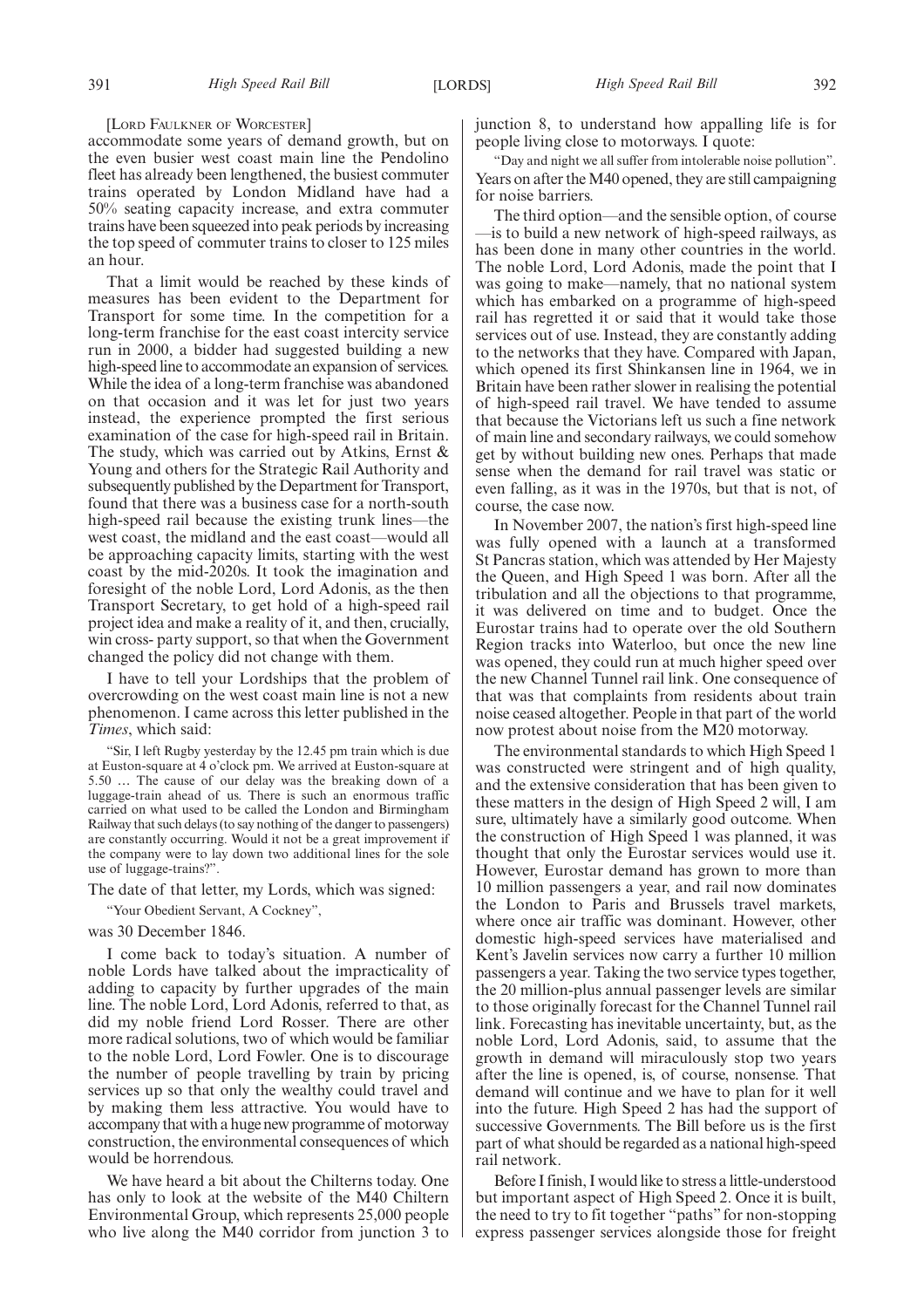and local and regional passenger services over the same railway is removed. Part of the capacity gain that High Speed 2 delivers arises from the new tracks it provides and from the services with longer trains they can accommodate. Another part comes from the narrowing of the speed range of services operating on the parallel routes—initially with High Speed 2, that will mean the west coast main line. This is the "capacity release" effect and it means that intermediate places on this line such as Coventry, Northampton and Milton Keynes and smaller places, too, will be able to get better services in the future. And it should be possible to accommodate more freight off our congested motorways and on to rail, especially container traffic to and from the major ports and major distribution centres. So High Speed 2 is not just a foundation stone for the national high-speed network, and for improving the links between our major cities, but it is also an essential device to overcome constraints on today's network and allow the expansion of services at smaller towns and cities and create better pathways for freight.

I believe that High Speed 2 is very much a project for our times. I congratulate the Minister on the way that he introduced the Bill, my noble friend Lord Rosser on the way that he responded, and all the other speakers in this debate. The fact that there is so much support in this House for this Bill is remarkable and perhaps mirrors the experience in the other place, where the Third Reading of the Bill received 90% of the vote with a huge majority. I am sure that the Bill will have the same support in this House.

#### *1.48 pm*

**The Earl of Glasgow (LD):** My Lords, it is a great honour to follow the noble Lord, Lord Faulkner of Worcester, whose knowledge of railways is second to none. I, on the other hand, will speak simply because I am a great enthusiast for HS2. It is the most exciting engineering project since Crossrail and it is expected to benefit the Midlands and north of England as much as, if not more than, London and the south-east. As the noble Lord, Lord Fowler, also said, it shows that our country can commit itself to ambitious projects that are not expected to be fully operational for 20 years or more. Most importantly, it demonstrates that we are committed to the railways as our main form of transport for the foreseeable future, or that is the way I see it.

The railways—potentially, anyway—are by far the most civilised and pleasant method of travel. It is also the one that least pollutes the atmosphere. We must stop building more and more motorways and releasing those aircraft into the skies that go only from one part of Britain to another. HS2 will eventually connect most of our major cities, and I see it as part of a new railway revolution. At least, that is what I hope. It is so important that the Government do not lose their nerve and get swayed by those, particularly on the right of the Conservative Party, who regard HS2 as an unacceptable waste of money and are still campaigning to have the whole project aborted.

However, my enthusiasm for HS2 is tempered by a few concerns on which I need government assurance. First, I want an assurance that HS2 has its own ring-fenced budget and that essential improvements to the rest of the network will not be compromised. I need to be sure that HS2 is not a vanity project, as many of its detractors like to put it, but an integral and essential part of a greatly improved railway network for the future.

Secondly, I want to be assured that the Government see the completion of building HS2 not as an end in itself but, rather, as the beginning of a greater scheme for the future of railways in Britain. I should like to know that the Government are already planning HS2's extension into Scotland, presumably with the Scottish Government contributing their share of the cost. I would like to think that HS3 is also on the drawing board. As has already been said, this is the new proposed east to west line joining up Liverpool, Manchester and Leeds, and on to York and maybe Hull. Or is this just some vague aspiration associated with the northern powerhouse concept? Is the proposed link with Heathrow still at the planning stage or is it ready to go ahead? And are the Government still working to resolve the problem of joining HS2 and HS1? Surely we do not want to have to change trains and stations, as my noble friend has suggested as a possibility.

Most of us here will be dead by the time all this has been realised, but I like to think we are planning for the distant future. The high-speed element of the project will prove its full potential only on a journey of over 250 miles. We Scots would much prefer to come to London every week by train than go through the hassle of airports, but the journey from Glasgow to London needs to take at least an hour less than it does at present to get us to change our ways.

My third concern—a point flagged up by my noble friend Lord Bradshaw—is the rebuilding of Euston station and HS2's approach into London. This is as yet far from resolved. Although High Speed Two Ltd prides itself on its consultation with interested parties and its success in coming to arrangements with hundreds of interested parties, it has resolved nothing with the people of Camden. It has not even firmed up the line's route into Euston station, so the anxious people of Camden do not yet know what they are objecting to, and they are certainly going to object. This issue must be resolved quickly, otherwise the whole project could be seriously delayed. I would like to know that the Government are fully aware of this danger and intend to give it urgent attention.

To recap, I would be grateful for an assurance that the essential improvements to the existing network will not be affected by HS2. The Minister, the noble Lord, Lord Ahmad, has said that it will not, but he must understand that there is quite a lot of scepticism about this. I would also be grateful for an assurance that the Government are, even now, planning a more effective railway service for Britain well into the future, and that they will waste no time in resolving the problem of the route into Euston station and the reconstruction of Euston station itself, or, as has been suggested, possibly the abandonment of Euston station altogether as the London terminus for HS2.

#### *1.54 pm*

**Lord Rooker (Lab):** My Lords, it was a privilege to be present for the maiden speech of the noble Lord, Lord Mair. I hope that he will much enjoy his membership of this House.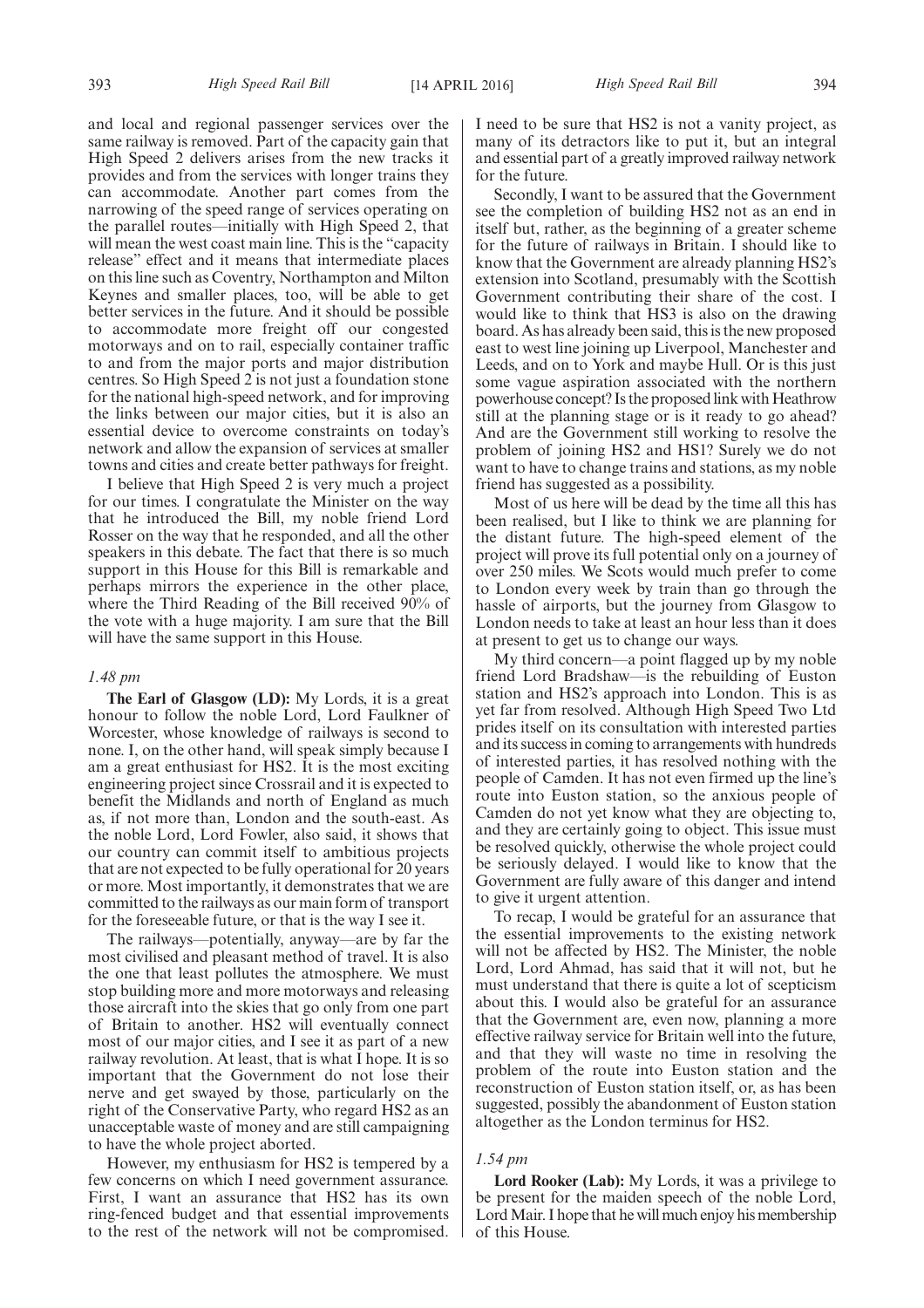[LORD ROOKER]

This is my fourth public show of support for HS2. I spoke in the take note debate in October 2013 and in the Second Reading of the preparation Bill in November 2013. Then in 2015 for some reason I got a bit annoyed at a very home counties-centric, anti-HS2 essay in the *Financial Times*from one of its contributing editors, and it published my response in its columns. I was not alone in my view. Of course, those contributions and this one today disqualify me from being a member of your Lordships' committee on the Bill. Indeed, only anyone without a view ever expressed need apply. That is an absolutely crazy way to legislate. We are all disqualified if we have expressed an opinion at any time. We are all fingered—whether you are for or against, it does not matter; you cannot serve on the Bill. I do not think that that is a very good way to legislate.

In some ways, I sometimes feel that I live in a country which has lost its nerve on serious projects, whether they be roads, railways, airports or indeed the potential for new factories on green fields. England has, at most,  $12\%$  to  $13\%$  of its land area built on. We are not short of land.

I just want to make a general point before I go into a little detail on one aspect. I take second place to nobody in supporting proper health and safety rules, regulation on the right to trade union representation, equality in the workplace, and equal pay and training opportunities, but I think that we have gone mad on consultation throughout the whole of society. That was one of the biggest shocks I had when I came into government after being an MP for more than 20 years; we are consultation mad, especially on planning.

On major projects we are even worse. As someone has just said, in the main those major projects are for the next generation and the ones to follow. They are not for today's generation. We set the decision-making at the lowest level nearest the project, which means that nothing happens for years and years. Those wanting to invest walk away, the orders are not made, the factories shrink, industries decline and the rot sets in. Does steel ring any bells? That is the pattern of what has happened in the last few decades.

I know that there are exceptions, and of course we are dealing with one today, but there are urgent projects on energy and transport which are needed for the future and on which we have lost decades as they get shunted into a cul-de-sac. The nation and its people are the losers, because these projects are for future generations, not today's vested interests; it is tomorrow's people's interests that we have to look at.

After listening to 1,500 petitions in the Commons—the elected House—substantial additions have been made to the Bill and, in any event, I understand that massive changes have been made outside the Commons Select Committee process. Tunnelling has gone from less than 9% to 20% of the route, and it is on the record that the elected House voted 399 to 44 for the Bill. So why does this unelected House have to go through the same process? Ours should be the secondary Chamber aspect—the big-picture view. We should be looking at what has been done in the House of Commons and whether it has ticked all the key boxes. Has it made sure that all the key issues are being dealt with? We in this House do not represent anybody—we do not boast of doing that—but collectively we represent the nation as a whole, and I think that we should take that much wider view. I do not think that our focus should be on the specific field boundaries and hamlets, nor indeed on individuals. It was the role of the elected House to do that. We should ask whether the key issues have been taken care of.

There is a list of several key issues. I shall not go into into detail on any of any of them but they include capacity, costs, jobs, skills, growth opportunities, compensation for those affected and connectivity—all of which are very important. I just want to mention the environment. Two hundred and eighty hectares of new woodland will be created, seven major rivers will be diverted, there will be 7 million square metres of landscape planting and 17 million square metres of habitat will be created. I had to smile when I saw the next one on the list. There will be over 300 kilometres of new replacement hedgerow as a result of HS2. I was reminded that in the 1990s there was a six-year period when farmers grubbed up 25% of the hedgerows in England. I do not recall any rows or moans from the NGOs at that time. Two hundred kilometres of noise barrier are planned. All phase 1 stations will receive a BREEAM excellent rating and there will be no net loss of biodiversity from phase 1.

If I have one comment on the list provided by HS2 in its briefing, it relates to the BREEAM rating for the stations. "Excellent" sounds good but it is not the top rating; it is only the fourth out of five. "Outstanding" is the top BREEAM rating. We can be proud of BREEAM assessments, which were invented in the UK by the Building Research Establishment more than 20 years ago and are used in more than 70 countries. More than 2 million buildings in the world have now been assessed under BREEAM. My view is: why are none of the stations outstanding? Why have we settled for the fourth grade, not the fifth? That is my one minor criticism. It is a world standard and we ought to aim for the top of the ratings.

Around the country, business leaders, the CBI, the chambers of commerce and local government leaders can see plans being made now due to the Government's determination to press ahead. This is a reality in many parts of the country. It is becoming clear that they do not have to be located on the line or at the station to see and reap the benefits; there is a genuine widespread benefit to infrastructure and investment in the country.

It is unusual for Governments of both major parties to have grabbed the issue and seen it through, and I obviously welcome that. It is a surprise to some—and very good to see, let us make no bones about it—that the flakiness once present on my side seems to have disappeared altogether, because there was flakiness both in this House and the other place. This genuine joint effort on an all-party basis will have a genuine effect, and has had already, on investment in capacity in skills and training. That can provide a massive boost for the country, which has in some ways has lost its nerve on other big issues. Crossrail is there, but it is buried, it is not in the public psyche at present, and in any case it is a London-centric thing. But this one could capture the imagination and give a boost to confidence in other big infrastructure projects, for which we are crying out and which have been lost for years.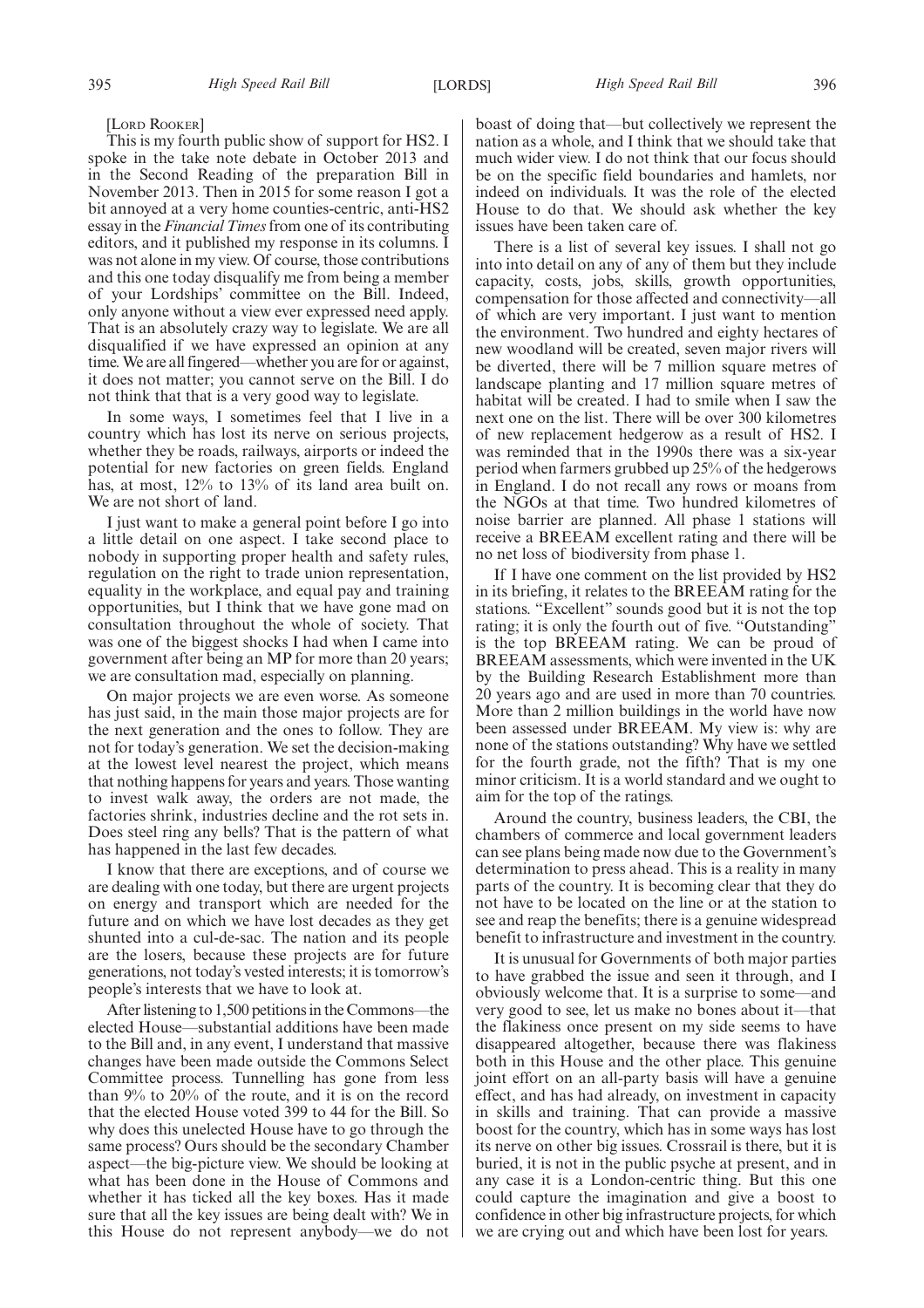I am not at all critical of those who oppose or who use the process for delay. As I said, I criticise the process, but my view is that as it is there, use it. I think it should be changed. Some people want to delay or even thwart the project. It will be for the committee to assess, for example, local authorities who arrive with more demands on detail but, when you check their top line, it is, "We are opposed". The other day, I was looking at the computers working away on all the stuff that has come in in the past week. One of the first things I saw was: "We are opposed to this in principle", followed by a big list of demands in detail. It is for the committee to look at that.

I have read all the material, and, in the main, the NGOs say that they are not opposed or, indeed, that they accept the case. But then they make a whole list of demands which would make the project—I will not say impossible, but the Commons has already looked at this. That is the point: the Commons has looked at this already. Something else that jumped out of my file was that, two years ago now, in February 2014, we all received the Institute of Directors' quality flagship policy journal, *Big Picture*, with a very anti-HS2 cover story. The article inside stated that members were against, but, as far as I could see—and I checked yesterday—it did not quote a single named member of the IoD. But it was a massive propaganda piece against HS2.

I think that we have to get away from some of the excessive consultation, which reduces everything to the lowest common denominator. That will always encourage reaction against the process and pressure for inaction. I am not in favour of riding over people's views—I do not mean that at all—but, nevertheless, we have gone over the top, to the detriment of the national aim for future generations. Although this will not go down well with some people, the losers are not today's adults but today's children. They are the losers by the way we are operating at present.

I wish the Bill well. I hope that the committee will get on with it under the crushing procedures it has to work to. In my view, the line should already be half way up or down the country.

#### *2.04 pm*

**Lord Framlingham (Con):** My Lords, I have been sitting here feeling increasingly isolated, and I am very sorry to introduce a discordant note, but I suppose that someone has to, otherwise it is terribly one-sided. I am delighted that the noble Lord, Lord Rooker, is not going to be critical of those who oppose the idea, because I totally oppose it. Just one word on his speech: it is all very well to plant new things, and I know a bit about that, but they are not the same as established landscapes, old trees and old things. That is what people are concerned about. New is good in many ways, and we are all for it, but old has an awful lot going for it as well.

I do not know whether we will give the Bill an unopposed Second Reading. It did not get an unopposed Second Reading down in the House of Commons. Traditionally, we do, so I suppose that we will, but I am sorry about that, because I am always anxious to register my concern about this sort of thing and it is sad not to be able to.

I have not spoken to anybody outside the Westminster bubble who is in favour of the scheme, when it is put to them. The reasons for it are, perhaps, to do with capacity, although that is uncertain. The idea of spending all this money just to get quickly to Birmingham seems ridiculous to most people. There is a touch of the Emperor's new clothes about the whole thing. HS2 fantasises about the advantages it will bring and the huge disadvantages it will smoothly overcome. It is ridiculously expensive in time, money and potential damage to the environment. I believe that it is really ill-conceived at this time.

It will cost £55 billion, with the first phase finishing, it is hoped, in 2026 and the second phase in 2034—a total of 18 years' disruption. All to get from London to Birmingham a little more quickly, which I do not think is a particularly good idea. We are not France; we are not Germany; we are not a big country. We do not have to sprint from here to there. The noble Lord, Lord Prescott, said earlier that by the time the train had got up speed from Manchester to Leeds, I think it was, it would be slowing down again. How ridiculous can one get? It will have a potentially disastrous effect on the countryside, on the Chilterns and the precious area of outstanding natural beauty there.

So far, there have been 21,833 responses to the proposals, and it does not speak well for HS2's handling of them, or its future operations, that the parliamentary ombudsman stated in a report that,

"overall HS2 Ltd's actions fell below the reasonable standards we would expect, so much so that they constituted maladministration".

We have heard today from several speakers who support the Bill in principle, but then went on to worry about it, including the right reverend Prelate the Bishop of Coventry and the noble Lord, Lord MacGregor. Those worries have been magnified and multiplied from one end of the country to the other. Inexplicably, and sadly, no consideration has been given to sensible and professionally produced alternative schemes, such as High Speed UK, which is cheaper, provides much better connectivity to stations throughout the country and avoids sensitive landscape areas. Why have those not been considered? Perhaps the Minister can tell us in his response.

So many issues do not seem to have been resolved. The trains may well not be able to travel at the speeds predicted. I cite a report from some time ago:

"In the research, completed last year, Prof Peter Woodward, one of the world's leading experts in the geo-engineering of railways, found that the speeds proposed by HS2—faster than any other high-speed line in the world—would create 'critical track velocity effects' and 'significant issues' with track instability … He said that speeds as high as those planned by HS2 could cause 'rapid deterioration of the track, ballast and sub-ballast, including possible derailment and ground failure'".

#### The report continued:

"The disclosures are the latest blow to the scheme, viewed by many even in the rail industry as unnecessary. Last week, it emerged that the National Audit Office, which has been fiercely critical of HS2, was to begin a third review".

I have already briefly mentioned connectivity. It appears that HS2 will extend to a number of major centres, but will leave out many of our existing stations that people currently use. If you live near one of these new stations, fine, but if not you will have to get to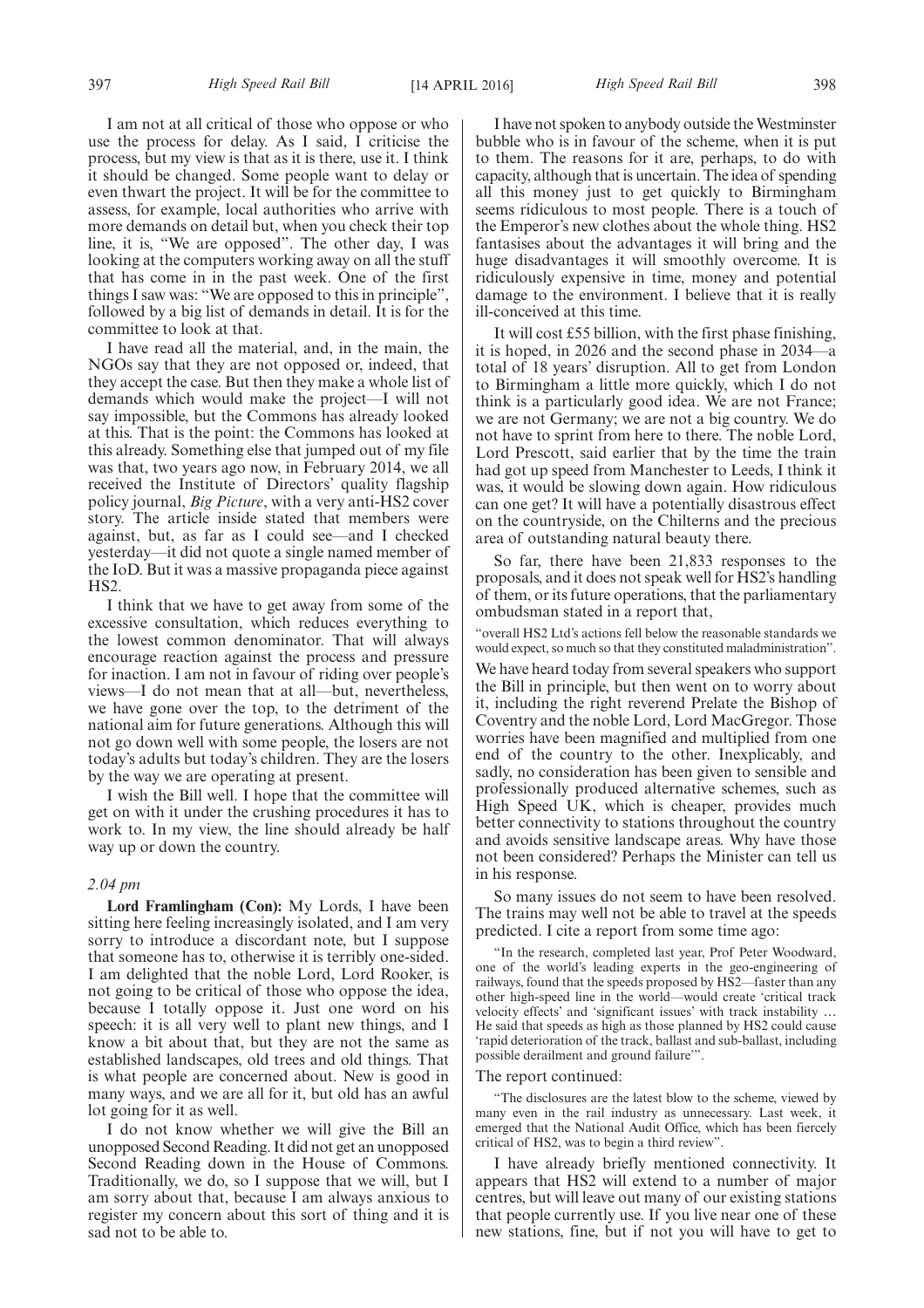[LORD FRAMLINGHAM]

them, or suffer the service you are left with at your local station. I feel that I am missing something somewhere.

The House of Commons voted the Bill through with a massive majority but, in Committee, barely looked at its 69 clauses and 32 schedules—I am sure that noble Lords have all seen the Bill. They were barely touched on. That leaves quite a job for your Lordships' House to do. It is a mystery to me why that happened.

How far would £55 billion go in other ways—in lengthening platforms, extending and improving trains, upgrading existing lines, or doing sensible things with the connections in the north? The noble Lord, Lord Prescott, talked about Liverpool to Hull; how much good could that kind of money do? There are so many ways in which that kind of money could be spent. We must remember that our own House of Lords Economic Affairs Committee reported just a year ago that:

"The Government has yet to make a convincing case for proceeding with the project".

#### Yet proceeding it is.

If the Government do proceed with this scheme, we must insist that they do so with minimum detriment to the landscape through which the route passes. Everything possible must be done to preserve and protect the countryside, particularly the Chilterns and the area of outstanding natural beauty. If a long tunnel is needed to protect this area, a properly constructed tunnel of necessary length must be provided. Whatever the cost taken in the context of this total spend of £55 billion, and for the sake of future generations—this must be insisted upon. Perhaps the Minister can reassure us on this point. There is no point doing half or three-quarters of a job; let us do a proper job for future generations.

I conclude by repeating that I simply cannot believe that a sensible nation is embarking on such an ill thought out and foolhardy scheme. If it succeeds in getting through this House, I wish it well, but I fear the worst. Whatever happens, the environment and the people on its route must not be made to suffer for such a venture.

#### *2.12 pm*

**Baroness Young of Old Scone (Lab):** My Lords, I declare an interest as chairman-designate of the Woodland Trust, president of a local wildlife trust and chancellor of Cranfield University, a foremost international seat of engineering learning, in which context I congratulate the noble Lord, Lord Mair, and welcome him as a distinguished engineer to our gatherings here today.

I am not against HS2 but I am in favour of ancient woodland. I recognise the need to improve the infrastructure of the UK as a fundamental contribution to economic development for the future, but we surely ought now to be better at it, without trashing our environment. We have got better; when I first joined the environment movement 25 years ago, about 15% of our sites of special scientific interest were being damaged each year, mostly—might I say—by publicly funded infrastructure projects. Over the past 25 years, that figure has reduced to less than 1% of SSSIs being damaged. Crossrail was a controversial project but real accommodation was made between the promoters, the contractors and the environmental movement and there was real delivery on the ground of environmental benefit. It is therefore rather mystifying how on earth HS2 Ltd has made such a hash of this project and is planning to drive the route through 34 ancient woodland sites.

Does that matter? The Minister said that he was proud that HS2 had not demolished a single grade 1 listed building. Ancient woodlands are the grade 1 listed buildings of the environment. They are the richest terrestrial habitat for wildlife. It is not just about the trees, it is about birds, plants, butterflies, beetles and, most distinctively, those undisturbed soil communities of fungi, mycorrhizae and micro-organisms that have been maturing away for between 400 and 10,000 years, and it is about the lost fragments of the wild wood that once covered our entire country after the last ice age. To qualify as ancient woodlands, they need to have had continuous tree cover and largely undisturbed soils since at least 1600. They are therefore the equivalent of grade 1 listed buildings. They are the cathedrals of conservation, but they have been reduced to a fragment of their former extent. Only 2% of the land area of the UK is now covered by ancient woodland and it is heavily threatened by a range of threats.

Ancient woodland is not just important, it is irreplaceable. It is acknowledged as such in planning guidance and the *National Planning Policy Framework*, although it is not strongly enough protected by that document. Natural England and the Forestry Commission have also clearly stated in their guidance that ancient woodland is irreplaceable. The Government's strategy, *Biodiversity 2020*, includes the statement:

"We are committed to providing appropriate protection to ancient woodlands",

and the Government's policy statement, *Keepers of Time*, said:

"The existing area of ancient woodland should be maintained". Yet we still have 34 irreplaceable, ostensibly protected ancient woodland sites being damaged by HS2. They are equivalent to the size of 49 football pitches and some of them are being damaged not by the permanent railway but by temporary works of its creation. In such cases, 1,000 years of complex ecosystems, history and heritage are being swept away, for example, for a temporary haul route. We clearly have not got the balance right—I thought that, as a Government and as a nation, we had already cracked it. I ask the Minister for assurance that some really key issues will be addressed both in Committee and at subsequent stages of the Bill, so that we can have a world-class project that also delivers world-class environmental outcomes.

What are the issues? First, HS2 was very slow in identifying the ancient woodlands along the route. Only half had been identified by the time the environmental statement was finished. That is not good enough. We need to make sure that in the very early stages of designing the route, everything is known about these protected sites that needs to be known, so that measures can be taken to avoid as many of them as possible and to put in adequate mitigation where possible. It may be too late now to change the route because of the constraints of the hybrid Bill system, but we still have phase 2 of HS2 and HS3 coming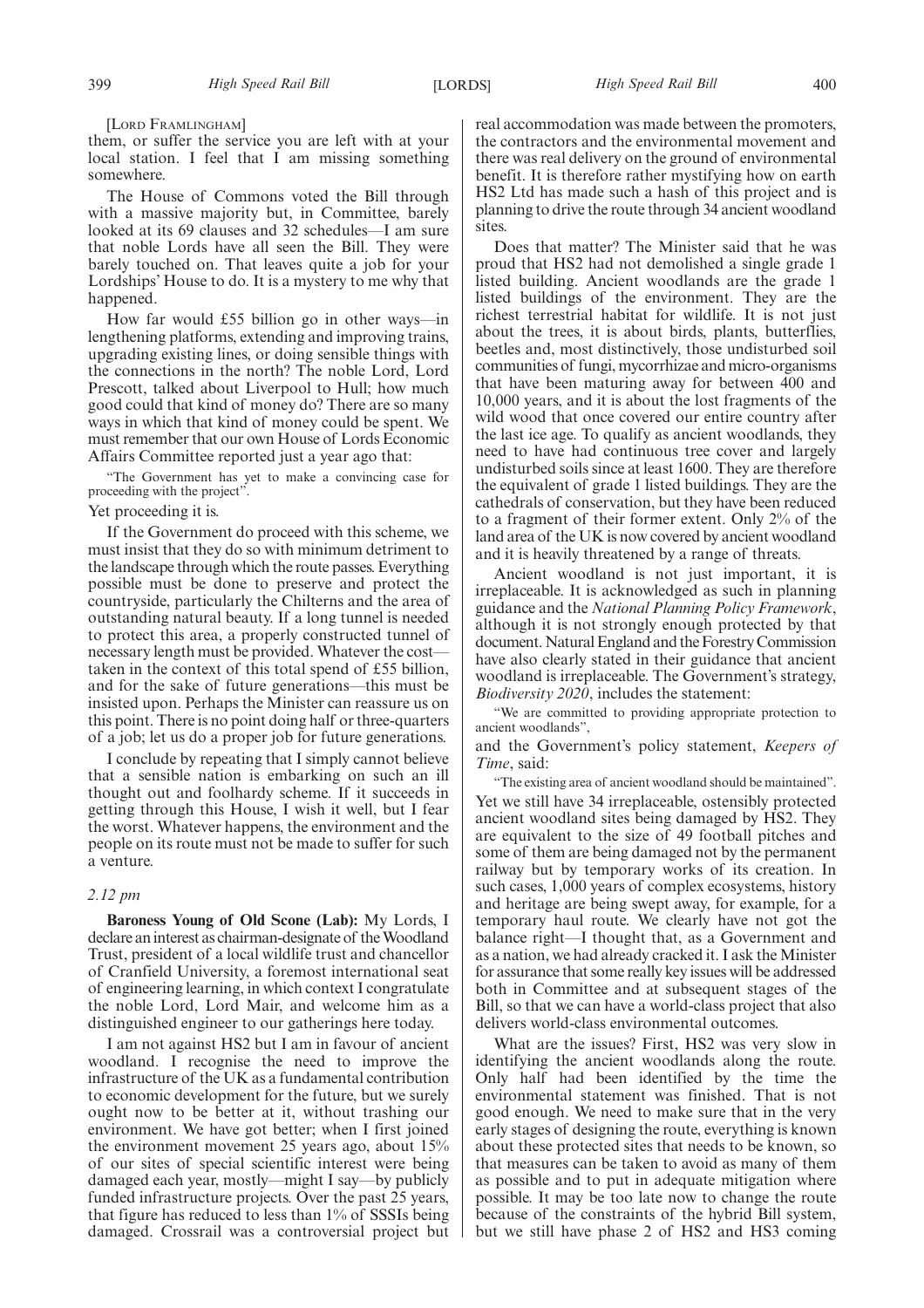forward and we need the methodology to be revised and published as a matter of urgency so that, when phase 2 of HS2 and HS3 come along, we do a better job of identifying these very precious, irreplaceable sites.

The second issue is the bored tunnel. The extension of the tunnel through the Chilterns AONB is very much welcomed. The fact that it will be lengthened will save a number of ancient woodlands, but it is not enough; we need further lengthening. The further lengthening that is being called for by the AONB authorities would save more ancient woodland and protect the AONB. I do not believe that there has been adequate scrutiny of the costs of the full tunnel to ensure that its rejection on cost grounds is legitimate. There is still the possibility of other tunnel solutions for the protection of irreplaceable ancient woodlands, which should not be dismissed on cost grounds and should be examined properly. We need to heed the warnings of the noble Lord, Lord Adonis, about the tyranny of cost-benefit.

As I said, the constraints of the hybrid Bill process mean that it is very difficult at this stage to challenge the route selection and consider alternatives, but HS2 Ltd could do a better job on providing so-called compensatory habitat for ancient woodland lost. When HS2 Ltd was questioned by the special Select Committee in the other place, it was unable to provide a figure of how much woodland planting would be required in direct response to the ancient woodland loss. There is published Defra biodiversity off-setting methodology which says that for the highest-quality habitats there should be a 24:1 ratio in terms of replacement habitats. That is for replaceable habitats and in the case of ancient woodland we are talking about irreplaceable habitats, so we certainly will be pressing for at least 30:1 for these irreplaceable habitats. That will not be a replacement but it will be a significant biodiversity and habitat gain. HS2 Ltd says it is constrained by the amount of land available for compensation inside the area covered by the Bill. We believe that HS2 could be far more innovative, as suits a flagship project of world stature, and that it could find compensation outside the Bill area through a variety of voluntary but none the less legally and financially binding schemes, such as conservation covenants.

Perhaps I might deal with a red herring. One of the proposals from HS2 Ltd is translocation—digging up the whole wood and its soils and toddling it across to somewhere else. I certainly believe that this technique should continue to be tried but it is not yet proven to be effective and it certainly will not recreate ancient woodland. What makes it worse is that any wood created this way has no statutory protection at all. If this desperate measure is deployed, the Bill should be amended to give legal protection to woodlands planted on translocated soils.

Of course, as well as the 34 ancient woodlands directly affected by phase 1, a further 29 are indirectly affected due to their close proximity to the construction works. The Bill needs to be absolutely clear that buffering arrangements should be provided against impacts on ancient woodlands from the construction works—dust, noise, nitrous oxide deposition, light—all of which threaten ancient woodland species.

The project is aiming for "no net loss of biodiversity". HS2 Ltd has tried to demonstrate that there will be no net loss of biodiversity. Ancient woodland is irreplaceable

so there will be a net loss, whatever happens, and I advise and urge HS2 to give up trying to pretend that there will be no net loss of biodiversity. I also believe that ancient woodland should be removed from the no net loss calculation because including it within that calculation implies that the loss can be compensated for and sets a precedent for future assaults on ancient woodland of all kinds, including in phase 2 and HS3.

This is a totemic project in the UK. It is very visible to the world. It is a shame that HS2 Ltd has not done a good job on the environmental protection case. It has failed to take expert advice on compensation, methodologies and translocation, but keeps on saying that it has exercised its professional judgment, in spite of the fact that both statutory agencies and expert NGOs have been telling it otherwise. That is a real shame for a project of this nature. I believe the Government are sincere in wanting to deliver the best possible environmental outcomes from this project so they must insist that HS2 does better, including taking up some of the more innovative solutions that organisations such as Natural England and the Woodland Trust have offered.

We must not set a poor precedent for the mass of future development in infrastructure, housing and commercial development that we hope to see with the growth of our economy and that we anticipate will move the UK forward. This is a seminal project and will set many precedents. At the moment the precedent it is setting is not a good one. I urge the Minister to take account of that in the further stages of the Bill and in listening to the outcome of the Select Committee, and I hope that the special Select Committee will also do so.

Briefly, I support my noble friends Lord Rosser and Lord Stevenson in their concerns about the powers of the special Select Committee. It will be very bad for democracy if many people submit petitions and they are not adequately considered by the Select Committee. It is important that right at the beginning of the Select Committee's work it is absolutely clear what its powers are so that people can know what expectations to have.

We have an opportunity to deliver world-class infrastructure in HS2 but if it is not to tarnish its reputation, it must deliver world class for the environment, and in my view that remains to be grasped.

#### *2.25 pm*

**Lord Birt (CB):** My Lords, I strongly support HS2 and the Bill, albeit from a position, as your Lordships will hear, of agitated frustration. In doing so, I entirely recognise the importance of everything that the noble Baroness, Lady Young, just said in her notably eloquent speech.

In the 19th and early 20th centuries, Britain led the world in building infrastructure. Almost 200 years ago, for instance, the "Rocket" was commissioned for the new line from Liverpool to Manchester. Later, London constructed by far the best underground and overground rail network of any major city in the world, from which London and the wider nation have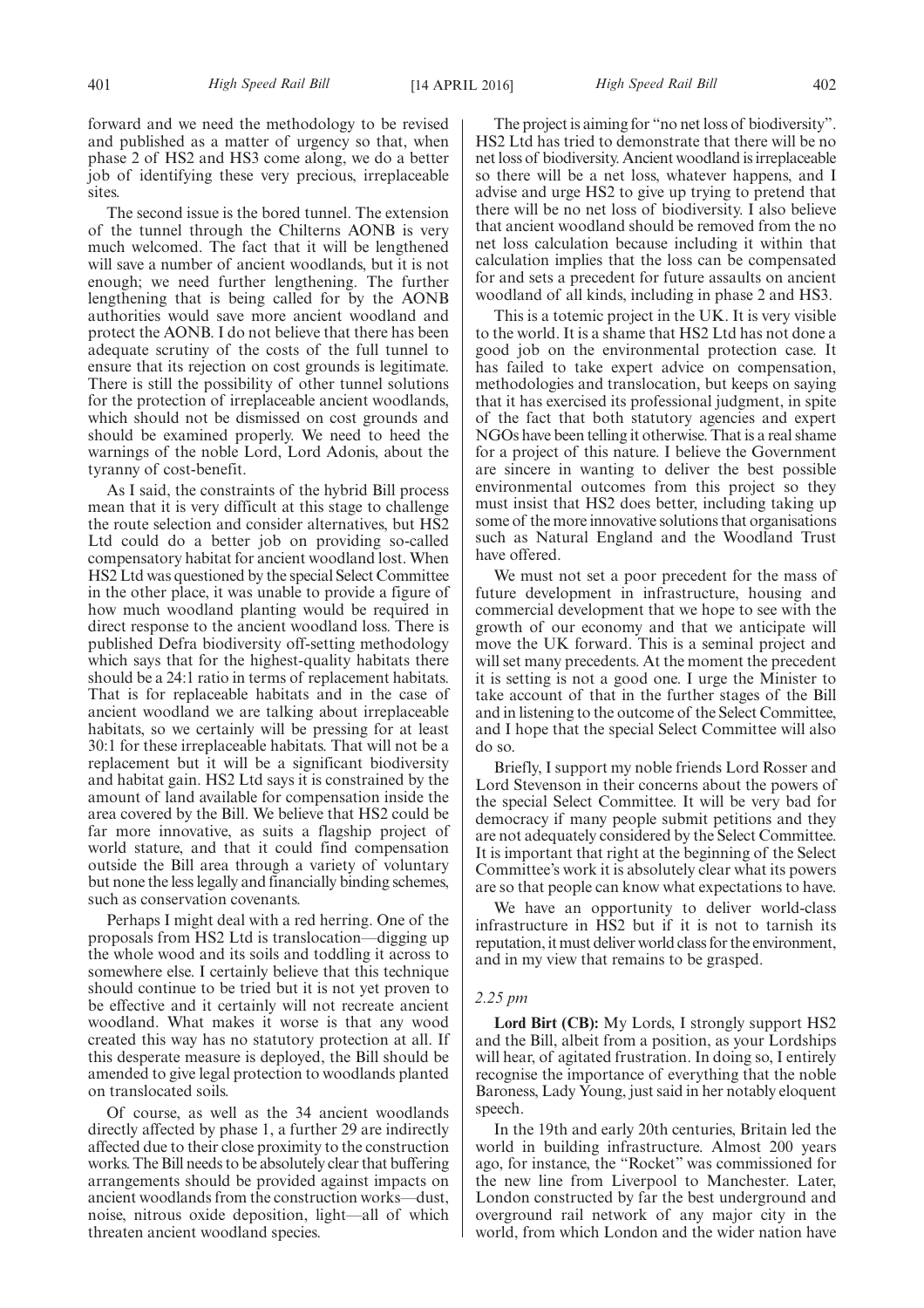#### [LORD BIRT]

benefited mightily ever since. Yet in the last 50 years or so, as a country we have drifted shamefully behind the rest of the developed world in every category of infrastructure, as the noble Lord, Lord Mair, underlined in his truly authoritative maiden speech.

When I worked at No. 10, I led a team from the Cabinet Office Strategy Unit and the Department for Transport to look at the UK's transport networks. We established that the UK had by far the worst transport infrastructure in the developed world. We also analysed the causes: the persistent failure by Governments of both major parties to maintain their commitment to invest, resulting in far lower investment in infrastructure as a share of GDP than any other developed country. Anyone who travels can experience the yawning gap between the UK's and other countries' infrastructures that has emerged over these past 50 years. I well remember, as may other noble Lords, travelling in France in my 20s on run-down roads and shabby, slow-running trains. Yet for decades now France has had a comprehensive motorway network and a superb system of high-speed rail.

Some see infrastructure spend as a huge cost. There have been echoes of this today. It is not. It is an investment and its benefit—its payback—spreads over many decades, perhaps even centuries. Yes, we need infrastructure that minimises the impact on the environment and on the people and communities affected by it. We must invest in that as well, in the Chilterns and elsewhere. But modern infrastructure is a necessity which not only underpins the economy but promotes a better travel experience and enhances individual lives, as a bypass does when it takes long-distance strategic traffic out of villages and towns—an all-round gain.

We are indeed a crowded island, although we have a far inferior infrastructure than other countries just as crowded as we are. Moreover, and no one has mentioned this yet, we are experiencing the most rapid growth in population in our history; and that growth is forecast to continue. In 20 years, we are likely to be a country of 75 million people. That is an argument for more, not less, infrastructure if we are to avoid gridlock and chaos, and protect our wonderful countryside.

In the UK, as many have touched on, we move at a snail's pace. More than 10 years ago, when I was at No. 10, the decision was made in principle to proceed with a high-speed rail network and, incidentally, new nuclear build. Yet more than 10 years later, construction on neither has yet begun. At the same time we crawl towards a decision, or possibly more procrastination, on expanding the world's most strategic airport at Heathrow. While we slumber, in the past seven years China has built 6,000 miles of high-speed rail in that populous, mountainous country. When HS2 is complete, we as a country will be at a puny 200 miles, so that is 6,000 against 200. For HS2, from a decision in principle to cutting the ribbon, it will be 30 years. Our politics is severely inhibiting good government, as the noble Lord, Lord Rooker, reminded us a moment ago.

There are many reasons for our low productivity as a nation but the lack of a fit-for-purpose transport infrastructure is certainly one. Beyond rail, our road network—which I remind the noble Earl, Lord Glasgow, who is not in his place, facilitates over 90% of journeys and is far more important economically than rail—is chronically congested, as we all know and experience. There appears to be no prospect at all of our investing in what we most need as a country: a strategic road network designed for long-distance strategic travel, linking our cities, ports and airports. The infrastructure commission is a highly welcome step in the right direction and with his breezy optimism the noble Lord, Lord Adonis, is its greatest asset. It might eliminate some of the opportunistic politics, cowardice and lack of vision, to which the noble Lord, Lord Rooker, also referred, which have plagued our major infrastructure projects for half a century. So full steam ahead for the noble Lord, Lord Adonis, please.

I conclude with two specific points. First, it is a false economy and deeply foolish not to connect Heathrow from the off to HS2. Just a few months ago, I was in Cologne when my plane was cancelled. I took a high-speed rail journey from Cologne to Frankfurt, which took an hour. The train arrives at the terminal in an airport which, by the way, serves Germany's fifth-biggest city and has—guess what?—four runways. I stepped off the train into the terminal.

I make my second point as a Liverpudlian. The failure to build out HS2 to the city of my upbringing is a massive reverse for that city, which is still trying to overcome the adverse forces of history. When HS2 is built, Manchester will be 1 hour and 7 minutes from London while Liverpool will be 1 hour and 32 minutes from it—in round figures, an hour to Manchester but an hour and a half to Liverpool. This is a huge psychological difference for investors and business travellers, and a nail in the coffin of the Liverpool economy. It needs a fast connection to London as well as to the proposed new fast link to Manchester, Leeds and Hull, to which the noble Lord, Lord Prescott, referred, if Liverpool is again to thrive.

Can the Minister say in his concluding remarks whether Liverpool and Heathrow will, in his view, ever be connected to HS2? Also, what percentage of GDP do the Government believe should be invested in national transport infrastructure over the next two decades? That is a not unreasonable question, given that that is exactly the kind of span implicit in the Bill. How does that figure compare with the investment of other leading European nations over the past 40 years? If the UK is to compete on a global stage, we need to create a cross-party consensus on infrastructure and to identify what a fast-growing country needs over the longer term. We need to increase our investment greatly and speed up significantly our decision-making. But, for this one small step that is HS2, let us be grateful.

#### *2.35 pm*

**Lord Berkeley (Lab):** My Lords, first, I join other noble Lords in congratulating the noble Lord, Lord Mair, on a wonderful maiden speech. One thing he may not know is that his appearance has increased the number of civil engineers in this place by 25%. I would argue that it means there are not enough civil engineers here in the first place. He is very eminent—much more eminent than me, anyway, but I cannot speak for my colleagues—and it is wonderful to have him here. Perhaps a few more will come in later years to boost the engineering expertise in your Lordships' House.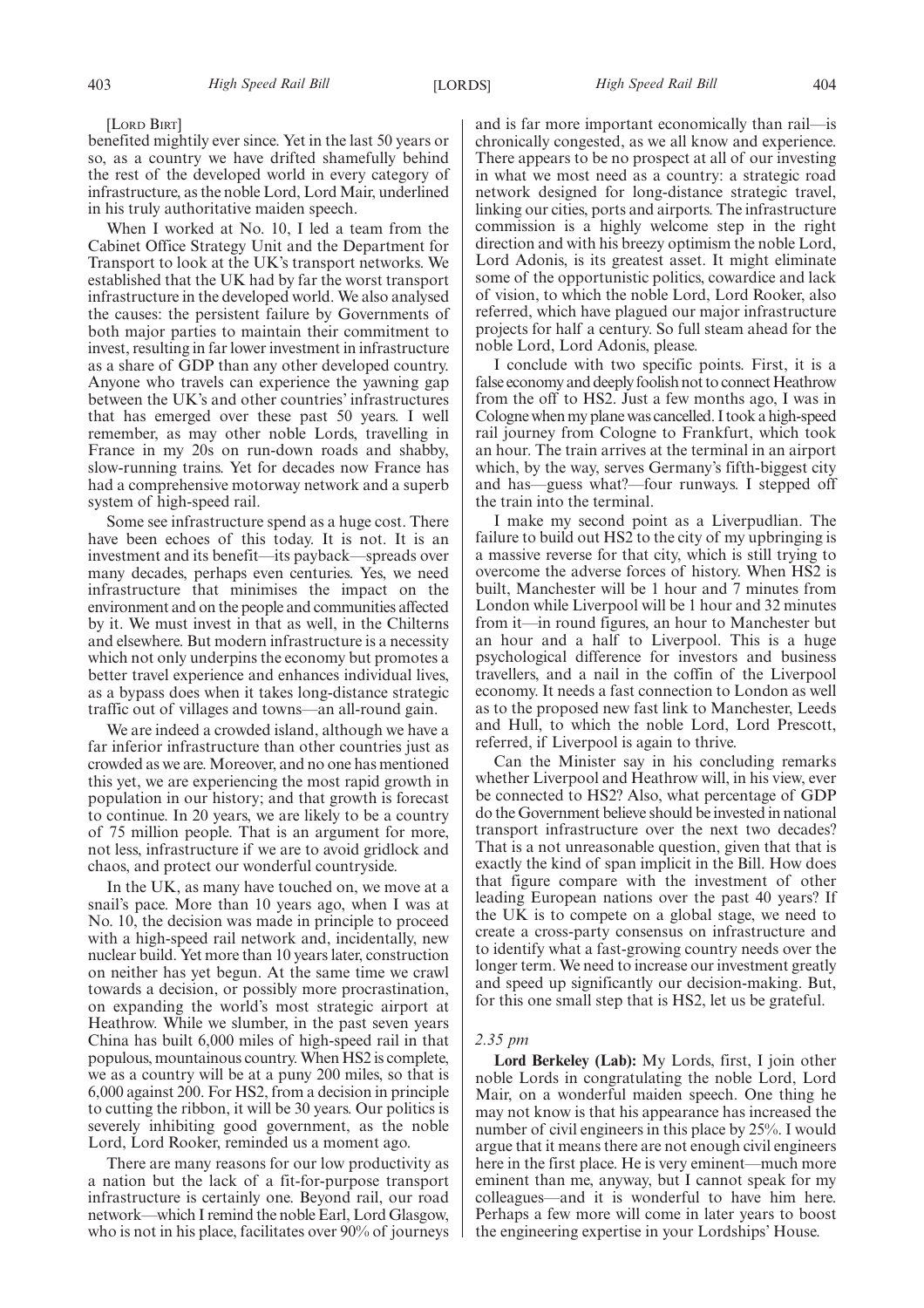Many speakers have spoken to support the line. I support HS2 and I declare an interest as chairman of the Rail Freight Group. I have been helping to promote an alternative scheme for Euston station, which the noble Lord, Lord Bradshaw, has outlined, and I will speak a little more about that later. Some of your Lordships have questioned what are, for many more people, important details and the attitude of HS2 in responding to them. While I am sure that we should be building a high-speed line, there are high speeds and high speeds. One or two other noble Lords have asked whether we should be designing something for 400 kilometres an hour or 300 kilometres an hour, when the cost of the trains may go up by 50%.

Then there are the higher operation costs. You would probably have to slow down in the long tunnels—we have already debated how long they are. How should we link that with getting in the first instance, to Birmingham 20 minutes quicker but then spending 20 minutes walking from the new station to New Street if you want to go on to Wolverhampton or other stations? We need to look at overall journey times, which many noble Lords have spoken about. At the other end of the spectrum the Euston express scheme, which I shall talk about, would reduce the walking time to the Underground quite significantly. I think there are still debates going on about stations for Sheffield, Derby and Nottingham in phase two. We need to look at all these things to see the most cost-effective solution to getting extra capacity, which I think we are all agreed should happen. So far, I have some serious doubts about the performance of HS2, particularly in respect of its approach to and performance at the House of Commons Select Committee.

Perhaps I may speak briefly about the Euston express scheme. As is normal in France, Germany and Italy, most, if not all, their stations on high-speed lines are not out of town. The high-speed lines do not go into the centre because it is very expensive to demolish inner-city properties. They go on to the classic lines for the last few miles to go into the mainline station, which is often refurbished. This can be seen in France and Germany; I accept that Frankfurt airport is a slight exception but that is the normal trend and it is much less disruptive.

What we can do is put all the trains—HS2 and west coast main line—into the existing bit of the station, by building extra platforms where there are those wide bits and diverting the tunnels on Old Oak Common to pop up near Queen's Park station, and run down the existing lines. That would involve extending the station southwards towards Euston Road and putting a deck over the whole lot to get an integrated station for all the platforms, which really would enhance the station quite dramatically. More importantly, it would reduce the costs—which I will come back to later—could be done in about half the time and would solve some of the problems that the noble Lord, Lord MacGregor, mentioned earlier for the charities. It is part of a petition by Sam Price to the Commons, and I am sure he will be presenting it again in the Lords. Most importantly, discussions with Network Rail, Transport for London and HS2 have demonstrated that there are no show-stoppers, either during the construction or the operation.

I want to concentrate on the process of using the Select Committee to give permissions. I was involved in the committees for the Channel Tunnel, HS1 and Crossrail, and I briefly chaired a Private Bill Committee on a Norfolk Broads Bill. One thing I learned is that committees must act in a judicial capacity when hearing petitions and listening to promoters' responses. They must listen, and they do, certainly in your Lordships' House. Having heard the petitions, the committee then forms a view on the issues. It may request further studies from the promoter and publishes reports.

I know that is what our House of Lords committee will do, but sadly my experience hearing the petitions and discussions from many residents' groups in the Camden area to the Commons committee was that it fell far short of the independence and fairness which I believe is so important for a promoter to get agreement to enhance the credibility of a scheme and its own work. I am not being critical of the decisions that the committee took, but I am critical of the way it appeared —at least when it neared the end of its work and was considering petitions towards the London end—to have more or less given up, lost interest and taken everything that the promoters said or asserted without question. Maybe it is under pressure from Ministers—I do not know—but it should have resisted. My noble friends Lord Stevenson and Lady Young hinted at similar things.

I will give the House one or two examples. Two days before my friend, the petitioner for Euston Express, appeared, HS2 wrote him a letter saying the scheme would not work:

"The EE proposal does not envisage providing the European GC gauge which is a legal requirement".

Two days later, under cross-examination, HS2 admitted that that was not the case. You cannot change the law in two days. I knew it was not a legal requirement, so why did HS2 write a letter saying it was? It is absolutely fundamental to any scheme that you get the truth, the whole truth and nothing but the truth. Then HS2 said that the Euston Express scheme was more expensive than its scheme. It could not provide any evidence and was challenged in cross-examination. Even after several meetings, it still cannot substantiate the cost of its AP3 scheme at Euston. I do not believe it knows what the costs are, and I suspect that Ministers in the future will be approached by HS2, which will say, "We have a bit of a problem, Minister. Can we have another £10 million or so?" "I don't know, I'm working on it". It is not good.

It is not just me and my petitioner friend complaining. Many residents have said to me that the construction will be massively disruptive to their properties and lives in Camden over 20 years. Eventually, HS2 gave them a chart of monthly noise forecasts—which, incidentally, last for 20 years—which arrived the day after the Camden cutting group had appeared in front of the committee. That is not the right way of doing it. They also said that the Euston Express scheme would require a high level of night-time noise due to the need to rebuild some of the tracks. The committee included that in its report without it ever appearing to have been debated.

Finally, those who live in the grade 1 listed buildings beside the track in Camden were told on several occasions by HS2 that they could get double glazing to keep the noise out. I think most of us know that if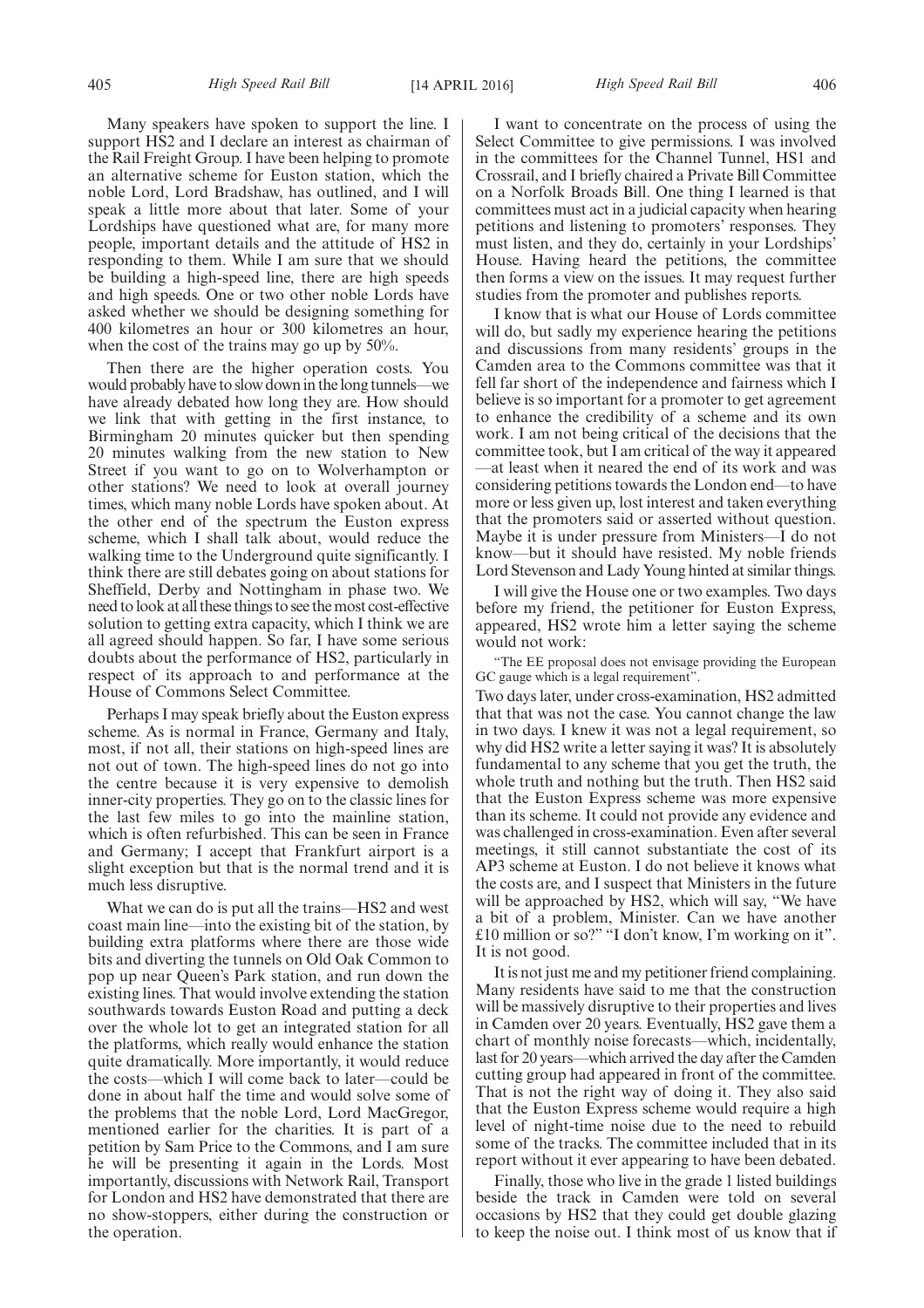[LORD BERKELEY]

you have a grade 1 listed building, you cannot put in double glazing that easily—certainly not the plastic type that will probably be wanted.

The recurring theme from HS2 is to give as little information as possible, delay as much as possible and then later on say, "We have not got enough time to do anything, so you have just got to accept our scheme". The plan that seems to be going through is full of assertions. That is why I have put down these Motions, which I will come to. I hope that Ministers in the mean time will review the whole policy of how HS2 behaves and relates to petitioners, because it is in Ministers' interests to get it right. As my noble friend Lord Rooker said, he may argue that we need only one Select Committee hearing between the two Houses, but it has to be the right one. I am confident that our one will be, but I am not very happy about the way that the Commons one was done.

I turn now to my two Motions on the Order Paper. The first one suggests that the committee hears evidence from London at an early stage. There are two reasons for this. First, sadly, it is a a well-known fact that committees get bored eventually and Ministers put pressure on them to hurry up. Secondly, there is also uncertainty about the plans for Euston, and early consideration of petitions would enable the committee, if it so wished, to instruct HS2 to do further work.

There are a couple of examples of the problem, which Camden is very concerned about—I had an email from it this morning. I have not had anything to do with the rail freight side of this in this petition, but HS2 is saying that it cannot do spoil by rail and is still working on it. At the moment, it is 2,000 trucks a day out of Camden, every day for three years. Can your Lordships imagine that? This was petitioned against two years ago, but they only started talking six months ago and then said it would take nine months or something to produce a report. That is nice, because by the time it has produced a report and it has gone to the committee, and there has been a decision, it will be too late to order rail wagons or get the rail companies involved. They will say it is too late and it has to go by road.

Camden is in the same position over its plans for Euston, which involve having a level deck above and shortening the time. HS2 has promised Camden a report, but it has not come. So it is a question of when the best time is for Camden to petition. It will be speaking to the committee, but there is a whole policy of delay, delay and delay until it is too late. I will not of course press this Motion to a vote, but it is important that your Lordships'committee understands the problem.

I will just quote one comment from the chair of the Commons Select Committee last year, on 7 July 2015, about Camden and what is happening. The chair said:

"Literally on a number of occasions, we've kept saying, 'When are we going to hear what's going to happen at Euston?' Because I would quite like to have dealt with the plans for Euston early in the process, in case they need to be changed, with additional provisions, and if they're right at the end, then if they're not right, then it will delay the whole Bill".

Your Lordships know that we cannot have additional provisions here, so because HS2 has delayed this and been criticised by the committee, it has still not come up with a report. I hope that the committee will look at these very carefully, decide on the best way to do it and then go for it. I do not know whether it is to have two bites of the cherry, but I know that many of the local individual petitioners would like to come on early for those reasons and that it is something to talk about.

Finally—and I apologise for detaining the House for so long—I address what I believe is the need for the committee to have a special adviser on technical and railway matters. I thought that it would be useful to have one, given the comments about no specialists in your Lordships' House on these issues being allowed on the committee—although I am sure that it will be a very objective and professional committee. In the Commons, it got to the stage when the promoter, HS2, was advising the committee on the merits or otherwise, technically, of promoters' views. The chair, Robert Syms MP, winding up, said that thanks were extended to HS2 for its helpful advice on the technical interpretation of petitioners' evidence. He might have added that the committee accepted without challenge much of this advice. That is not how the Select Committee should work, in my view—but that is a matter for the House of Commons. I know that the committee here will not do that, but it might just want to have a special adviser. I am advised by the clerks that if it wants a special adviser there has to be a Motion from this House allowing it to have one.

I shall leave it there. I shall support my noble friend's petition in the House of Lords. To conclude, I wish the committee well, and am very confident that it will uphold the high reputation that this House has for dealing with things properly, fairly and thoroughly.

#### *2.51 pm*

**Baroness Pidding (Con):**My Lords, I start by declaring an interest in that my home is very close to the proposed route of HS2, albeit at a point that is firmly in a tunnel. I am sure that few will disagree that investing wisely in modern infrastructure is essential to the long-term prosperity of the United Kingdom. By investing wisely, this Government have the opportunity to lay the foundations of tomorrow's economy and leave a legacy just as important as that of the great Victorian builders. By better connecting the mills, mines, ports and factories of Britain, the Victorians managed to spread wealth to new parts of the country and turn cities such as Liverpool, Manchester, and Glasgow into some of the greatest and wealthiest in the world, much as the northern powerhouse seeks to do today. But while we may admire the scale of their achievements, we must never forget that the Victorian lust for industry ignored the environment, throwing up slag heaps and smoke which have taken generations to clean up. It is much cheaper and easier in the long run to make sure that new projects are environmentally friendly when they are built than to try to patch up the mess afterwards. Like my noble friend Lord Framlingham, I am therefore deeply concerned by the way that HS2 Ltd has handled such matters.

The new railway enjoys strong support in the other place, and offers great opportunities, yet many Members have understandably complained about its impact on their constituents and constituencies. As we have already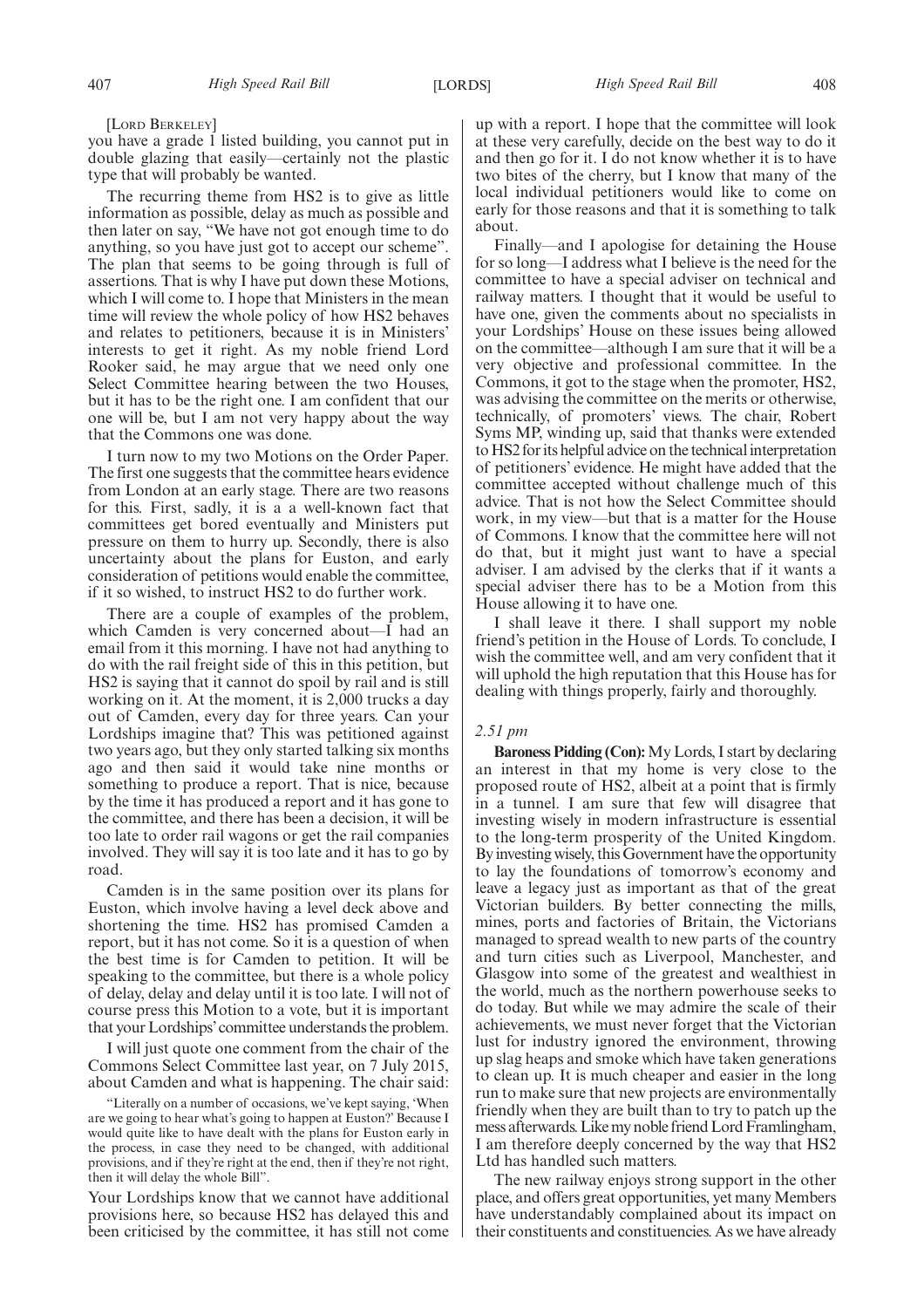heard from the noble Lord, Lord Stevenson, in our home patch of Chesham and Amersham, HS2 proposes to run 8.8 kilometres of the new line above ground through the Chiltern area of outstanding natural beauty, which has been a designated landscape for more than 50 years. My local MP, the right honourable Cheryl Gillan, has fought vociferously to prevent what she calls a "permanent scar" on the landscape. She is right to point out that few countries are as expert in tunnelling projects as Britain is, and that we are already building a major new subterranean railway in London. Why can we not use the same techniques to preserve our countryside?

I hope that noble Lords will join me in supporting all those MPs who are trying to protect ancient woodlands, pasturelands, and other irreplaceable natural treasures. Once lost, there will be no bringing them back. The legislation underpinning HS2 should provide for the strongest possible environmental mitigation. We must also make sure that we do not neglect the human cost of new development, and ensure that all affected are treated promptly and fairly. Many MPs whose constituencies lie on the route claim that compensation issues are causing much worry and stress to their constituents. There are serious concerns about the valuation process, and many residents are apparently receiving "unacceptably low" offers for their property. These problems cut across party lines, and opposition MPs have spoken about the impact on urban businesses, and of the decades of disruption which threaten if the redevelopment of Euston station is not handled with care.

Advocates of HS2 are right to point out the potential of the new line to unlock economic growth and spread prosperity. However, it is no good if this is accomplished only at great and unfair cost to many thousands of residents and businesses unfortunate enough to be in its way. If HS2 is to be the long-term success that we all want it to be, the Government must ensure that they do not store up problems for later to cut costs today. Fair treatment for those affected by construction, and environmental mitigation that matches the Prime Minister's commitment to run the "greenest Government ever", must be set into law and properly enforced. I hope that this Chamber will make further positive changes to this Bill, building on the changes made in the other place. It would be far better to solve these problems today than to be cleaning them up for years to come.

#### *2.57 pm*

**Lord Lea of Crondall (Lab):** My Lords, one has to be selective at this stage in the debate, and I begin with the theme picked up by the noble Lord, Lord Prescott. There are two aspects of the north-south question. The first has not been made much of today, but I shall say one word about it—the idea that the Great Wen will draw everything to London and that this scheme will even make it worse. I do not accept that, and it would be useful if the Minister could say a little more than he did in his opening about why it is a fallacy. I would say this, possibly, as a Lancastrian by birth, but I do not think that the civic officials in Lancashire are all mad as a hatter in saying that this proposal will be good for the north, because there will be much more integration of a great regional area, call it what you like—not only in the northern powerhouse or estuary to estuary, Mersey to Humber, but also for Derby, Nottingham, Sheffield, Birmingham and so on. That idea should really be knocked on the head.

One way in which to help to knock it on the head would be if we gave a bit more priority to getting HS3—an informal term at the moment, I think—into focus and into a timescale as a matter of some urgency. We cannot just do it at the drop of a hat, but it would be essential for the credibility of the northern powerhouse infrastructure body if as much as possible of east-west— HS3—could be integrated into all public policy and speeches about the northern powerhouse and HS2. That would underpin the credibility of the northern powerhouse idea.

Secondly, I would like to say an additional word, if I may put it that way, about capacity. We have 20 extra paths for freight trains that are able to go up the west coast main line, with significant environmental benefits. I must say that I am rather sad that some single-issue environmental pressure groups seem to have very little to say about some of the environmental benefits of HS2. We have heard speeches about forests, tunnels, the Euston area and so on. I suppose there is no perfect answer to building anything. I say to the noble Lord, Lord Mair, apropos his excellent maiden speech, that civil engineers have to be lauded for the contribution that they make. Let us look at the last 200 years. What about the Ribblehead viaduct? Everyone admires it and goes sightseeing to look at it, but would it have been built today? I think not. It would have been thought to have been absurd by all environmentalists. What about Brunel's bridges? Most of them would not have been built. What about many viaducts, lines skirting beauty spots and so on? They would not have been built. Also, the intermodal benefit of rail as opposed to motorways is hugely positive in terms of noise and air quality, so let us hear that from some of the environmentalists. I do not think they are very courageous in what they say to their own pressure groups. I am not saying they do not have a case; I am saying that they look as if they just want to address their own single-issue pressure groups, not to help to fit into the wider picture.

With regard to the towns and villages going up towards Stratford and Birmingham through the Chilterns and so on, I convened a meeting with the National Association of Local Councils a couple of years ago to introduce it to the villagers of the north Kent HS1 line. As my noble friend Lord Berkeley will agree, they had a very highly successful and productive set of discussions, 15 or 20 years ago now, with the people who were then planning to build HS1. I am sorry to hear that the people in the area do not feel as if they have had a good relationship with HS2. In some respects, HS2 has surely leant over backwards. As I understand it, it has been announced that the amount of tunnelling will double from 10% of the whole line to 20%—20% of the whole line to Birmingham will be in a tunnel.

Everyone in this House and indeed in the country wears different hats; they have different roles on different days of the week. Sometimes we are listening to a train going by the back of our garden—I must say I think trains are easy to get used to, relative to motorways—but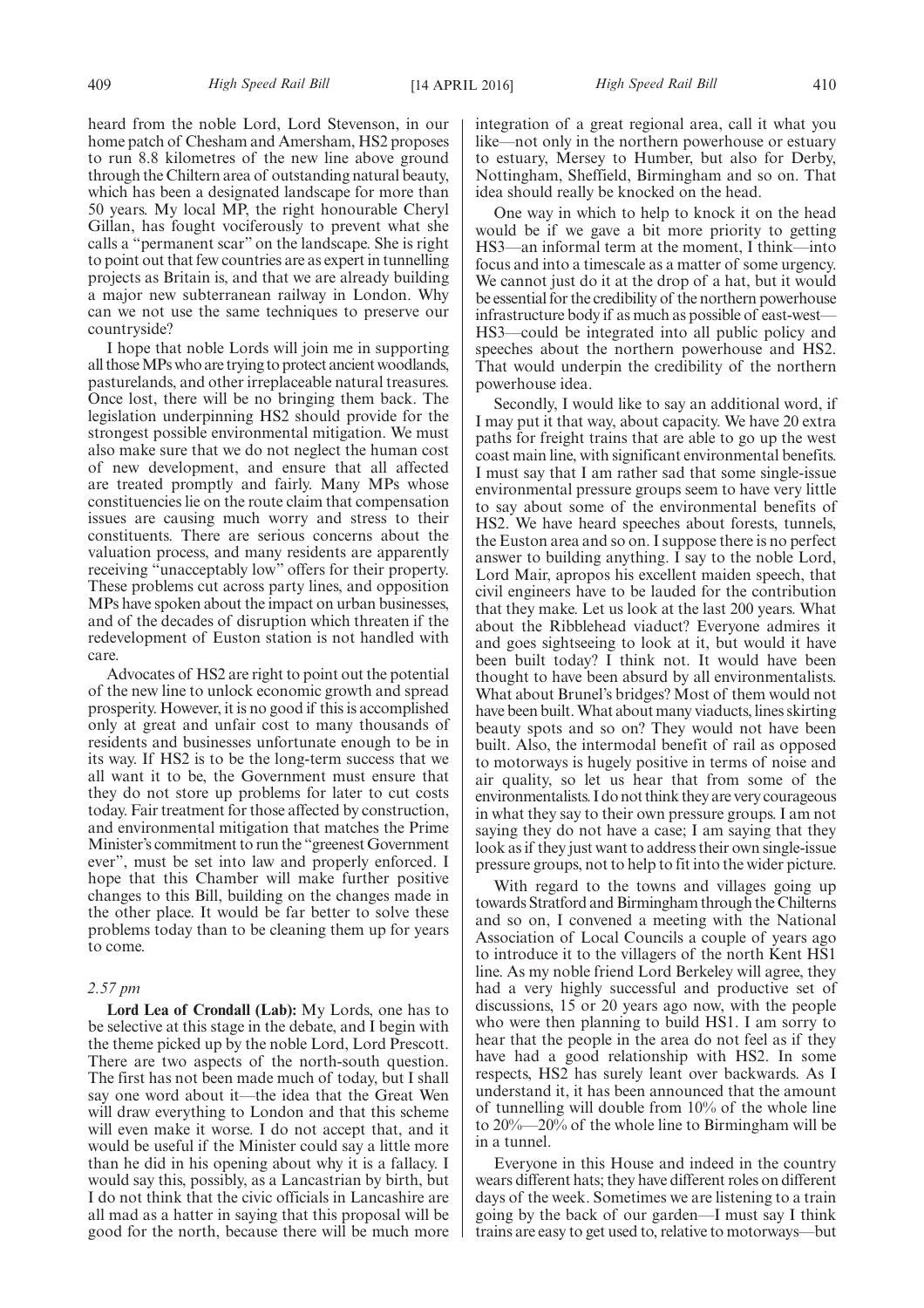#### [LORD LEA OF CRONDALL]

the next day we are on a train, and we like to look out of the window at the countryside. I had a day not so long ago on a train in the Upper Rhine Valley, or at least one of the Rhine valleys, going up to Andermatt in Graubünden. It was a joy to look at the views from the train. We cannot have trains in tunnels the whole way—I am making this point semi-seriously—but it is necessary to balance a number of factors when it comes to tunnelling. If I have my arithmetic right, 20% of the distance of HS2 is the best part of 20 miles of tunnel. Is that roughly right? That is a lot of tunnel. It is a distortion for some noble Lords to say that somehow this has all been badly handled.

I turn to the problem of capacity. It has been announced only recently that we cannot have direct train services using the west coast main line from Shrewsbury to London or from Blackpool to London, because of capacity. There is an idea that these problems will be solved in 10 to 20 years' time and it is all nonsense to talk about capacity, but it is here and now that people are not able to use trains, which are environmentally friendly compared with motor cars. In terms of balance, again, we need to recognise that people use motor cars.

I come to the question of parkway stations versus in-city stations. To slightly pick up a point from my noble friend Lord Berkeley, it all depends on the geography. In the case of Nottingham and Derby, not only is it pretty obvious that you need a parkway station half way between the two but there are some advantages to parkway stations. When you go towards south Wales, there is Bristol Parkway station, where there is very good parking—there is no problem about parking a car—and it has a jolly good service from Paddington. We have got used to what we now call parkway stations. I am not so sure that everyone wants to get to the part of London, Birmingham or Sheffield where the railway station is. They still have to go somewhere when they get to the railway station. That is to do with urban planning, trams and all the rest of it.

Lastly, I want to make a point that has not been made. I am echoing what has been said about one aspect of Euston: as I understand it, the distance between Euston and St Pancras/King's Cross is the same sort of distance as between terminals 1, 2 and 3 at Heathrow—it is not a lot different. It requires modern travelator arrangements. That is the answer to those people who, rather sadly, have said that they wanted HS1 to be part of the connection with HS2.

I used to work at the TUC, and I am very glad to note—this should be put on the record, and I think the Minister will confirm it—that recently there was an announcement about a framework agreement between the TUC and HS2 on the construction period. I pick up a point from the noble Lord, Lord Adonis: this all has to happen in 16 years, which is pretty challenging. However, the framework agreement is very similar to the one for the construction of the Olympics. It requires a lot of principles of employment, health and safety and so on, but it augurs very well for the progress of the scheme that people are aware of this. I hope that the Minister might say something about the TUC agreement with HS2 covering construction, engineering, transport and so on in the 10 years ahead.

#### *3.10 pm*

**Lord Rowe-Beddoe (CB):** My Lords, I rise to express my concern and great disappointment that the unanimous conclusions of the Economic Affairs Committee of this House, published just over a year ago, largely remain ignored by this Bill. Some of your Lordships may recall that we entitled the media release:

"The Government has yet to make a convincing case for a £50 billion investment".

We were not satisfied, as the detail of our report illustrates. I regret that I am the only member of that committee here today, but I remain dissatisfied, not with the objectives of the Bill, which I strongly support, but with the amount of money being spent. It has not been proven to my satisfaction that a case has been made.

I endorse some of what the noble Lord, Lord Prescott, said about the planned sequence, for example, of the construction of HS2 and HS3, which the committee also made reference to. Further, I agree with my noble friend Lord Birt that Liverpool must be included, and a very strong representation was made by the elected mayor of that city to such effect to the committee.

We really must be satisfied that such a capital sum of proposed investment is appropriate and is better value than any modification or alternatives to the route proposed. Your Lordships'committee commenced deliberations in October 2015—I point this out just so the House knows that time has been spent on this; I know the noble Lord, Lord Berkeley, had great experience of this with committees in the other place—and spent some six months in the close examination and questioning of both written and oral evidence. We received the Government's response in July—I assume that the general election intervened—and the report itself was not debated until September, some nine months after we started to take evidence.

In my opinion, nothing in this Bill takes on board or responds to the concerns we raised at that time—or indeed in the subsequent letter from our chairman, the noble Lord, Lord Hollick—with the Government following their response. The noble Lord raised 10 issues, which received no response at all. This suggests to me that, on HS2, the minds of officials and government Ministers have been firmly made up for some time and that they are determined to proceed with this enormous investment in the form this Bill proposes. Sadly, I must repeat what I said in last September's debate. The attitude is:

"Here is your answer; what is your question?".—[*Official Report*, 16/9/15; col. 1876.]

I know from some of the remarks made by the noble Lord, Lord Berkeley, that he has experience of such obfuscation.

Let me be clear: I am greatly in favour and supportive of much-needed infrastructure projects and, indeed, the objectives behind this specific project. However, I am not satisfied that a less expensive alternative has been fully examined and quantified.

**Lord Lea of Crondall:** I am most grateful to the noble Lord for giving way. I have in my hand a copy of the Government's response to the House of Lords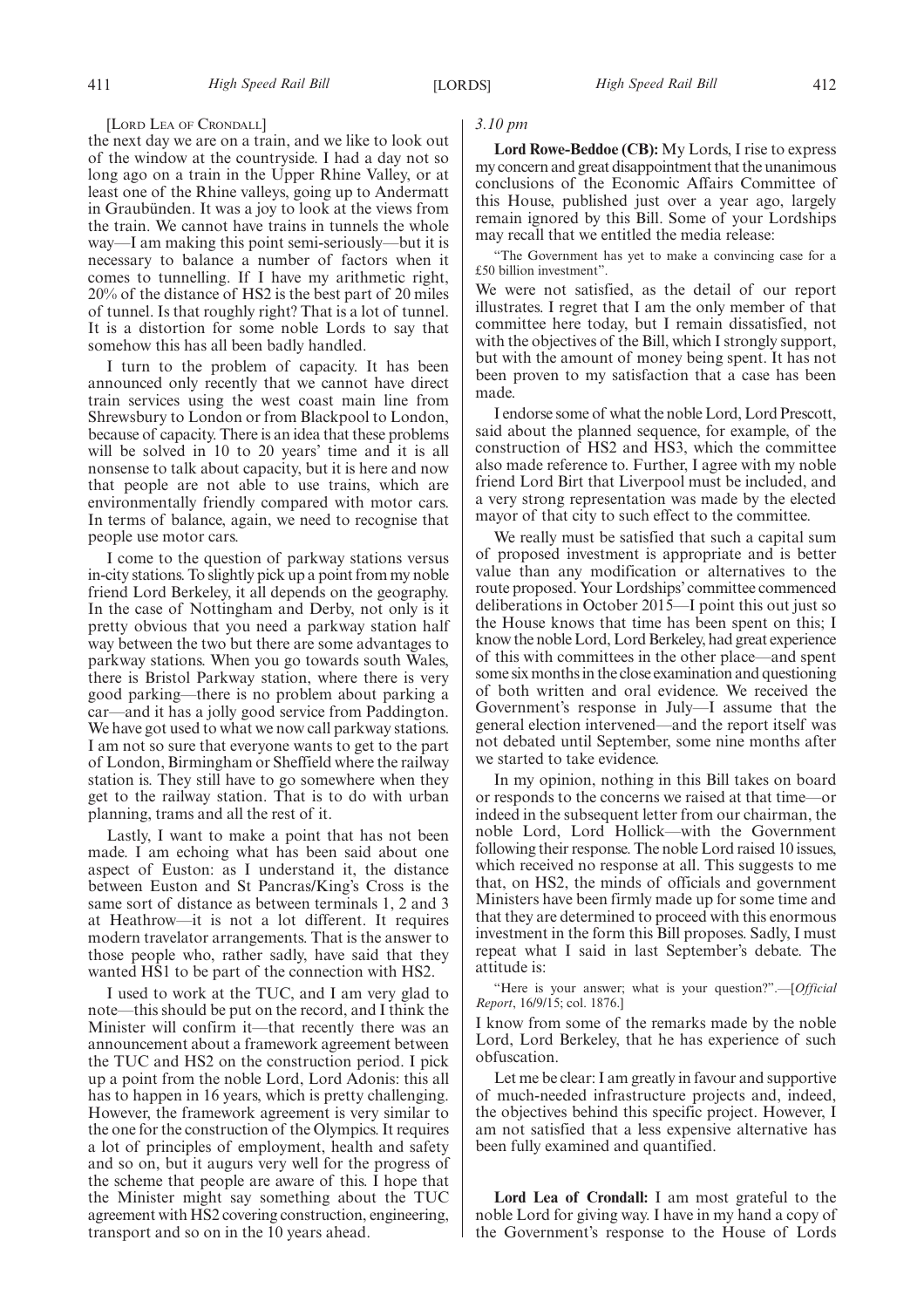Economic Affairs Committee on the economics of HS2, which I thought was very well analysed indeed. Has the noble Lord in turn studied that response? Can he give chapter and verse as to where he disagrees with or faults the analysis? I have no axe to grind with the Economic Affairs Committee, but it seems to me that the noble Lord ought to acknowledge that it received a very full reply.

**Lord Rowe-Beddoe:** I have the report in my hand and, obviously, I have studied it. I repeat my words: it did not address the recommendations that our committee made.

I was asking whether the alternatives had been fully examined and quantified. I refer to the work, for example, of the organisation High Speed UK. This company believes that it has a credible proposal to achieve connectivity and provide the higher capacity, on a like-for-like basis, at a lower cost of some £20 billion. If that is make-believe, somebody say so; if it is not, should it be looked at? Environmentally, this proposed route entirely avoids the Chilterns—that is quite interesting, and certain Members of your Lordships' House have talked about that today—and would reach Birmingham by building a 12-kilometre tunnel. Further, it is believed that through comprehensive intercity connectivity and increased capacity, there would be a major change in the road-rail relationship, which could significantly reduce transport  $CO<sub>2</sub>$  emissions.

Finally, let me turn to the Euston station rebuild. I acknowledge the remarks made by the noble Lord, Lord Bradshaw, and his expertise in this area. There appears to be no strategy to divert commuter flows away from Euston. This central part of London will be greatly affected by the current plans, which will have an enormously adverse impact on the travelling public and the community during a lengthy period of construction—the demolition of some hundreds of homes; the relocation of thousands of graves, as alluded to by the right reverend Prelate; and the closure and complete disappearance of a street. However, there is no apparent plan to divert commuter flows. Your Lordships' committee was interested in the Old Oak Common solution, which was referred to again by the noble Lord, Lord Bradshaw. It would connect Crossrail to the west coast main line, thus enabling more commuter services to be moved from Euston, which could enable the current footprint of the station to be maintained while all the work is going on, without the necessity to expand into Camden.

I realise that this Bill was passed without amendment last month in the Public Bill Committee of the other place, and subsequently on the Floor of the House without Division. Nevertheless, I firmly believe that if a cost differential of some £20 billion—remember, these are 2011 prices—can be tested rigorously and verified independently, we should pause for a moment and request the Treasury to so do.

#### *3.19 pm*

**Lord Young of Cookham (Con):** My Lords, you wait for ages for a Transport Secretary and then five of them come along at the same time. I am but a humble people carrier compared with the fleet of previous Secretaries of State who have gone before, but I want to do what some of them have done, which is to put this Bill in a slightly broader context of previous transport infrastructure projects. I say that having announced just over 20 years ago that London & Continental Railways was selected as the winning consortium for HS1.

HS2, as the numbering implies, was a lower priority at that time. The capacity problem on the west coast main line was not what it is now—as we have heard, there has been a tremendous boost since privatisation. At the same time, we were committed to Crossrail, to Thameslink and to a number of light-rail schemes in Manchester and Croydon. To have gone along to the Treasury at the same time and asked for HS2 would have been to test its patience.

However, 20 years later, with most of the heavy lifting on Crossrail and Thameslink behind us, and with the capacity problems on the west coast main line acute, there is now not just the need but the capacity for another major transport infrastructure, extending HS1 to the north to improve connectivity with the north of the country and addressing the capacity on the existing network. So I am an enthusiastic supporter of the Bill. If I have a slight doubt, it is about the interface between Euston and King's Cross St Pancras, which a number of other noble Lords have referred to.

I am, however, aware that the Bill has its opponents. It is instructive to look back and see what was said about HS1. Were the same criticisms made and were they in the light of hindsight justified? I spent part of the Easter Recess going back through the debates on HS1. There was a Second Reading in another place on 16 January 1995. The MP for Dover asserted that the CTRL was "economically unjustified", that the public sector was being asked for a blank cheque and that the subsidies could be unlimited. Another MP described himself as a long-standing Chunnel and rail link sceptic. The debate was dominated by MPs from Kent and east London raising, wholly legitimately, issues of inadequate compensation for blight, the impact of noise and environmental concerns. There were repeated requests for tunnelling, and requests for conditions on working hours and removal of spoil.

That debate to some extent puts this one in context, in that I have met no one who, 21 years later, argues that we were wrong to go ahead with HS1, despite the problems that confronted the Government and the contractors at the time. I believe that, in 2036, our successors will say we were right to go ahead with HS2 despite the objections that were made, some of which I hope may still be dealt with by the Select Committee.

The problem in the UK is not that we rush into ill-considered infrastructure projects but that we prevaricate too long about essential ones. To those who have doubts about the wisdom of this investment, I would just say this as someone who has served both in transport and the Treasury. We are living through the most intense downward pressure on public expenditure in my lifetime, particularly intense for those departments, like Transport, whose budgets are not protected. Against that background, to have got this item of expenditure through the Treasury and to have got its commitment to expenditure beyond the normal three-year envelope shows that even the most hard-nosed and sceptical men and women who guard public expenditure have recognised the value and importance of HS2.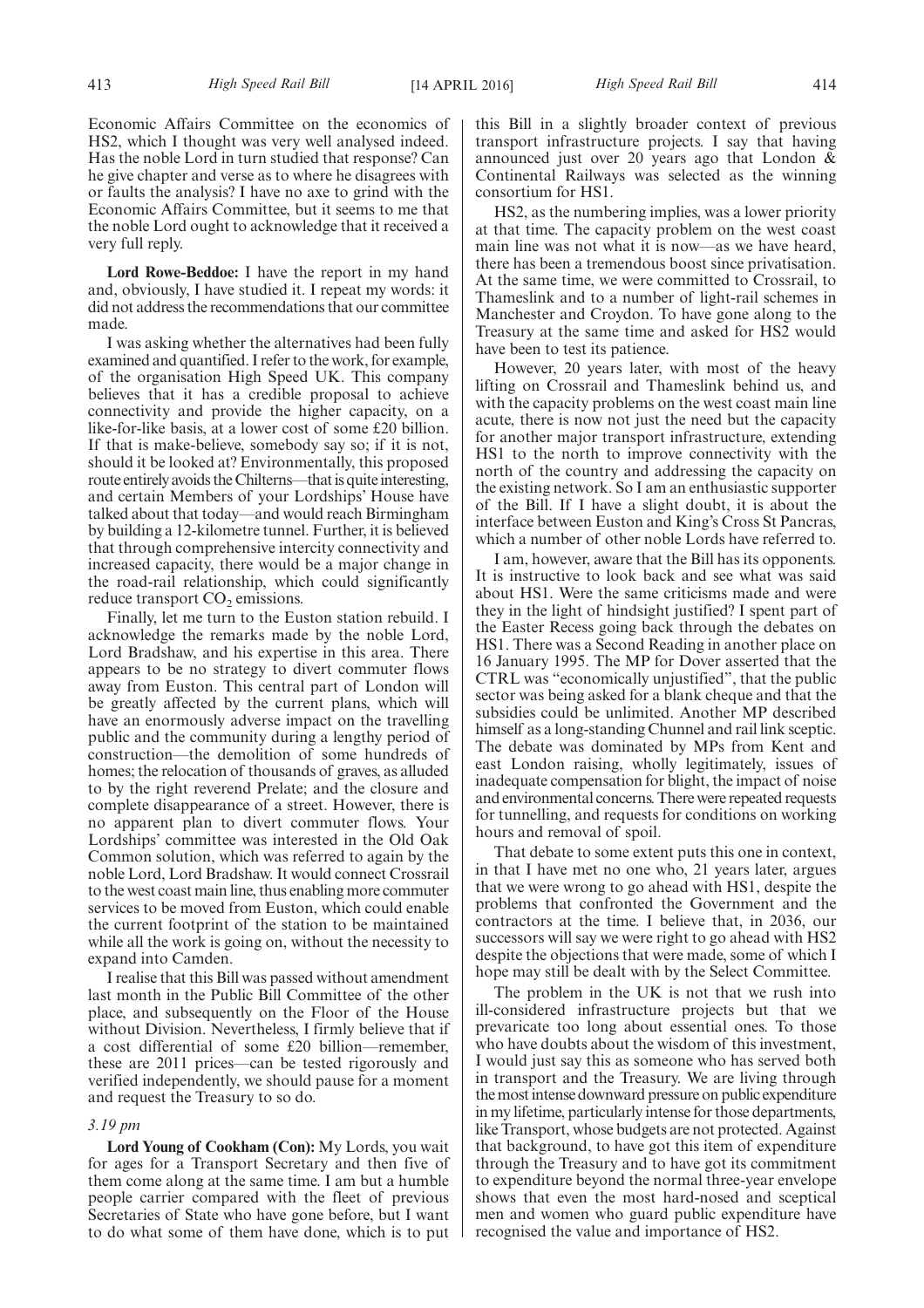[LORD YOUNG OF COOKHAM]

On top of the direct transport benefits of HS1, it led to regeneration of the area around Stratford and King's Cross. I believe that HS2 will have the same regenerative impact on the stations along the route, crucially this time not located in London and the south-east but north, helping to move the centre of gravity of the country to the north. HSBC has already cited the impact of HS2 as a factor in its decision to locate its head office in Birmingham.

Many changes have already been made to the Bill. More than 20% of the total route length is now in a tunnel, up from an initial 8.9%, including nearly all the route through London and through the Chilterns to South Heath, as well as several cut-and-cover "green tunnels"further north, together with caps and restrictions on traffic in urban areas affected by construction.

As a former Housing Minister, I commend the introduction of the rent back scheme, one of the innovations here, whereby homeowners who are affected by the scheme can continue to live in their homes as tenants, having sold them to the Government, until such time as they want to move out. I also commend the extension of the exceptional hardship scheme, whereby those living some way from the line, but not covered by the statutory scheme, can none the less sell to the Government at pre-blight price. I hope that promoters of future legislation, be it HS3, Crossrail 2 or any airport expansion scheme, will learn from and build on these initiatives to smooth the passage of such crucial projects.

That brings me to the second and final point I want to make, which relates to reducing the gestation period between the conception of a project such as this and its delivery. I refer to chapter 8 of the report of the Select Committee on this Bill in another place, which identifies the problems with the current hybrid Bill process, virtually unchanged since Gilbert wrote "Iolanthe". As Chief Whip in the last Parliament, it was my job to invite colleagues to serve on the Select Committee. I pay tribute to their work, but it required exceptional powers of persuasion. The task may be more challenging in your Lordships' House, where a higher percentage of Members have outside interests than is the case in the other place—I make it clear that I am not volunteering for a place on this committee. I think that there is a case for looking at our procedures on hybrid Bills and seeing whether they might be brought into the 21st century. They place an unreasonable burden on legislators and create unnecessary delays for the promoters, and there may be a better way of dealing with them.

From the point of view of the promoter, the Department for Transport, the time the current parliamentary procedures take before progress can be made will be nearly three years in the case of this Bill—and, of course, that is after all the preliminary work and preparation of the financial case have been done. From Parliament's point of view, the amount of time that had to be spent by six MPs in this case was 160 days of sittings spread over nearly two years and over two Parliaments. Those serving on such committees typically sit on Monday afternoons, Tuesday and Wednesday mornings and afternoons, and Thursday mornings, inevitably crowding out some of their other parliamentary commitments.

Chapter 8 of the Select Committee report is, unusually, devoted to a critique of the current process and to suggestions for improvements. At the end of the chapter, the committee says:

"We leave it to others to determine the means by which the kind of reforms we have outlined … might be implemented … We urge the House, and Ministers, to consider such changes in good time before the next hybrid bill is introduced".

The promoter, the Department for Transport, responded to the Select Committee report in these terms:

"In chapter 8 of the report, the Select Committee makes some recommendations in relation to the procedure for dealing with hybrid Bills. The Government is considering whether there should be a review of how the hybrid Bill process works, and of the Standing Orders for Private Business that apply to hybrid Bills, and is discussing with the House Authorities how such a review could be taken forward. We would expect that the Select Committee's recommendations would be fully considered within any such review".

I believe that any initiative should come from the Houses rather than the Government because Parliament is adjudicating between the Executive and the petitioners in the hybrid Bill process, and a review at the behest of the Executive might not be seen as impartial. It is important to keep if we can the key components of the process, particularly the rights of petitioners. If, as the Select Committee suggests, changes are to be made before the next hybrid Bill, HS3, coming down the track next July, we may need to make progress.

In the mean time, I hope that the signals remain at green, the track ahead remains clear and the Bill reaches its destination in good time.

#### *3.28 pm*

**Viscount Simon (Lab):** My Lords, I am certain that no one doubts that the United Kingdom and the future economy need a more efficient and speedy transport structure, whether it be our roads, our airports or our railways. We have heard some very interesting speeches today, including the excellent maiden speech of the noble Lord, Lord Mair.

The question we have to address is whether HS2 is the correct solution to our railway problems. Is it financially viable and will it deliver the Chancellor's dream of growing his much-vaunted northern powerhouse? The noble Lord, Lord Adonis, in his fantastic speech, mentioned that the Bill is 25,000 pages long. I suspect that I am not alone in admitting that I have not read it.

There may well be Members here today who have studied logic. That particular skill seems to have deserted the champions of HS2, and some noble Lords have raised some concerns today, including my noble friend Lord Berkeley, who is an expert in these matters.

Many people to whom I have spoken have formed the extremely logical conclusion that this faster rail link will inevitably carry certain people to their businesses in a very timely fashion. But will it carry business people from London to the north? I suggest exactly the opposite will happen. There will be a rush of businessmen and women from the north going to the City of London, where they will invest, do deals and then go back to Birmingham for supper. Who benefits from this? London. The line will certainly be used by many passengers.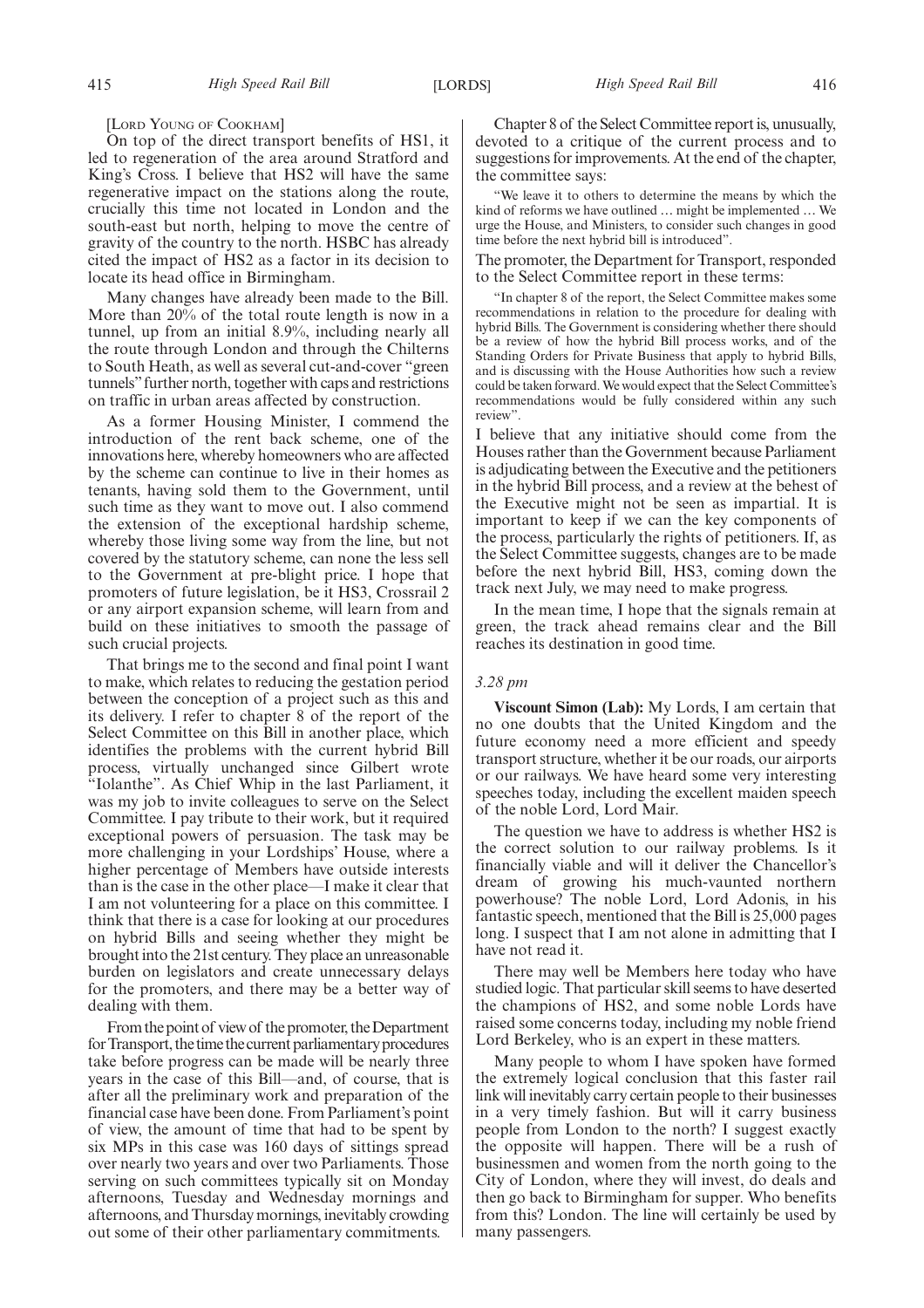I do not understand why little consideration has been given to an alternative scheme that has been developed, I am told, by two eminent railway engineers with decades of service between them. The facts and figures provided by HSUK, to which the noble Lord, Lord Framlingham, referred, indicate a lower cost on a like-for-like basis. It avoids the Chilterns in its entirety and has a vastly reduced overall environmental impact, and it would also have a far greater effect in reducing transport  $CO<sub>2</sub>$  emissions.

Many people believe that there has been a failure in due process in arriving at the present proposals for high-speed rail in Great Britain. This has resulted in the HS2 scheme apparently failing every test of network performance. However, the Bill cannot be changed to take advantage of the major changes—such a pity.

These proposals were virtually nodded through by all Members involved immediately before the Easter recess, which, to me, is unbelievable considering the obscene costs involved during a period of austerity, as mentioned by the noble Lord, Lord Young of Cookham, and the misery for thousands of citizens from Camden to the Chilterns. It is imperative that we consider what we are putting in place for the future, including modernising parts of the country, which some noble Lords have mentioned. This is not like a country across the water, where trains travel long distances at fast speed. This is the United Kingdom—totally different.

#### *3.32 pm*

**Lord Turnbull (CB):** My Lords, like many, I welcome the arrival of the noble and expert Lord, Lord Mair, to this House. We should also congratulate the House of Lords Appointments Commission on its foresight in appointing an eminent civil engineer and one of the world's leading experts on tunnelling just as this Bill arrives here. Cometh the hour, cometh the man.

My view on the Bill can be briefly stated. I strongly support the objectives of the project as a whole, but I have doubts about some aspects of it—in particular the question of speed; I have never quite understood the 400 kilometres per hour proposal—and it is plain that the London approach has not yet been satisfactorily resolved. The Bill should be amended to require a full comparative study of the alternatives for Euston before any final decisions are taken and any deemed planning approvals are granted. In the mean time, Old Oak Common should be planned as an interim terminus and, as a number of noble Lords have pointed out, full disclosure should be made by the promotors, the Department for Transport, HS2 and the Treasury of the research, if any, on alternative options. I shall deal with each of these in turn.

The HS2 project was examined by the Economic Affairs Committee before I joined it and the committee reached a rather sceptical view of the economic justification, as expressed by the noble Lord, Lord Rowe-Beddoe. From a historic perspective, I take a rather more positive view. The history of major railway projects is that they have had a major transforming effect on the economy and on society. Look at the impact of railway building in promoting the expansion of London into one of the world's great cities, opening up south London in the 19th century, the development of Metroland in the 1920s and 1930s and the regeneration of the docklands in the 1990s.

The impact can also be seen from the Channel Tunnel Rail Link. When we were bidding for the 2012 Olympic Games, the IOC was very sceptical about the proposed transport links. The turning point was when the panjandrums of the IOC were driven through CTRL tunnels in a fleet of Range Rovers, reaching the site from central London in under 10 minutes. The rest is history: we won the bid and you can see the legacy in the development of the Stratford area today.

It is claimed that around £2,000 per head has been spent in London on transport infrastructure in the past 25 years, contributing to its success as a major world city; but less than £200 has been spent outside London, and it shows.

Despite my favourable view of the project as a whole, it is clear to me and many others that the London approach from Old Oak Common into Euston has not been satisfactorily resolved.

First, there is the impact of the very lengthy construction period in the Camden area, where the current proposals are, quite frankly, horrific. A huge canyon is to plough through this area; millions of tonnes of soil need to be removed but they have not worked out how to do it; thousands of homes, businesses and some schools will be affected by dust, noise, heavy traffic and vibration. No reasonable person could regard that as acceptable. As is evident from the petitions from Camden residents and from the speech of the noble Lord, Lord MacGregor of Pulham Market, no satisfactory plan of mitigation has yet been devised. Nor, in my view, will it ever be with the current design.

Secondly, there is the issue of Euston itself. The Bill simply refers to "Euston" in its Long Title, but does that mean the neighbourhood of Euston or the new station? In fact, as has been pointed out, there are two Euston stations—the old one owned by Network Rail, which badly needs to be refurbished, and the new one, roughly half its size again, to be built by HS2 alongside to the west. There is also the alignment with the new Crossrail 2 station. At present it seems that HS2 would be to the west of the old station and the Crossrail station would be to the east, about half a mile apart, thereby cancelling out most of the savings in journey time that you have made in getting there.

The debate in the other place has highlighted the fact that these elements are not being handled as a single, integrated project, as was done at King's Cross St Pancras. The land take and the sacrifice of existing buildings in the current plan would be immense and a huge area of central London would be blighted for two decades and more. There is an elementary error in the planning to treat this only as a railway station project. A comprehensive urban plan is needed for what the neighbourhood of Euston will look like when the station is built.

Despite the shortcomings of the existing plan, the motto of the promoters seems to be TINA—there is no alternative. However, there are alternatives, in particular: better use of existing tracks and the redevelopment of Euston station without the need to extend its current footprint to the west, as proposed by the noble Lord, Lord Berkeley, in his Euston Express proposal; and a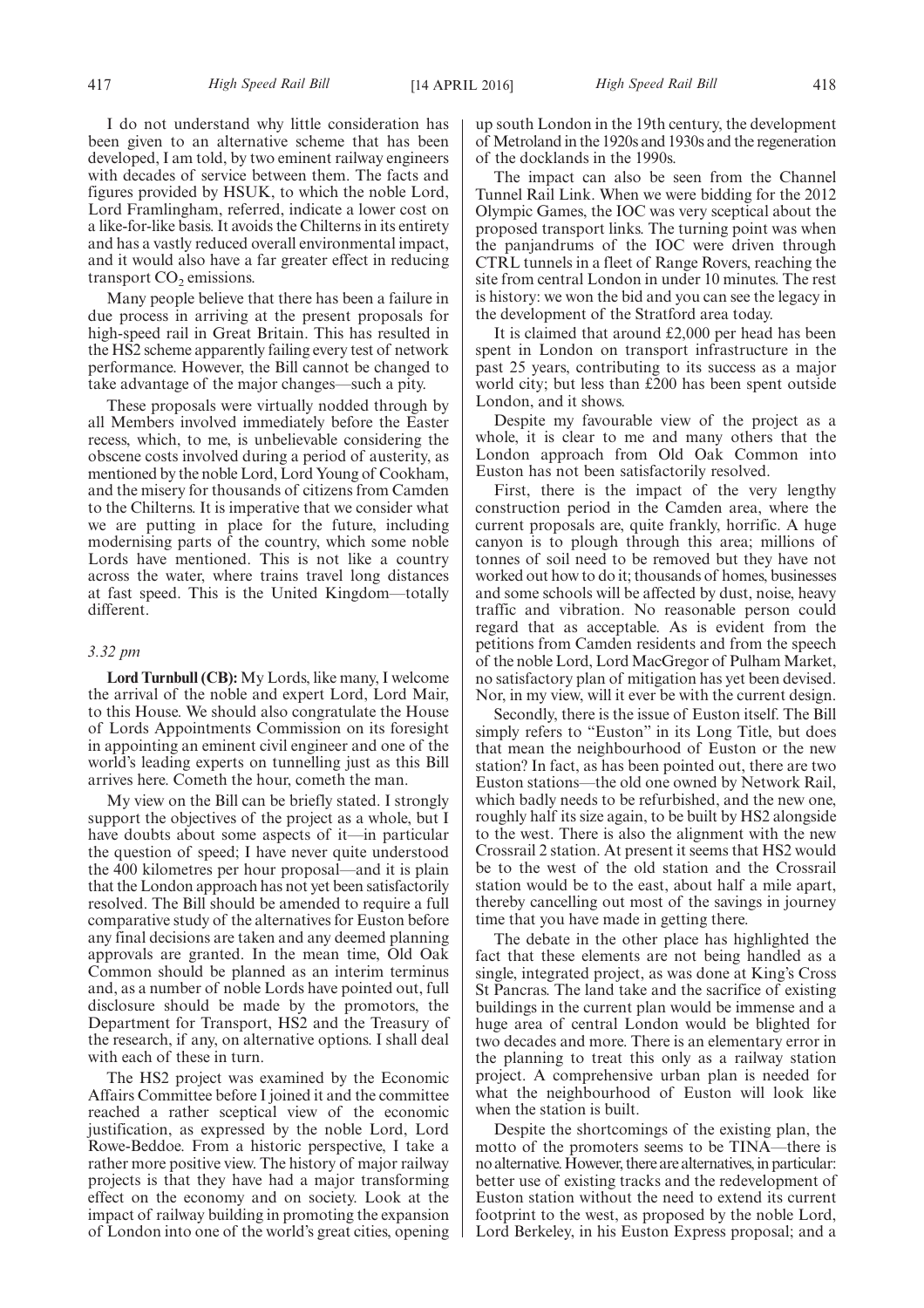#### [LORD TURNBULL]

double deck rather than a side-by-side alignment of the platforms at Euston. People have also spoken of the HSUK proposal, which is a more comprehensive alternative which uses the M1 corridor and avoids the Chilterns AONB altogether but may at its southern end give us some insight into how better to do it.

We have been through all this before. For many years, the plan for CTRL, now HS1, was for it to reach the M25 and then plough its way through the densely populated suburbs of south-east London. Arup, the consulting engineers, proposed a different scheme. Instead of damaging already well-developed areas where there would be huge opposition, the line should be diverted north of the Thames and run through areas such as Stratford, where development would be welcomed. Fortunately, the noble Lord, Lord Heseltine, had the foresight to see the sense of this and to overrule British Rail's engineers.

Last night I attended an event to launch a new book by Professor Simon Taylor of the Judge Business School at Cambridge University called *The Fall and Rise of Nuclear Power in Britain*. Leaving aside the obvious comment that he was a bit premature in agreeing with his publisher what the title should be, it is a very interesting read and I commend it to the House. At one point he discusses the reasons why big infrastructure projects go wrong, drawing on the work of the Danish Professor Bent Flyvbjerg. The latter identified a number of characteristics which make big projects go wrong. Many of these are applicable not only to nuclear power stations but also to HS2, and they include the long time horizons, the many players involved, and changing views and objectives over time. We have also had this constant battle as to whether its capacity or time.

Significantly, Flyvbjerg identified a particular failing. There is often a:

"Lock-in or capture of a certain project concept at an early stage, leaving analysis of alternatives weak or absent".

That, I contend, is exactly what happened at CTRL until the intervention of the noble Lord, Lord Heseltine, and that is exactly what is happening here. Railway engineers can be a stubborn lot who are reluctant to concede that their first ideas might not be the best and reluctant to concede that someone else may have a better idea.

It may be argued that it is too late to start looking at different schemes for Euston. That simply cannot be true. The full scheme with the arrival of trains from the north of Birmingham will not be completed until around 2033. Crossrail 2, which Euston will certainly need to disperse all the arrivals, will not be completed until around 2027. In the mean time, Old Oak Common will shortly be connected to Crossrail 1—or whatever they are going to call it—and could be used as a temporary terminus much as Waterloo was for CTRL. I strongly agree with the insight of the noble Lord, Lord Rosser, that we should start at the southern end, because this is where the problems are, and sort them out before we start moving north.

The final requirement is greater transparency. Critics, including some in this House, have been consistently fobbed off with anodyne replies. Requests for sight of research on alternatives have been resisted, perhaps because the promoters would be embarrassed to reveal just how little has been done.

In conclusion, my advice to this House, and in particular to those lucky or unlucky enough to be appointed to the committee is this: do not be bullied or patronised by the promoters, and certainly do not patronise the petitioners. Do not be fobbed off and do not accept TINA; stand your ground and insist that no decisions are taken on the London approaches and no deemed planning consents are given until a full technical, economic and social analysis has been done comparing HS2's current proposal with the alternative options. In particular, there should be an examination of an integrated approach bringing the existing station and the new platforms into a single project, and an examination of what the new Euston neighbourhood would look like. Finally, a scheme of mitigation must be produced which the people of Camden can live with for many years, possibly a decade or more.

#### *3.42 pm*

**Lord Liddle (Lab):** My Lords, I congratulate the noble Lord, Lord Mair, on a maiden speech of great distinction and quality. I am sure that he is going to add a lot to this House. I also congratulate the noble Lords on both Front Benches on their robust opening speeches. I am a strong supporter of this project, although not without reservations, and I thought that they both put their case very well.

I suppose I ought to declare a personal interest as a very regular user of the west coast main line, travelling up and down to Carlisle virtually every weekend. I am grateful for the modernisation of the line which took place about a decade ago because the journey now takes three hours and 20 minutes. When I first made the journey as a little boy about 63 years ago, I think that it took six hours and 40 minutes—so we have seen progress. But in the 1950s and 1960s when I was growing up in Carlisle, progress was thought to be the motorway. Well, the last time I tried to drive up to my home in Cumbria during the day, it took me 10 hours. In the old slogan of the 1980s, we do truly live in the age of the train—and therefore this project seems to be the right one.

I will concentrate my remarks on how the project relates to something else that I am concerned about, which is the rebalancing of the British economy and the northern powerhouse agenda. Connectivity in this rebalancing exercise is extremely important. We have a generation of new entrepreneurs in Cumbria, but often their clients and businesses are located outside the county. They need rapid connections if they are going to base their activities up north. I am the Pro Chancellor of Lancaster University, and a lot of our research depends on partnerships with other institutions and interaction with people in universities elsewhere—so, again, connectivity is of great importance. Of course, if we are to benefit from tourism to the Lake District and Hadrian's Wall, again connectivity is of great importance. Speed does matter, and that is why we need to continue to improve the quality of the railways.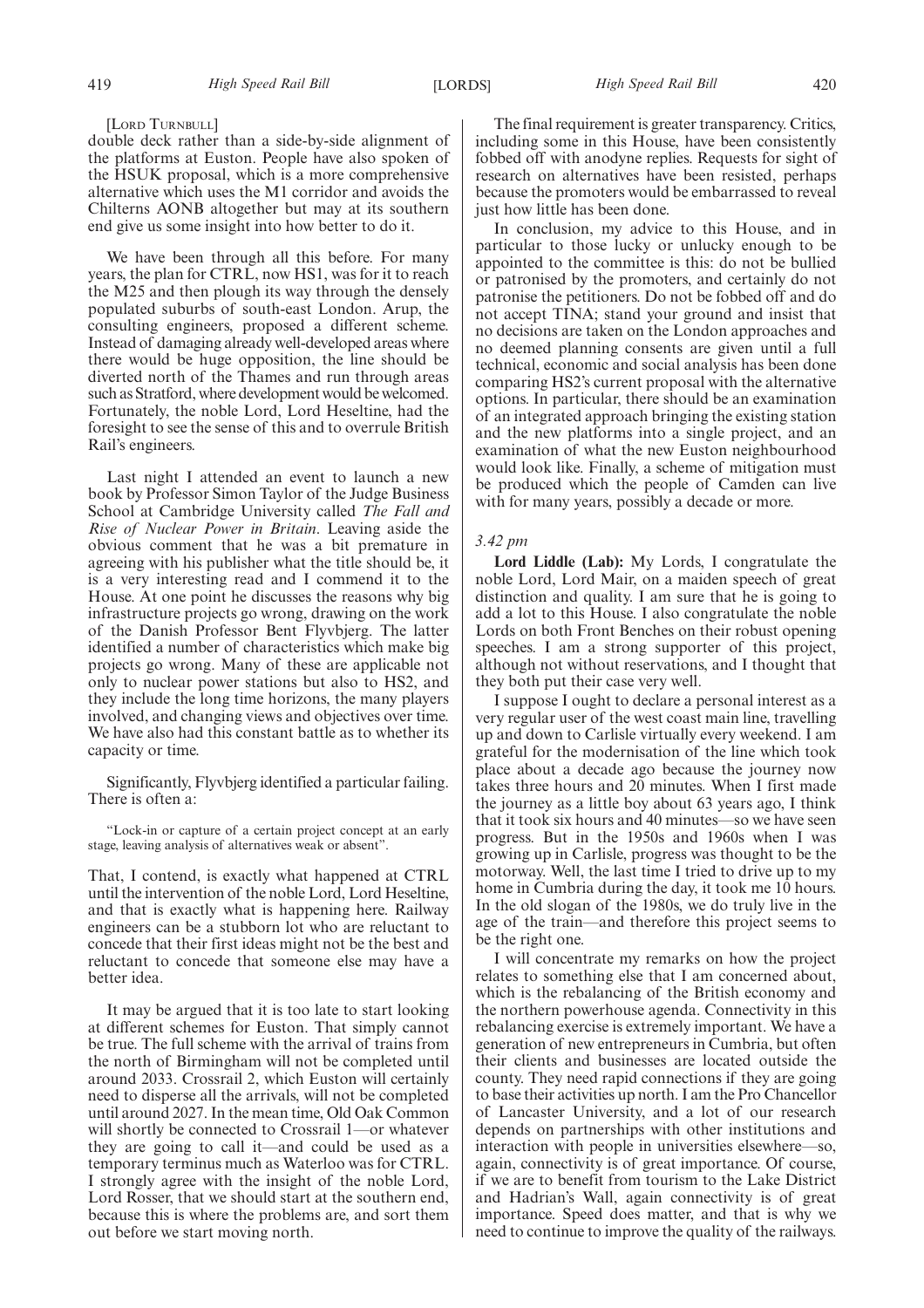What I am rather put off by is the idea that a cheaper and better way to improve the quality would be more of the kind of piecemeal improvements to the west coast main line that we had to go through a decade or so ago. I used to enjoy some lovely trips on the Carlisle to Settle railway when we were diverted from the main line, but I have some rather less happy memories of windy Sunday afternoons on Newcastle Central station waiting to use the east coast main line. I have no great enthusiasm for this concept of piecemeal improvements. It seems to me that HS2 is on the right track in that respect. Transport can make a vital contribution to the rebalancing of the economy.

One thing that worries me about this project is whether it will actually happen or whether the Treasury will take fright half way through. It is a concern that this is the London to West Midlands Bill, not the London to Manchester and Leeds Bill. In terms of rebalancing the economy, there is no doubt that the high-speed line will contribute greatly to integrating Birmingham and the West Midlands into the booming London and south-east economy. But if that was all that happened, it would have a very adverse effect on the north. In fact, it would be a case where half a loaf was worse than nothing. We must fight very hard to prevent that.

There is also a big question as to whether HS2 will be accompanied by the investments we need to improve the transport system in the north, particularly in east-west communications. Of course, the obvious east-west communication is HS3 and that can easily be linked into HS2, as other Members have pointed out. Further north, in my part of the world, the Carlisle to Newcastle railway was built in the 1830s—and when you go on it, it still feels like it. The Cumbrian Coast Line is a disgrace when it should be a tremendous attraction and a way of linking west Cumbria and Sellafield to Carlisle, with regular fast connections to London. It should be a tourist route with the highest potential.

So there is a lot of work for the new Rail North to do, and a lot of investment is needed if the full benefits of HS2 are to be realised. I suspect that the problem is that we need to change our strategy as a country. We need to develop a national strategy in favour of much larger public investment than we have seen in the past two decades. If we are limited to the total level of public investment that we have now, it is very unlikely that the money we need to create a real northern powerhouse will be forthcoming; Crossrail 2 is likely to take higher priority. We must get the public finances right and our expenditure and income into balance so that we can spend the money on investment, which is truly important.

My third and final point is a very parochial one. It concerns what is now being said about how the benefits of this scheme will cross the north. I was rather appalled, when I looked at the forecasting of the economic benefits of HS2, to see from the service model of what would flow from the thing when it is fully introduced, that there would be one HS2 fast train to Glasgow an hour that would stop at Preston and then would not stop again until it got to Glasgow. That seemed to me to be pretty appalling for the far north-west of England. I know that this is only a kind of planning assumption; it is not a timetable. But it is very important, rather as the noble Lord, Lord Birt, said, that we have to find a way of connecting Liverpool into the HS2 plan. It would be absurd for the fastest trains not to make a stop in the far north-west at Carlisle. In the 19th century, it was such a railway junction and such a transport centre for the Scottish border northern region that seven railway companies operated out of the station.

These are my concerns. Will it ever go beyond the West Midlands? Will investment be available for the improvement of the rest of the transport in the north, and will the benefits be spread across the whole of the north? I think that they should be. Hesitation on these matters has been a national disease, as the noble Lord, Lord Mair, said. We have to be decisive here and I fully support the Bill.

#### *3.52 pm*

**Baroness Randerson (LD):**My Lords, I firmly support HS2. From these Benches, we are supporters of the railways because they are environmentally preferable to the roads, which, as the noble Lord, Lord Liddle, has just pointed out, can be remarkably inefficient. Railways are also very much more environmentally friendly than air travel. It is clear that the existing railway line is at virtually maximum capacity. Squeezing the occasional extra train into the train slots available or adding a few extra seats will not create the extra capacity needed. Some argue that the capacity problem lies with the commuter routes rather than with the long-distance services. However, this argument ignores the fact that a new, long-distance rail line will free up capacity on the existing line, which can then supplement existing commuter services.

There are others who believe that the problem can be solved by upgrades to the existing line, or with double-decker trains. I live in Cardiff and travel on the Great Western line. We are delighted that it is being subject to electrification, but anyone who has suffered the prolonged disruption of that process, with signals being changed, bridges being raised and so on, will realise that it is very disruptive, not just to passengers, but to the communities through which the line travels. I can recommend to your Lordships the alternative route that we are always sent on via Gloucester; it is very beautiful, but I know it far too well.

Forecasts of passenger numbers on the existing line have repeatedly underestimated demand in the case of the potential HS2 route, so we accept the need for a new line. If we are to build a new one we should build it to the highest specifications. I believe we should build to the standards of the future, not the past. As several noble Lords have pointed out, high-speed rail is now the norm. We are lagging internationally and we need to catch up.

So the concept of HS2 has our support and we believe that the economic case for it has underestimated the situation, rather than exaggerated it. But that does not mean that we should be uncritical; we on these Benches are definitely not uncritical cheerleaders for the project. We have serious concerns, shared across the House today, about some aspects of the scheme. My noble friend Lord Bradshaw outlined our doubts about existing plans for Euston, which we believe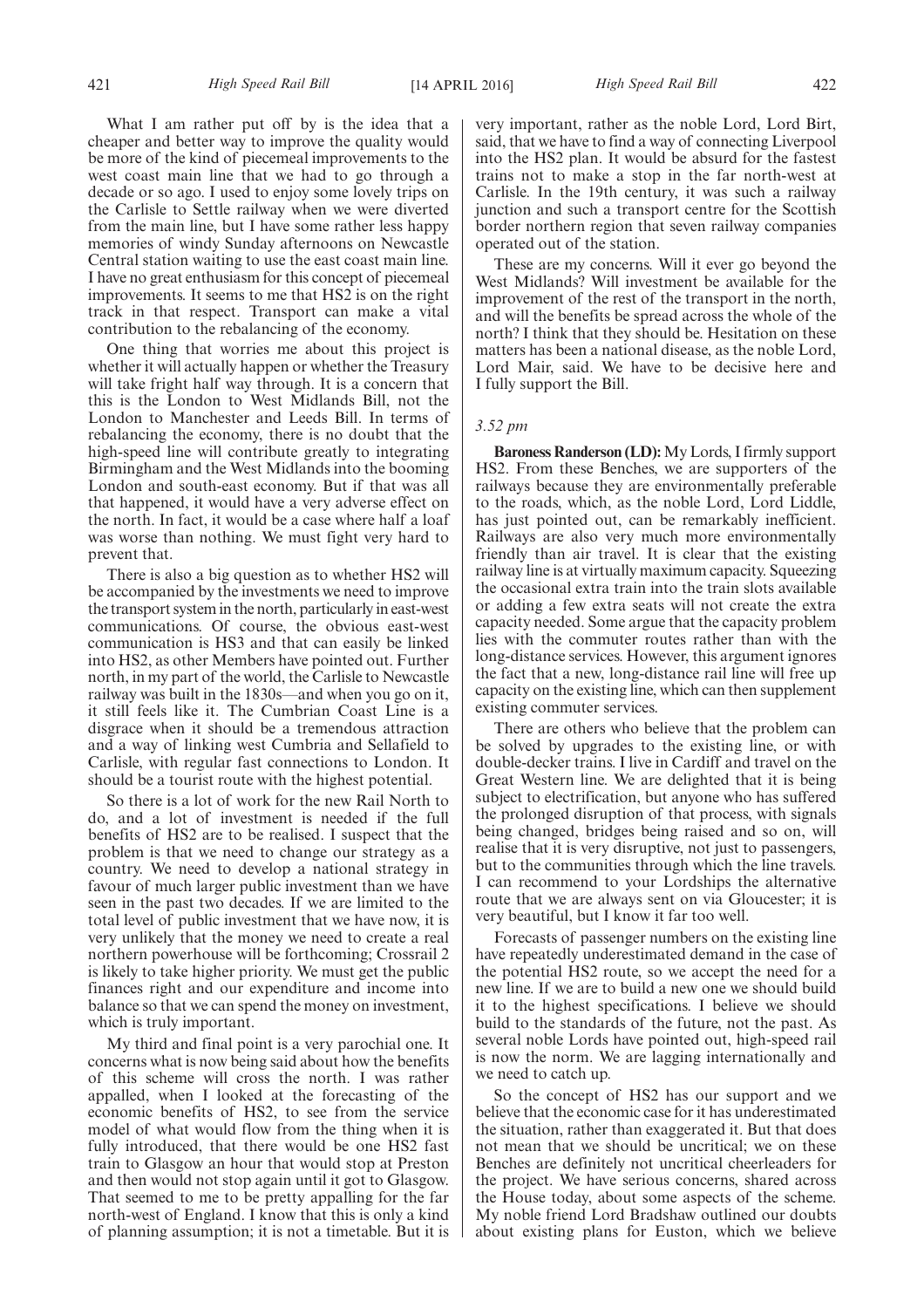[BARONESS RANDERSON]

threaten to disrupt the lives of Camden residents, travellers to Euston station and visitors to that area for almost two decades—a whole generation. As my noble friend explained, we do not think that this level of disruption is necessary. The footprint of Euston station is very generous and there is space that can be utilised there that is not planned to be.

We are also concerned that attention should be paid now to a swift, convenient and weatherproof link between Euston and King's Cross St Pancras from HS2 to HS1. Only this week the noble Lord, Lord Adonis, and his commission raised the issue of the length of time the Crossrail interchanges with existing infrastructure will take. That sort of problem needs to be avoided when possible in the plans for HS2. That is just one of a number of unanswered questions about HS2 plans. I urge that these problem are resolved now, because, taken together, they could undermine the success of the scheme.

I move on to connectivity, which is a key concern. HS2 and future phases must link well with enhanced services on existing lines, connecting the cities and towns of the Midlands and the north. The Chancellor has made much of the northern powerhouse project, but it will not succeed on the basis of HS2 alone. The bread-and-butter, daily commuting from one town or city to another is essential. It has to be easier and quicker than it is now in the Midlands and the north. The Government must commit to that additional investment and get on with it, as my noble friend Lord Glasgow said. HS2 cannot be allowed to suck in all capital investment. There must instead be a stimulation of additional investment as a result of HS2. To have good connectivity, we must have compatibility. The trains must be classic-compatible, as my noble friend Lord Bradshaw said.

I turn to finance. The figures are eye-wateringly large. That does not deter our support; they are to be taken over decades rather than years, and the process of building the new line and stations will create jobs, skills and regeneration, and be of lasting benefit to the economy. Our country's economy has for many decades been held back by inadequate infrastructure and Governments lacking the foresight or political courage to commit to long-term investment on an ambitious scale. However, there has been cross-party support for this project. Labour, Liberal Democrat and Conservative Ministers have consecutively supported and endorsed this project. Yet we still need to ensure that the money is well spent and that the project delivers on the promises made. Good cost control and project management will be fundamental. How do the Government intend to sharpen up HS2's approach so that it performs as well as Crossrail in this regard?

It is inevitable with any major infrastructure project such as this that there will be objections to the detail. The line will run near someone's home—or indeed it will not—or stations will not be nearby, or it will intrude on areas of great beauty or environmental value. It is important that those arguments are heard and that we take them seriously. I hope that some of the fears expressed in the petitions prove unfounded or can be dealt with by HS2 Ltd. The Select Committee in the other place dealt with these aspects in detail and addressed the concerns of many but there is more to be done. I remain concerned that some areas will be disrupted by construction for years but may not be properly compensated for that.

A number of major issues were not resolved in the Select Committee report from the other place. For instance, there is Euston, which the Select Committee dealt with at the end of its deliberations. I support the sentiments behind the Motion of the noble Lord, Lord Berkeley, stipulating that the Lords Select Committee should start with Euston to redress the balance of attention, if we can put it that way. I am told that there would be a problem with that from the point of view of Camden Council because it will be waiting for a report from the Government. However, the Select Committee must find a way to address the issue of ensuring that enough attention is given to the Euston area.

A scheme as technically complex as HS2 also requires expert advice to be available to the Select Committee. I am told that there is no precedent for this. While our procedures have existed for a long time, as the noble Lord, Lord Young, pointed out, they need perhaps to adapt. This is a very modern and technically complex Bill. The Select Committee needs to find a way to get expert advice on this complex set of issues.

We will soon appoint the Select Committee. I wish its members well. They will have a very onerous but absolutely vital task if this project is to be successful. The sooner HS2 is built the better. From these Benches, we remain firm but critical friends of the scheme, which I hope marks a step change in our country's approach to major and ambitious infrastructure projects.

#### *4.03 pm*

**Lord Tunnicliffe (Lab):**My Lords, I thank the Minister and all noble Lords who participated in this debate for an interesting afternoon. I will resist the temptation to cover all the contributions because I recognise that it is getting late and noble Lords want to listen to the Minister rather than to me.

However, noble Lords will forgive me a little anecdote in my welcoming of the noble Lord, Lord Mair. We had an intimate professional relationship although we have never met each other. Between 1988 and 2000, I was the managing director of London Underground, and then its chairman. During this period, I was responsible for the creation and delivery of the Jubilee line extension and was in receipt of the reports that the noble Lord and his team wrote on this building and its clock tower. I particularly recall one occasion when the report said that if we carried on creating the station in the way that we were planning, the clock tower might move some 300 millimetres away from the rest of the building. As I said to my project director, "Somebody would notice". In fact, the reports from the noble Lord's team managed to make me so neurotic that my first task every morning when I came into my office during the construction phase was to look out of the window and make sure the clock tower was still standing. However, I am very pleased to welcome the noble Lord and meet him in the flesh at last.

In many ways this is an historic moment because this will be the last occasion when the general principle of the line will be debated. Unless something goes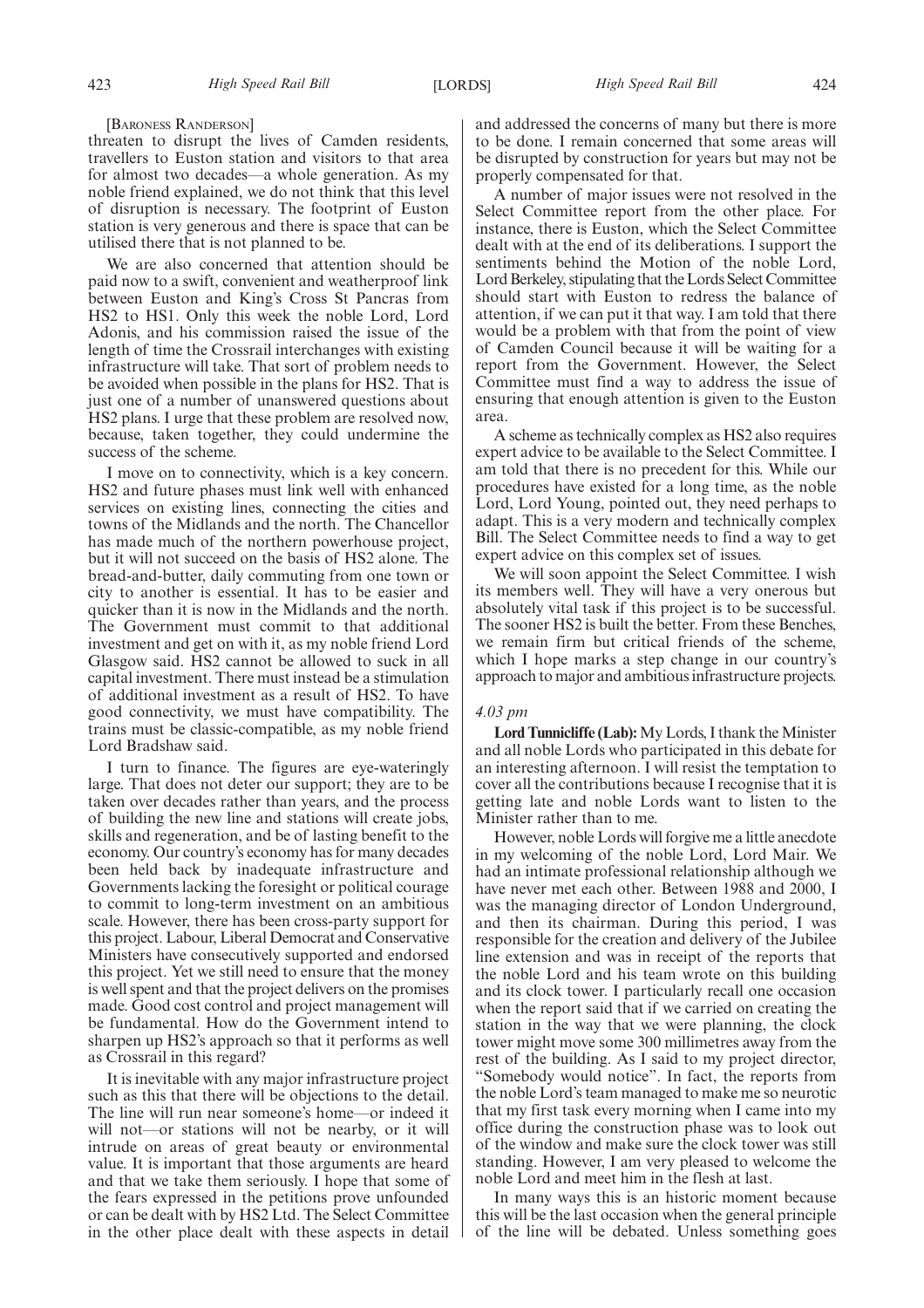wrong, when we give the Bill a Second Reading this afternoon—as I feel we should and must—that will be the key political moment that will create a railway. Having created a railway myself in a modest way, I know that you do something very special because railways, if they are well done, last for ever in human terms. This railway will be here in hundreds of years' time unless there is some great discontinuity in society as we know it. If you go on the Terrace and look at the skyline, I guarantee that some of those buildings will go; they will not last for hundreds of years. However, the impact of this railway on society will be profound. In giving this Bill a Second Reading, we will play our role in that historic event.

The Labour Party—these Benches—unambiguously supports this project. I have studied the case. The transport case is okay. I have looked at the other benefits prayed in aid and see that the analysts have had exactly the same trouble as we had of predicting what we might loosely call the generative effects of the railway. They in fact put quite a modest proportion of the benefit down to it.

When we developed the extension case, we had only a relatively modest transport case. I have to tell noble Lords that as construction costs went up, the actual ratio between the benefits and the cost dipped close to one—in fact, it dipped slightly under it. Yet that modest 10 miles of extra railway have had a spectacular effect on this city and the benefits are overwhelmingly clear and great. I believe that this railway will have the same effect on the Midlands and the north. I do not believe the modest figure in the document in respect of the regenerative effect: I believe that it will be much greater and will add to the economic, social and cultural life of the Midlands and the north in a way far beyond what we can predict. We could not predict what happened in east London but we could dream about it. We cannot predict what will happen in the Midlands and the north but we can see it as a vision. I believe that that vision will become a reality. But the word here is "belief" when you go away from the sums and try to envisage the future. That is what the role of politics is all about. At the end of the day, this is not about giving a technical report a tick but rather looking at this project and having the courage to make a political decision that it is worth pressing ahead with it to give the opportunity for an outstanding and spectacular change to occur to the whole shape of the relationship between the south-east and the Midlands and the north.

It will get the political go-ahead today because it was in the manifestos of both the Labour Party and the Conservative Party, and it is supported by the Liberal Democrats. It was of course originally a Labour project, introduced, as we know, by the noble Lord, Lord Adonis, with debates in 2009 and a Command Paper in 2010, so it has had support. Today, roughly 20 of the speeches have been in favour of HS2, with some against and some don't-knows, but 20 out of 27 have been in favour. Therefore, very properly the Bill will get political backing, and it got overwhelming support in the House of Commons.

However, if our vision of HS2 is valid, we must not lose sight of its prime purpose, which is to dramatically enable the development of Birmingham, Manchester and Leeds, and the regions around them and beyond. It is no good just stuffing a railway into those cities; what we do in those cities must complement the railway, and the stations and the railway infrastructure are just part of that. The transport system—not just the railway transport system but the bus transport system and how HS2 integrates with all those facilities—will have to be concentrated on, as well as giving the regions the freedom and the economic regulation to allow the flowering of development. Over the lifetime of the project, we must take a holistic approach to how this railway is complemented by government and local government.

There are also one or two things that we have to get more right than we have done so far. In order to be a success both at this stage and in the construction stage, this project needs proactive and regular engagement from the sponsor. People keep talking about changes, and the sponsor must be involved. HS2 Ltd is the agent rather than the responsible body. There needs to be proactive and regular engagement with communities, stakeholders and special interest groups—environmental interest groups, industry groups and TU groups—right across the spectrum. I do not believe that you can overconsult in these situations. You can misconsult but you cannot overconsult. When we extended the Jubilee line, my experience was that the more you consulted the local communities, the more smoothly things went.

I have read some of the things that HS2 Ltd says it is going to do. I may be being unfair but it seemed to me that it is saying that it is going to employ many more PR people. However, our experience was that if you want to get people on side, you have to deliver the decision-makers. If you are building a station, you want the station project manager to talk to the local communities. People do not want to hear smooth words; they do not mind if the words are not very smooth if they believe that they are talking to the people who can make decisions and do the tweaks to make their lives better, taking their concerns on board. Therefore, I hope that the sponsors improve their game.

We must not lose sight of whose project this is. This is government's project. The Government are responsible for it and, in the final analysis, they must recognise that they have to deliver it. In these circumstances, you can subcontract execution, which is effectively what has been done, but you cannot subcontract responsibility. Wherever anything is not going satisfactorily, it is the responsibility of the Government to intervene and improve things. The Government should remember that they are not only responsible for this project but own, are responsible for and control Network Rail, and control other parts of the infrastructure. When it comes to those parts of the infrastructure working together, the Government have to take on their responsibility and make sure that there are proper relationships between those public bodies and that we get good, integrated answers.

I ask the Minister one question: do the Government unambiguously accept their ultimate responsibility? Do they unambiguously accept that, although there are arm's-length bodies, when they fail to work together properly or fail to have proper relationships with the community, it is the Government's responsibility to step in to change things?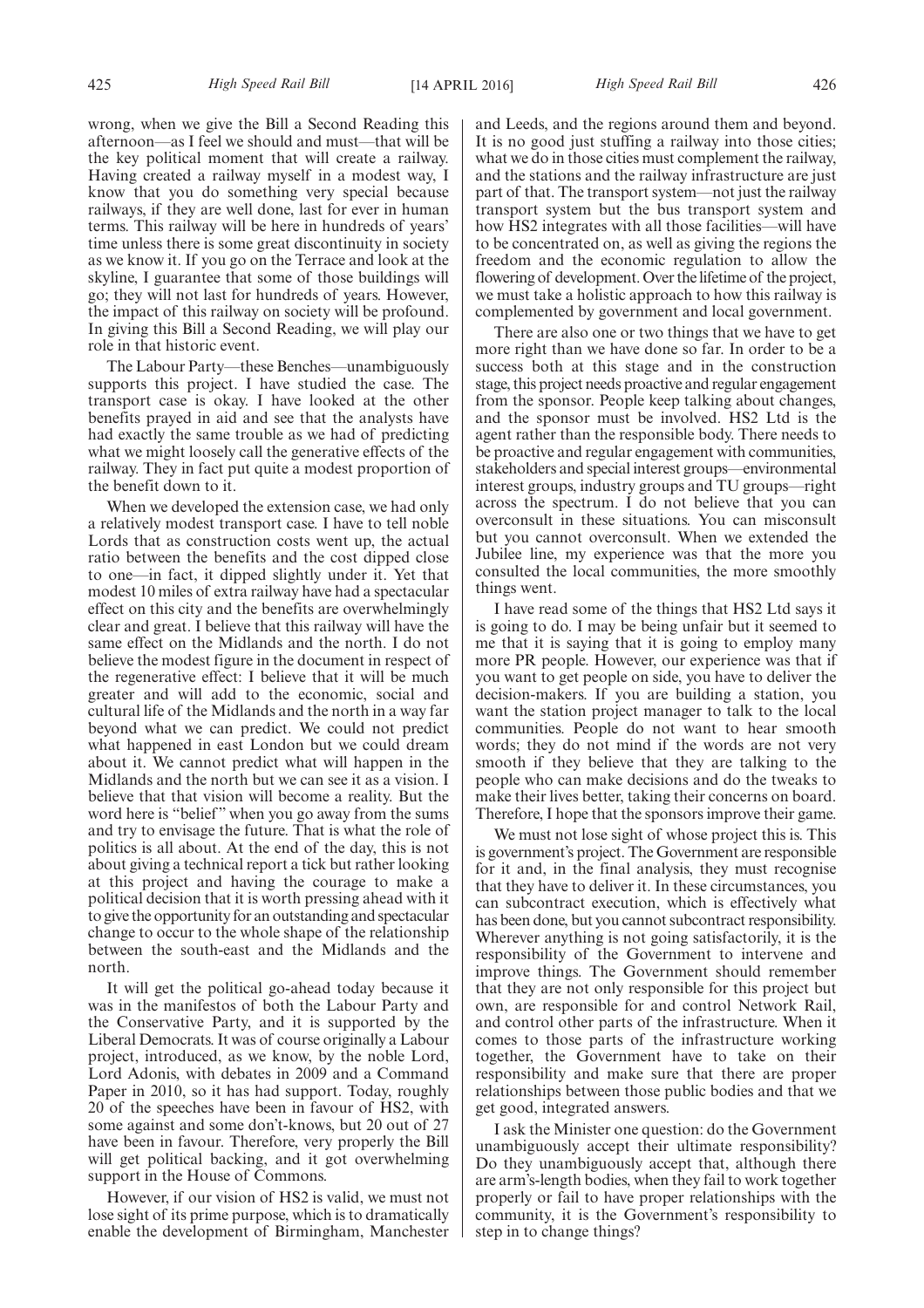[LORD TUNNICLIFFE]

I listened to the debate, and a lot of issues have been raised, but the key one seems to be the environment. We must get this as right as possible. It is a difficult balance. I am not going to offer any views now as to where we will come down on that debate: we must, first, leave that to the Select Committee. I hope that we can bridge some of these gaps in understanding of the environment that we save in construction and delivery. We will have issues after the Bill comes back to the House, when it will effectively become a public Bill. We are concerned about embedding qualifications in the community; there are issues of ownership, where we may not entirely agree with the noble Lord, Lord Fowler. We need a way to ensure proper integration of Euston, and we probably need rather more reporting to government on the financial aspects, but those are relatively small details.

My final query is on the role of the Select Committee. We thank the Minister for his first statement—it was a real step forward in understanding—but we still have the key issue of what powers the Select Committee will have as compared with the powers of the Select Committee in the House of Commons. If the Minister is unable to give us clear answers on that today, I hope that he will get them to us as quickly as possible and share them with everyone who has spoken in today's debate. The more clarity we have as to the role of the committee and its powers, the more efficiently it will work and the more that petitioners will understand what they can reasonably expect the committee to do, and not expect it to do things that it cannot do.

On these Benches, we support this project and believe that the Bill should be given a Second Reading today.

#### *4.17 pm*

**Lord Ahmad of Wimbledon:** My Lords, first, I join other Peers in thanking everyone for their most interesting, detailed and expert contributions to the debate. I will seek to answer all the questions that have been raised, but, in the interests of time, in respect of those that I am unable to cover, I will of course review them and write to noble Lords.

I acknowledge, first and foremost, the widespread support across the House for this important project. In his concluding remarks, the noble Lord, Lord Tunnicliffe, said that ultimately it is the Government's responsibility and that the Government need to have vision and leadership. I assure him and all noble Lords that that is exactly what the Government believe. The project requires accountability and, ultimately, the Government remain accountable to your Lordships' House and to the other place for ensuring that this project proceeds on track—excuse the pun.

I also acknowledge that this has evoked great passion and emotion in certain respects, both for and against the Bill's provisions and progress on HS2. My noble friends Lady Pidding and Lord Framlingham, the noble Viscount, Lord Simon, and the noble Lord, Lord Stevenson, among others, raised concerns about the environment, and I will come to them in a moment. It is understandable and right that they raised those concerns but, equally, it is promising to see such support for HS2 across the House.

I am indebted to my noble friends Lord Fowler and Lord Young for their strong support and also to others—I notice the noble Lord, Lord Faulkner, has now taken up a different position in his capacity as Deputy Speaker, but I thank him for his support. The noble Lord, Lord Adonis, has an important role on the National Infrastructure Commission. I pay tribute to his work in securing the progress that we have made on HS2 and thank him for his expert—as ever—contribution today.

I am sure that other noble Lords will not mind me singling out the maiden speech of the noble Lord, Lord Mair. I listened very carefully to his contribution and various people have been passing me notes about the current status of Big Ben. I am sure that the last time I looked, it was standing straight and erect as a great beacon of our democracy, our capital city and country. I think that we all acknowledge and greatly appreciate the efforts and expertise of the noble Lord in ensuring that that remains the case. I know that all noble Lords will have been encouraged by his contribution today. His knowledge of civil engineering and of underground construction will provide great insight into and scrutiny of this project, and his broader expertise will be of great value to your Lordships' House going forward.

We have heard various contributions from noble Lords about how we are progressing on infrastructure. One thing I briefly share is that through projects such as HS2, the development of other catalyst issues, such as the HS2 college and—a few noble Lords alluded to the completion of Crossrail 1—the tunnelling academy that has emerged through Crossrail 1, demonstrates to me the expertise that we are developing in infrastructure, and transport infrastructure in particular. This was a point recently acknowledged by Ministers in Singapore who are currently embarking on a project with Malaysia to build the Kuala Lumpur-Singapore link. We are exploring how we can share common practices and expertise in these areas, and that is something that we should all be encouraged by.

The lack of engineers was also noted. The Government recognise this; indeed, I have a particular responsibility within the Department for Transport as a Skills Minister. In two years' time, 2018 will be the year of the engineer, but there is much to be done across the board and we all share the responsibility for ensuring that we have the engineers not only to meet our challenges but, as the noble Lord, Lord Adonis, said, to export our expertise in years to come.

I turn now to the questions that were raised. Various noble Lords raised the issue of the Select Committee process. The noble Lords, Lord Rosser, Lord Berkeley, Lord Stevenson and Lord Tunnicliffe, raised the issue of what the responsibilities of the Select Committee will be. It is important to note that the powers of the committee are not set by the Government; they are set by the conventions of the House. I was asked a specific question about the difference between the Houses. The convention is that the Commons Select Committee can hear additional provisions but the Lords committee does not. This is because the procedure follows that of an opposed Private Bill.

For your Lordships' information, an additional provision is effectively a mini hybrid Bill; it is a change that requires additional land to be taken or changes to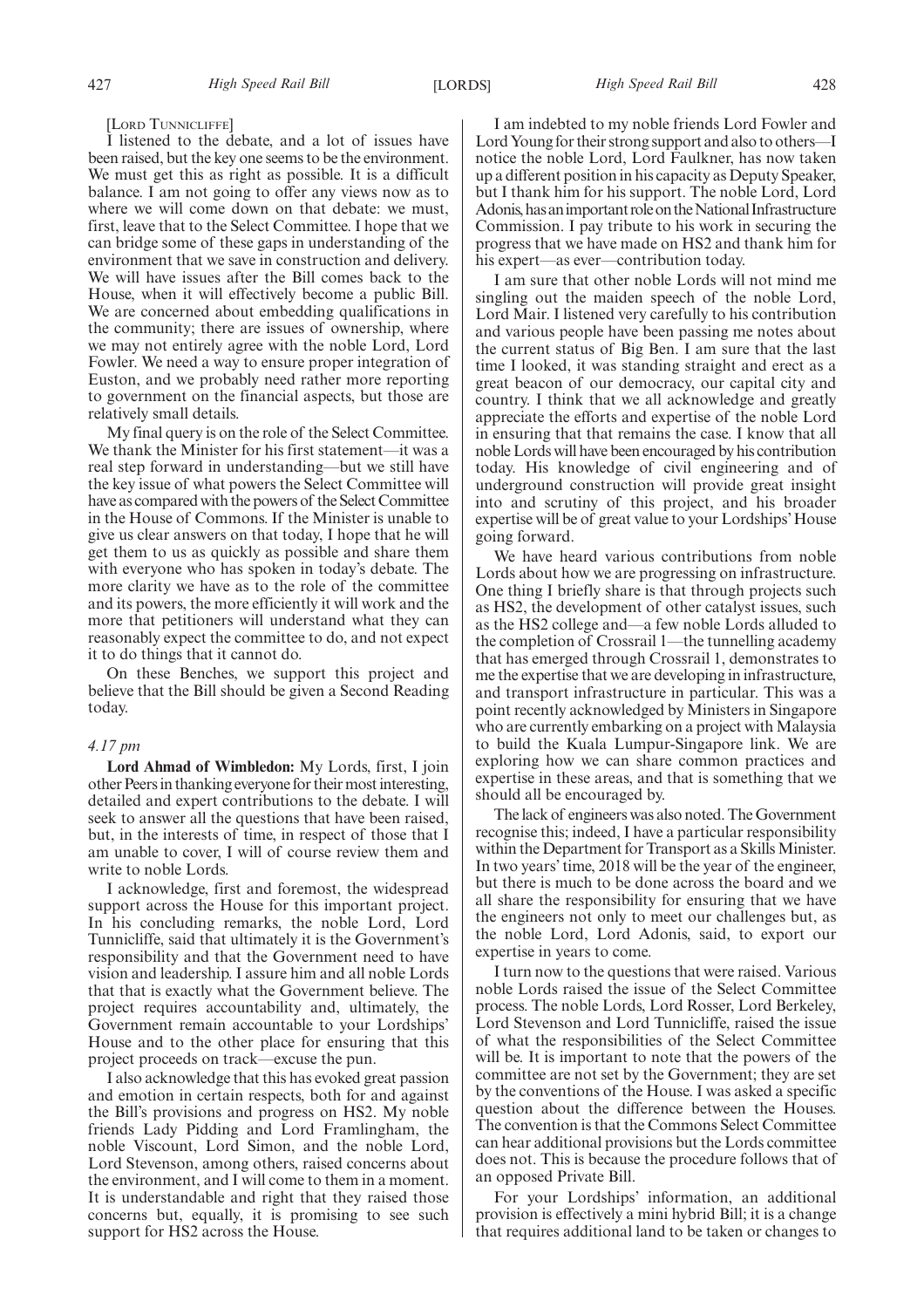the Bill's powers. The difference in powers is, I think, entirely in keeping with this House's role as a revising Chamber. An additional provision—again, to remove any doubt and to provide greater clarity—is a change that leads, as I have said, to additional land being required and/or breaches of the environmental envelope for the project set out in the environmental statement. I trust that that provides the greater detail that noble Lords have requested on this, but if further details are requested of course I will be pleased to write in this respect.

The noble Lord, Lord Rosser, also asked when we will outline our plans for HS2 in the Midlands and the north. As I mentioned, we have brought forward the planned opening of phase 2a by three years to 2027. In terms of phase 2 as a whole, the Government consulted on the proposed route between July 2013 and January 2014.

**Lord Tunnicliffe:** I understood that a resolution of the House could enable the committee to consider additional provisions. That is quite an important point. Would the Minister be so kind as to investigate that and share with us by letter the product of his investigations?

**Lord Ahmad of Wimbledon:** Of course. As I said, if there are additional questions, I will be pleased to write to noble Lords.

I thank the noble Baroness, Lady Randerson, for her support. She said that the Liberal Democrat approach would be that of a critical friend to the Bill. It is right that in the revising nature of our Chamber we would hope that the discussions we have are always friendly, albeit a tad critical, but I understand the concerns that the noble Baroness has raised. She raised, rightly, connectivity with the rest of the network. As she will know, we are undertaking one of the largest programmes of investment in the railways. That is important. I have previously said from this Dispatch Box that the Government are investing £38 billion in the railways in the next five years.

The noble Lord, Lord Birt, raised the issue of investment generally over the next 15 or 20 years. I can certainly give him the detail that in the next five years the overall transport investment is in excess of £60 billion, in addition to the money we are spending on HS2. I hope that that underlines the Government's commitment to the importance of transport infrastructure in the United Kingdom.

**Lord Stevenson of Balmacara:** I checked with the Deputy Speaker to see whether I could come in after the completion of the Second Reading but he advised that I should interrupt now and ask my question. Therefore, I am following on from my noble friend Lord Tunnicliffe. The description the Minister gave before he got to the alternative provision arrangements was that that was a matter for the House to determine, not the Government. I would be grateful if, when he writes to my noble friend Lord Tunnicliffe, he could specify exactly where the precedent is that he is relying on for that. Presumably these words are not his but words of the House and the House authorities, and obviously we would like to check chapter and verse.

I might well wish to return to this later but it is my understanding that there are several precedents which suggest that what he read out was not correct; that previously in two major Bills—the Crossrail Bill and the Channel Tunnel Rail Link Bill—additional provisions were considered by the second House; and that on occasions, although intimations about the powers have been made, the general position appears to be that it is possible, as my noble friend Lord Tunnicliffe suggested, that with an instruction the committee could consider and recommend an alternative provision. It is such an important point because the more the Minister narrows the position, the more difficult it will be for those who have suggestions to make to the Select Committee to be able to do so within the petitioning process as he has described it.

In addition, this does not seem to accord with what has been said to the public. He might wish to reflect on this when he replies. The clerks of the House have done a very good job in reaching out to those who wish to petition your Lordships' House. There is a petitioning kit, which is a novel innovation, but it is certainly worth looking at because it is very informative. It says that,

"individuals, businesses and organisations specially and directly affected by a hybrid bill are given the opportunity to 'petition' either or both Houses of Parliament to seek to mitigate the effects of the bill on themselves, their business or their property".

There is no qualification in that. That is a straight statement that mitigation can be provided. The kit explains what a petition is and says:

"A Select Committee … will be appointed to consider your petition and any other petitions deposited against the Bill … They have the power to amend the Bill, but not reject it".

I do not understand how he can arrive at the position he has just articulated, given that and what has been said publicly. Without wishing to prolong the proceedings of the House, a lot of what has been said today has been about the confidence that people have in the House. We are in great danger of losing that.

**Lord Ahmad of Wimbledon:** Part of what I am seeking to do is to provide greater clarity but, in the interests of time and of ensuring that we get a comprehensive position, I will be writing to noble Lords to detail the position exactly. I hope the noble Lord, Lord Stevenson, is satisfied with that. He is right to raise this important issue, as the noble Lord, Lord Tunnicliffe, did, which requires—

**Lord Adonis:** If the Minister will forgive me, I am anxious to say this for the record because the record of this debate will now proceed. The noble Lord, Lord Stevenson, clearly declared an interest in these matters. It is very important that proper attention is paid to precedence and it would be deeply damaging to the public interest if issues which had been considered by the Commons committee, in the context of additional provisions, were then reopened in this House. That would not only be contrary to precedent but, as he rightly said, lead to a big issue about this House seeking in a fundamental way to second-guess critical strategic decisions on the nature of the project that have already been taken by the House of Commons. So, in the interests of balance and for the record of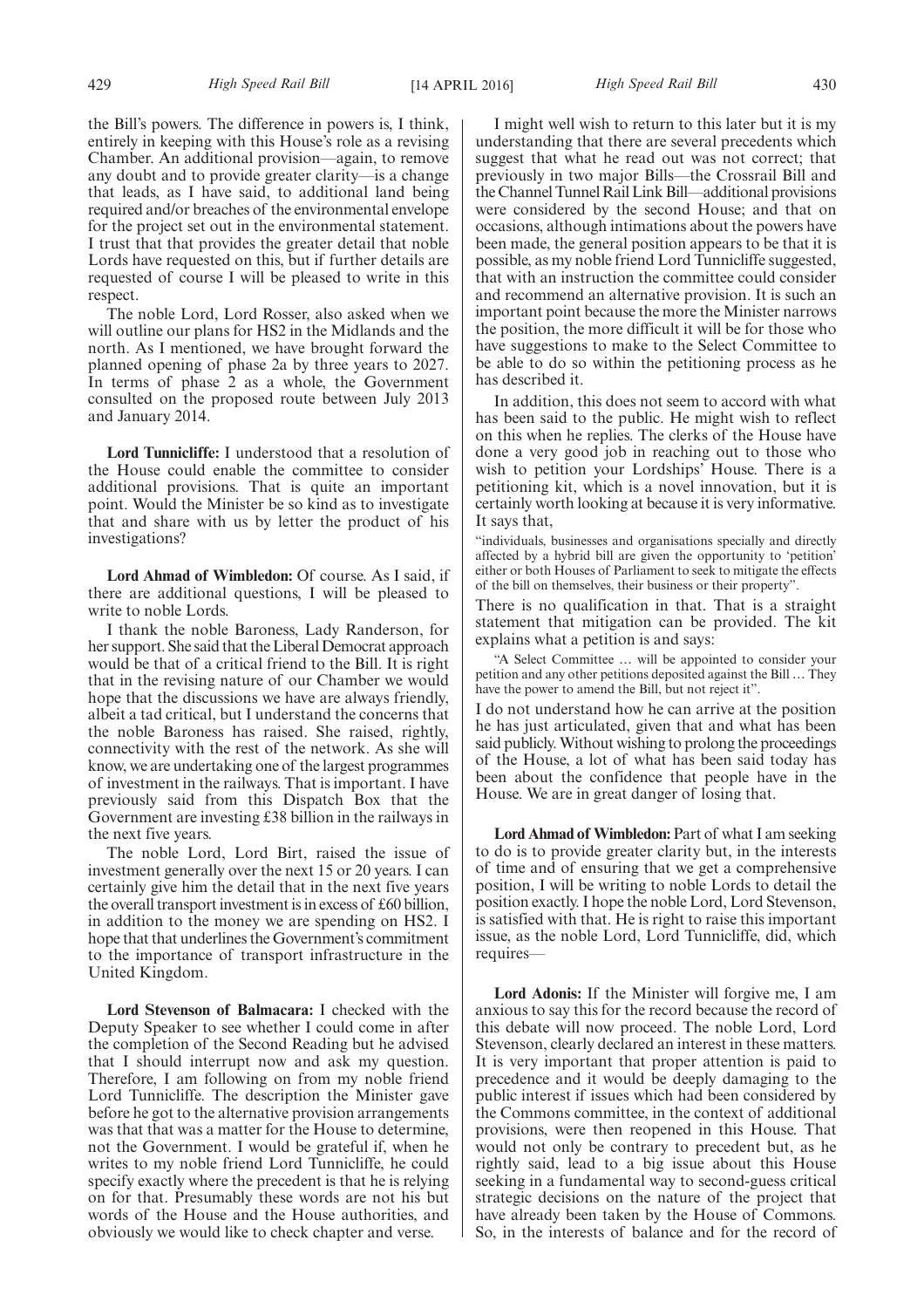#### [LORD ADONIS]

this debate, it is very important, regarding those who have a clear interest in this matter—the noble Lord, Lord Stevenson, has a very clear interest—that that is fully taken into account before any decisions are taken to breach established precedent in the consideration of hybrid Bills.

**Earl Attlee (Con):** My Lords, my counsel on this matter is that we are pushing the Minister a bit far from what he should comment on. These are matters of procedure and of how we manage the business. We should be satisfied with what the Minister has already undertaken to do for us.

**Lord Birt:** Before the Minister moves on, the figures he quoted on investment are extremely welcome. I recognise that it may be difficult to respond to the question I asked earlier, but will he agree to provide an analysis of the investment not just in HS2 but in other forms of transport infrastructure as a share of GDP? Manifestly, the figures he quoted will be a very small percentage of GDP over the span of the project.

**Lord Ahmad of Wimbledon:** I will be pleased to provide that. As I said in my opening comments, the actual HS2 figure was 0.14% of GDP, but I will of course write on that. I thank my noble friend Lord Attlee for his intervention. The noble Lord, Lord Adonis, is right to point out the importance of conventions and the key role of this House as a revising Chamber. The best thing I can suggest is that it is right that we provide the detail requested. I say again that I will write to noble Lords to clarify any pending issue on this. Perhaps I may move on. I will add the caveat now that I added at the start: in the interests of time, I certainly will not get through all the questions put but, as this is such an important issue, I will write to noble Lords.

The noble Lord, Lord Bradshaw, and the noble Baroness, Lady Randerson, raised the issue of rolling stock. I assure them that no decisions have yet been made on the form of rolling stock that will be run on HS2 but I will keep the House informed in this respect. The noble Lord also raised links between Euston and St Pancras. I refer him to the study that the Government published on this very subject on 30 November last year. It set out the plans for a pedestrian link between the two stations.

The noble Lords, Lord Bradshaw and Lord Berkeley, raised the issue of the Euston express. I respect their passion for this idea—a concept presented to the Commons Select Committee but rejected by it. The key issues raised by this proposal were its detrimental impact on existing rail services on the west coast main line, that it does not provide the same level of capacity and that it would extend the construction period by around two years and add further costs to the scheme.

The noble Lords also referred to the order in which the petitions will be taken. I am grateful that the noble Lord, Lord Berkeley, spoke to the Motions in his main contribution. For completeness, if I may, the Committee of Selection will appoint noble Lords to the HS2 Select Committee. It is for that Select Committee itself to determine the order in which to hear petitions. Given the scale of the task before it, it is only right that the Select Committee has the opportunity to consider how it wants to organise its business. I do not think it appropriate for the House to dictate the order in which the Select Committee hears petitions. That said, although it is for the committee to determine such matters, we would propose that petitions relating to Camden, for example—something which came up a number of times—should be taken following the Summer Recess. My understanding is that the London Borough of Camden does not currently want to be heard until the issues it has raised have been fully discussed.

The second Motion relates to independent advice on railway issues. I come back to a point that has been raised about the role of the two Select Committees. It is important again to put on record that we must acknowledge the distinction between the role of a Select Committee for hybrid Bills and a departmental or topical Select Committee. The latter has a broad remit and carries out inquiries usually on its own initiative. It is therefore normal and accepted that it would request independent advice and opinion from experts. A hybrid Bill Select Committee has a different purpose and acts in a quasi-judicial capacity, hearing evidence from both petitioners and promoters to reach a decision on the information presented. It is the responsibility of both promoters and petitioners to present their evidence, including that of expert witnesses on the subject where they feel it necessary, in a way that is readily understandable to the committee. To grant the HS2 Select Committee the power to appoint independent experts for advice would go against this convention. It is an important principle that the committee, like a court, considers the evidence presented to it in public, in accordance with the rules of the House, and this should not change. I trust that provides further detail on the Government's view on the two Motions that have been tabled and are in front of us today.

I also thank the noble Baroness, Lady Valentine, and other noble Lords for their support of HS2. I have already talked about the importance of moving forward on this. The right reverend Prelate the Bishop of Coventry, among other noble Lords, raised issues around the environment. In particular, the right reverend Prelate raised the issue of burial grounds. I accept it is one of great sensitivity, and of course any human remains affected by phase 1 will be treated with dignity, respect and care. Two undertakings have been concluded in respect of the treatment of and approaches to human remains and monuments, which include a requirement to consult with the Archbishops' Council. I of course fully understand and agree with the points on community and business engagement which the right reverend Prelate and others raised. We have undertaken extensive consultation and continue to do so through community events and direct contact where and when appropriate.

My noble friend Lord MacGregor brought some of his own personal magic to the debate. I assure him that HS2 is in discussions with the Stephenson Way Group and is aware of its issues, which I hope will be addressed without much further recourse. The noble Lords, Lord Prescott, Lord Lea and Lord Liddle, raised issues of northern devolution and connectivity. I will just summarise the Government's position: investment is clear in the northern powerhouse, and we want to correct the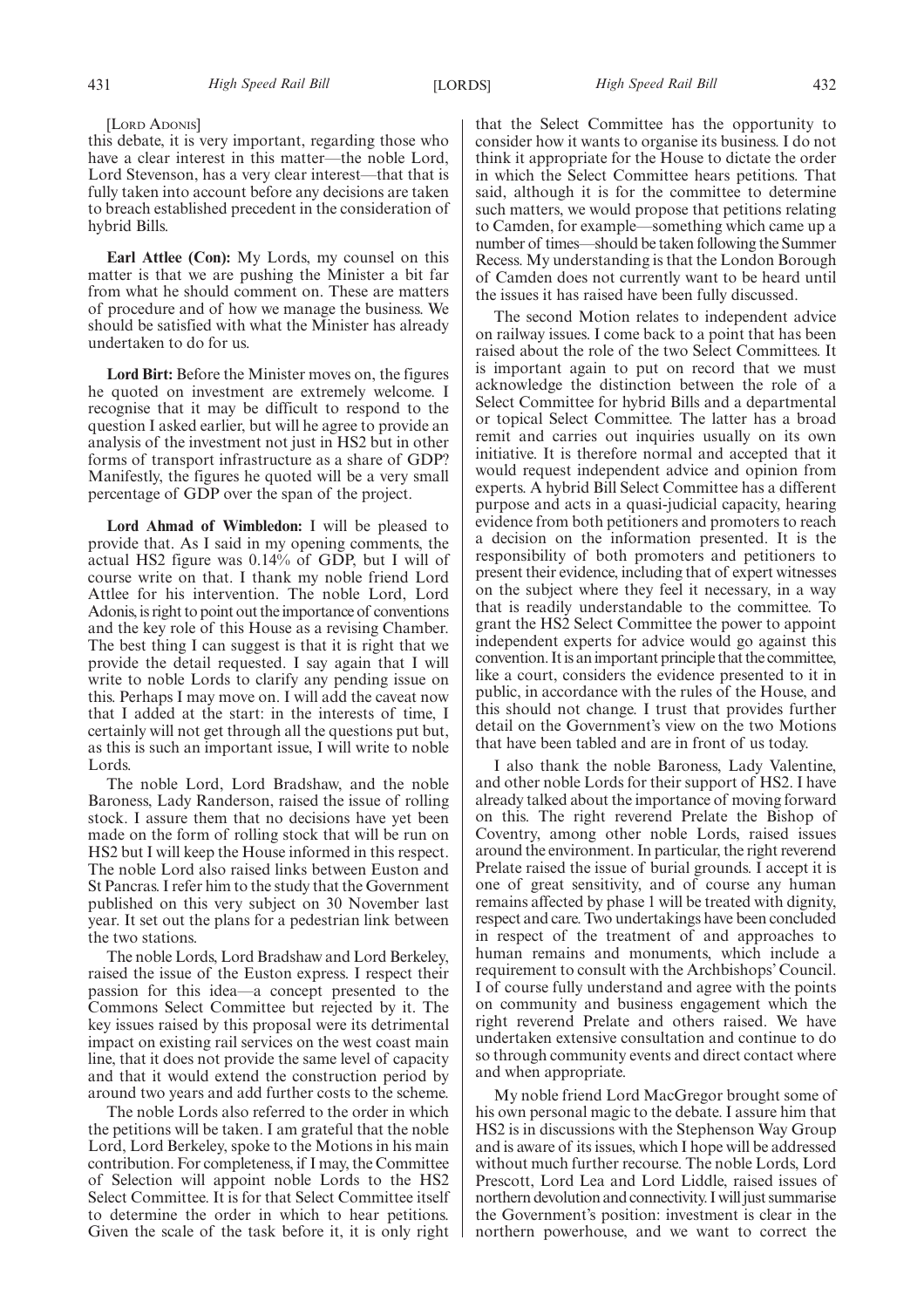historical underinvestment and imbalance which has occurred. That is why, as well as devolving power to the north, we are investing a further £13 billion in northern transport, including on improving road access to our ports in both Liverpool and the Humber.

The noble Lord, Lord Stevenson, and my noble friends Lord Framlingham and Lady Pidding all raised issues concerning the environment. In the interests of time, I will write specifically to them on that. Other noble Lords raised similar issues and I assure them that I will cover those in detail in a letter. The noble Baroness, Lady Young of Old Scone, talked about woodlands and was of course right to point out that once ancient woodlands are gone, they are irreplaceable. She talked of some innovative practices which are being undertaken. Those are certainly being encouraged further to reduce any impacts, and mitigation of environmental issues is being looked at extensively. Again, in the interests of time I will write to her to pick up on the outstanding questions.

I thank the noble Lord, Lord Lea, for his supportive comments. He responded to the noble Lord, Lord Rowe-Beddoe, about the Government's response to the issues raised by the Lords Economic Affairs Committee. I remind noble Lords that the committee reported on 25 March last year, and the Government responded in July. Certainly every issue that the committee raised was taken point by point. After reviewing his comments, I shall write to him if I can provide any other detail. I assure all noble Lords that the cost of the full HS2 network, revised at 2015 costs, is £55.7 billion. As I said earlier to the noble Lord, Lord Birt, that is equivalent to 0.14% of GDP in 2016. We believe that our plans have the right balance in terms of journey times and delivering value for money, and a full HS2 Y network will deliver the benefit-cost ratio that we have set out.

The noble Viscount, Lord Simon, pointed to certain concerns he has about HS2, particularly about the benefits beyond London. Some 60% of the benefits of the full HS2 network are generated by trips that originate outside London and the south-east, and he will also be aware that many of the jobs created will relate to HS2 outside London and the south-east.

The noble Lord, Lord Turnbull, raised issues about additional provision 3, as proposed by the promoter in the other place, which dealt with construction impacts in Camden and Euston station. Again, in the interests of time, I shall write to the noble Lord about that.

I once again thank all noble Lords for their contributions this afternoon to what has been an extensive and expert debate. It is important, as noble Lords have requested, that clarity is provided on the detail of the Select Committee. That is an important point for us all to consider. Equally, although there are some reservations that I take on board, the general sense within your Lordships' House is of supporting a project that the Government believe is important in tackling capacity and other issues that our railways face, to ensure that they are brought into the 21st century. This project will create jobs, support growth and help to rebalance our economy. As many noble Lords have acknowledged, the Bill is not just about delivering a new runway—I mean, a new railway. That was a Freudian slip. That is what happens, four and a half hours in. I am reminded that I have a Question coming up on that very issue, and the noble Baroness, Lady Valentine, may well contribute to it. Let me put it straight for the record—I mean a new railway. It is an investment towards a better future and now is the time to secure it.

On a final point, because it would be remiss of me not to, I would be delighted to take up the invitation of my noble friend Lord Fowler, who said that we could travel down to Wimbledon together. I shall be travelling up and then travelling down with him. I assure him that, given the challenges that people face, not just in Wimbledon but throughout our networks, whether they require disabled access or are young mothers with children, young fathers with children, or families with young children, as I have myself, it is important that we provide and facilitate access to our stations network.

I thank noble Lords once again for their extensive and expert contributions, and I commend the Bill to the House.

*Bill read a second time and committed to a Select Committee.*

# *Motion*

*Tabled by Lord Berkeley*

That it be an instruction to the Select Committee to which the Bill is committed that it consider petitions from the London area at an early stage.

**Lord Berkeley:** My Lords, before I decide whether to move this Motion, first I should say that I am very happy with the Minister's answer to the first Motion. I think that it is perfectly reasonable that the Select Committee should be able to decide itself the order in which it considers evidence. However, could he clarify in respect of the second Motion, if the committee subsequently wanted to have a special adviser, whether it would need an instruction from the House or whether it could do it on its own initiative?

**Lord Ahmad of Wimbledon:** My Lords, I hope that the noble Lord will agree with me, as I am mindful of the previous questions about the role of the Select Committee, that if I can cover that matter I shall include it in my response in writing. I trust that that will satisfy him for the time being.

**Lord Berkeley:** On the basis that I can always put this same Motion down another time, I shall not move it now.

*Motion not moved.*

#### *Motion Tabled by Lord Berkeley*

That is be an instruction to the Select Committee to which the Bill is committed that it appoint a special adviser to provide independent advice on railway and engineering issues.

*Motion not moved.*

*House adjourned at 4.44 pm.*